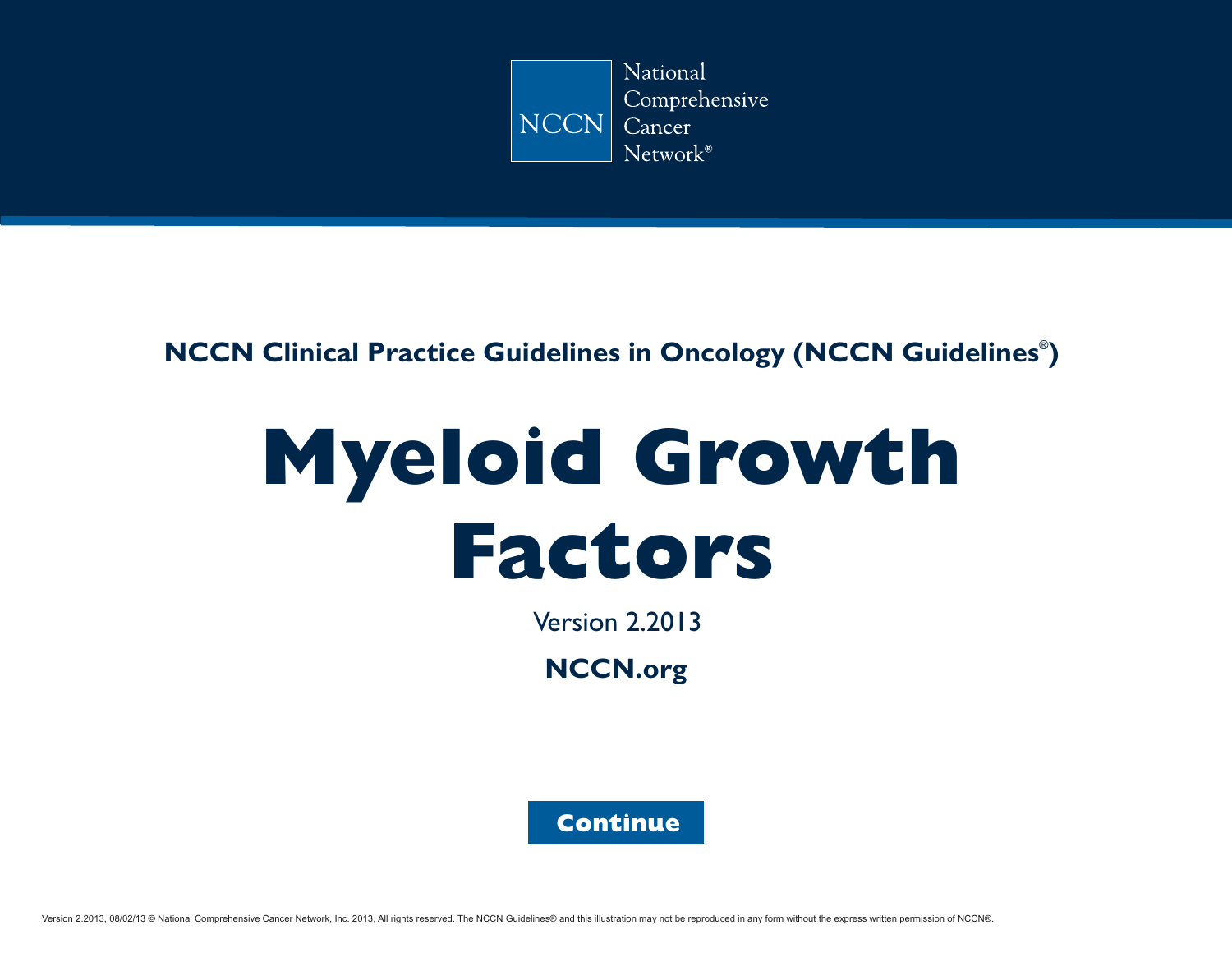National **NCCN Guidelines Version 2.2013 Panel Members**Cancer **Myeloid Growth Factors** Network®

**Jeffrey Crawford, MD/Chair † ‡** \***Duke Cancer Institute**

<span id="page-1-0"></span>**NCCN** 

**James Armitage, MD †** - **UNMC Eppley Cancer Center at The Nebraska Medical Center**

**Lodovico Balducci, MD † ‡ Moffitt Cancer Center**

**Pamela Sue Becker, MD, PhD ‡ Þ** - **Fred Hutchinson Cancer Research Center/Seattle Cancer Care Alliance**

**Douglas W. Blayney, MD † Stanford Cancer Institute**

**Spero R. Cataland, MD ‡ The Ohio State University Comprehensive Cancer Center - James Cancer Hospital and Solove Research Institute**

**Mark L. Heaney, MD, PhD † ‡ Þ Memorial Sloan-Kettering Cancer Center**

**Susan Hudock, PharmD The Sidney Kimmel Comprehensive Cancer Center at Johns Hopkins**

**Dwight D. Kloth, PharmD Fox Chase Cancer Center**

**David J. Kuter, MD, DPhil † ‡ Massachusetts GeneralHospital Cancer Center**

**Gary H. Lyman, MD, MPH † ‡ Duke Cancer Institute**

**Brandon McMahon, MD ‡ Robert H. Lurie Comprehensive Cancer Center of Northwestern University**

**Hope S. Rugo, MD † ‡ UCSF Helen Diller Family Comprehensive Cancer Center**

**Ayman A. Saad, MD ‡** -**University of Alabama at Birmingham Comprehensive Cancer Center**

**Lee S. Schwartzberg, MD † ‡ Þ St. Jude Children's Research Hospital/ The University of Tennessee Health Science Center- The West Clinic**

**Sepideh Shayani, PharmD City of Hope Comprehensive Cancer Center**

**David P. Steensma, MD†‡Þ Dana-Farber/Brigham and Women's Cancer Center**

**Mahsa Talbott, PharmD Vanderbilt-Ingram Cancer Center**

**Saroj Vadhan-Raj, MD † Þ The University of Texas MD Anderson Cancer Center**

**Peter Westervelt, MD, PhD †** -**Siteman Cancer Center at Barnes-Jewish Hospital and Washington University School of Medicine**

**Michael Westmoreland, PharmD The University of Texas MD Anderson Cancer Center**

**NCCNMary Dwyer, MS Lauren Gallagher, RPh, PhD Maria Ho, PhD** 

> † Medical oncology ‡ Hematology/Hematology oncology Þ Internal medicine\* Writing Committee Member  $\Sigma$  Pharmacology દ્દ Bone Marrow Transplantation

### **NCCN Guidelines Panel [Disclosures](http://www.nccn.org/disclosures/panel_list.asp?ID=88)**

Version 2.2013, 08/02/13 © National Comprehensive Cancer Network, Inc. 2013, All rights reserved. The NCCN Guidelines @and this illustration may not be reproduced in any form without the express written permission of NCCN®

**Continue**

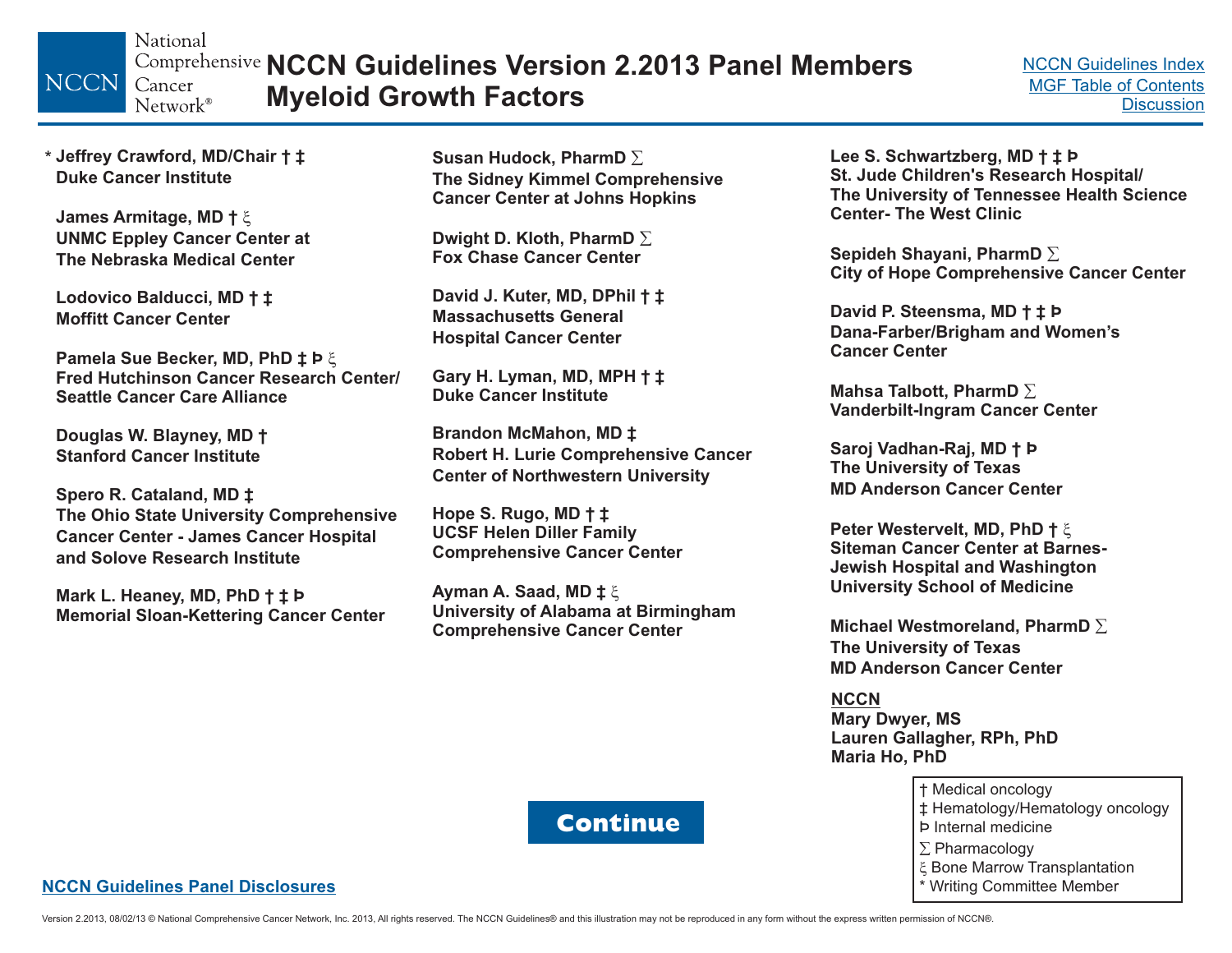National

<span id="page-2-0"></span>**NCCN** Cancer Network®

**NCCN Guidelines Version 2.2013 Table of Contents Myeloid Growth Factors**

NCCN [Myeloid Growth Factors](#page-1-0) Panel Members [Summary of the Guidelines Updates](#page-4-0)

Evaluation, Risk [Assessment, and Prophylactic Use \(MGF-1](#page-6-0) )

[Evaluation Prior to Second and Subsequent Chemotherapy Cycles \(MGF-2](#page-7-0) )

[Therapeutic Use of CSF for Febrile Neutropenia \(MGF-3](#page-8-0) )

<u>Examples of Disease Settings and [Chemotherapy Regimens and Risk for](#page-9-0)</u> Febrile Neutropenia (MGF-A )

[Patient Risk Factors for Developing Febrile Neutropenia \(MGF-B](#page-13-0) )

[Toxicity Risks with Growth Factors \(MGF-C](#page-14-0) )

[Patient Risk Factors for Poor Clinical Outcomes or for Developing Infection-](#page-15-0)Associated Complications (MGF-D )

Myeloid Growth Factors for Prophylaxis and Treatment of Febrile Neutropenia [and Maintenance of Scheduled Dose Delivery \(MGF-E](#page-16-0) )

[Myeloid Growth Factors in Mobilization and Post Stem Cell](#page-18-0) Transplant (MGF-F)

**Clinical Trials:** NCCN believes that the best management for any cancer patient is in a clinical trial. Participation in clinical trials is especially encouraged.

To find clinical trials online at NCCNMember Institutions, click here: [nccn.org/clinical\\_trials/physician.html.](http://www.nccn.org/clinical_trials/physician.html)

**Categories of Evidence and NCCNConsensus:** All recommendationsare category 2A unless otherwise specified.

See <u>NCCN [Categories of Evidence](#page-20-0)</u> and Consensus.

The NCCN Guidelines® are a statement of evidence and consensus of the authors regarding their views of currently accepted approaches to treatment. Any clinician seeking to apply or consult the NCCN Guidelines is expected to use independent medical judgment in the context of individual clinical circumstances to determine any patient's care or treatment. The National Comprehensive Cancer Network® (NCCN®) makes no representations or warranties of any kind regarding their content, use or application and disclaims any responsibility for their application or use in any way. The NCCN Guidelines are copyrighted by National Comprehensive Cancer Network®. All rights reserved. The NCCN Guidelines and the illustrations herein may not be reproduced in any form without the express written permission of NCCN. ©2013.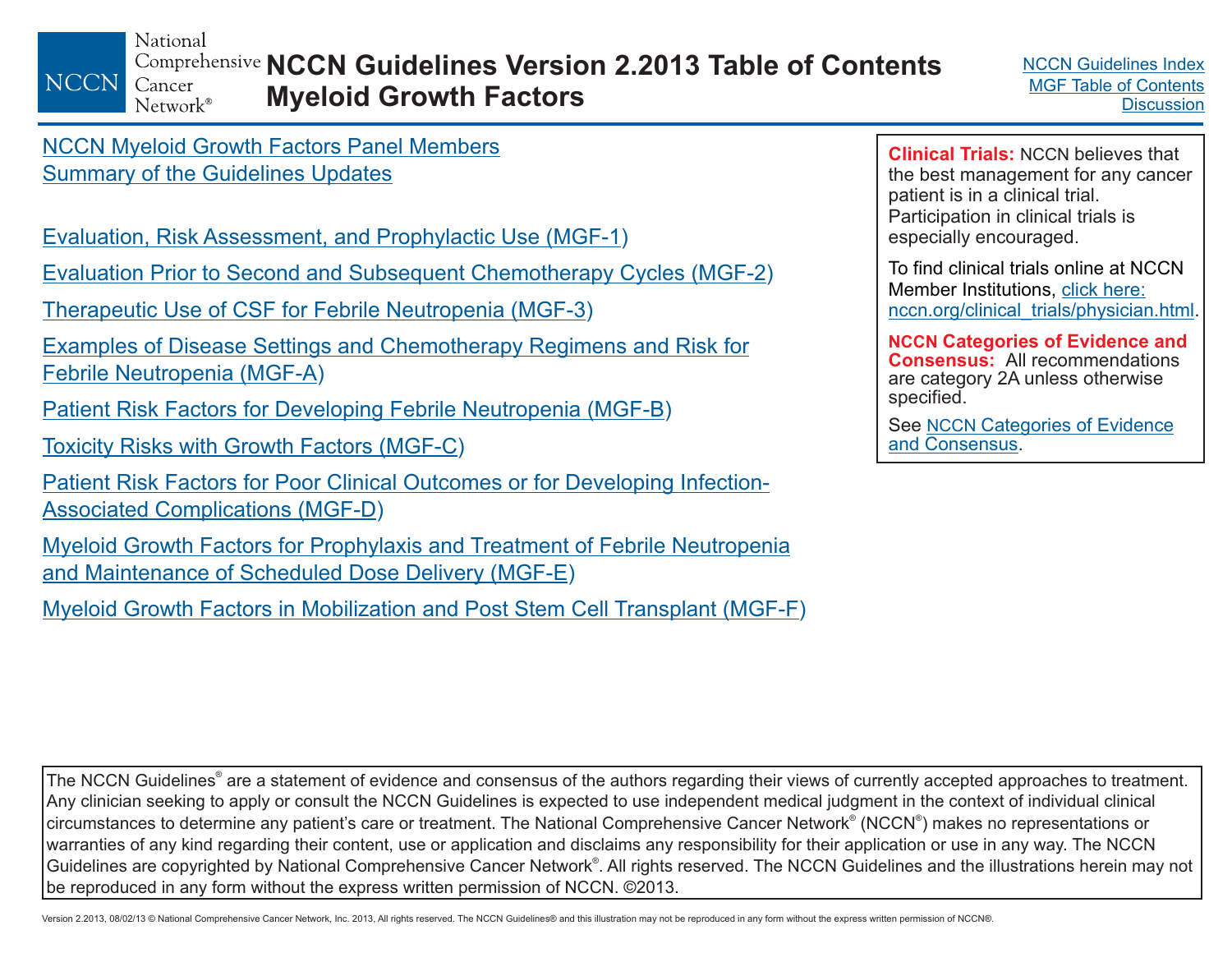National **NCCN Guidelines Version 2.2013 Updates NCCN** Cancer **Myeloid Growth Factors** Network<sup>®</sup>

Updates in Version 2.2013 of the NCCN Guidelines for Myeloid Growth Factors from Version 1.2013 include:

### **[MGF-E](#page-16-0) 1 of 2**

- Myeloid Growth Factors for Prophylaxis and Treatment of Febrile Neutropenia and Maintenance of Scheduled Dose Delivery
- ≻ 1st bullet: "tbo-filgrastim" was added as a category 1 recommendation. A corresponding footnote was added: "Tbo-filgrastim is a human G-CSF approved by the FDA through an original biologic license application, not as a biosimilar to filgrastim. Like other G-CSFs, it is indicated for reducing the duration of severe neutropenia in patients with nonmyeloid malignancies receiving myelosuppressive chemotherapy associated with a clinically significant incidence of febrile neutropenia."
- ► 5th bullet was revised: "Subcutaneous route is preferred for all <del>3</del> 4 agents."
- ∙ Footnote "3" was modified by adding: "There is category 1 evidence to support filgrastim, *tbo-filgrastim*, or pegfilgrastim for the **prevention of febrile neutropenia."**

### **[MGF-F](#page-18-0)**

• A new page regarding myeloid growth factors in mobilization and post stem cell transplant was added to the guidelines.

### **[MS-1](#page-20-0)**

 $\bullet$  The discussion section was updated to reflect the changes in the algorithm.

**Continued on the next page**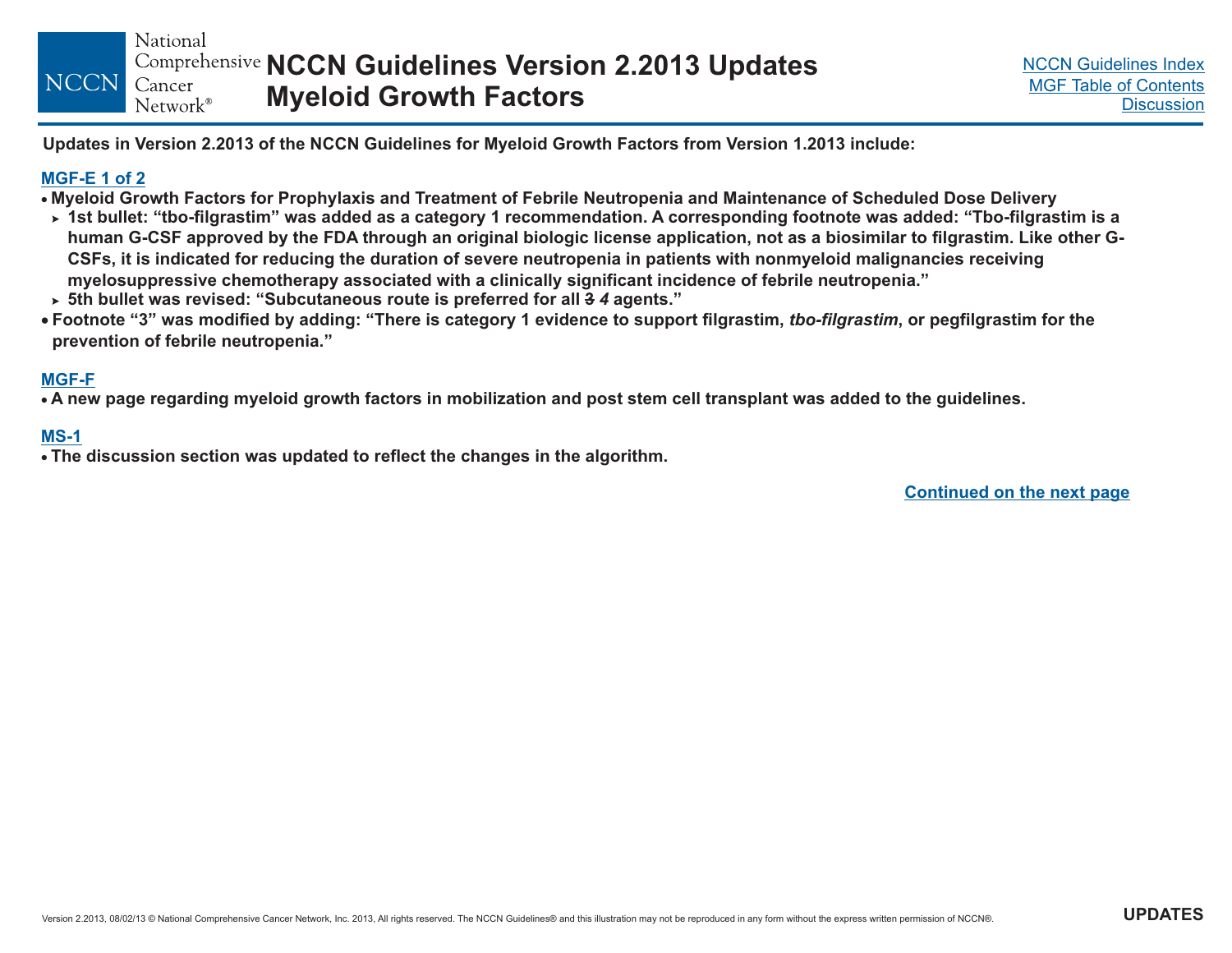National **NCCN Guidelines Version 2.2013 Updates** Cancer **Myeloid Growth Factors** Network®

Updates in Version 1.2013 of the NCCN Guidelines for Myeloid Growth Factors from Version 1.2012 include:

### **[MGF-1](#page-6-0)**

<span id="page-4-0"></span>**NCCN** 

 **Footnote "f" was modified: " The confounding effects of chemotherapy "risk of leukemia...dose and schedule, radiation, and CSFs use on the excess additional**

### **[MGF-2](#page-7-0)**

- **Febrile neutropenia, prior use of CSFs**
- **Secondary prophylaxis was modified: "Consider dose** *chemotherapy* **reduction or change in treatment regimen."**

- **Regimens with <sup>a</sup> High Risk for Febrile Neutropenia [MGF-A](#page-9-0) <sup>1</sup> of <sup>4</sup>**
- **Acute Lymphoblastic Leukemia (ALL), " ALL induction regimens (See " was added. NCCN Guidelines for ALL)**
- **Soft Tissue Sarcoma, "ifosfamide/doxorubicin" was added with <sup>a</sup> corresponding reference.**
- **Breast Cancer, "AT (doxorubicin, paclitaxel); AT (doxorubicin, docetaxel)" was removed as it is no longer recommended in the Guidelines for Breast Cancer.**
- **Multiple Myeloma, "modified HyperCVAD" was removed since it is no longer recommended in the Guidelines for Multiple Myeloma.**
- **The following bullet was removed: " Pegfilgrastim has not been documented to have benefit in regimens given under <sup>a</sup> 2-week duration." (Also for MGF-A 2 of 4.)**
- **The following note was removed and added to each reference page: "The references listed for each regimen are limited by the specific populations studied, methods, and collection of data for febrile neutropenia in the clinical trial." (Also for MGF-A 2 of 4.)**
- **Footnote was removed: "When using G-CSFs with bleomycin-containing regimens, there may be an increased risk for pulmonary toxicity. (See Discussion for further details.)" This information is on MGF-C. (Also for MGF-A 2 of 4.)**

### **[MGF-A](#page-10-0) 2 of 4**

- **Regimens with an Intermediate Risk for Febrile Neutropenia**
- **Cervical Cancer, "p aclitaxel/cisplatin" was added with <sup>a</sup> corresponding reference.**
- **Multiple Myeloma, "DT-PACE (dexamethasone/thalidomide/ cisplatin/doxorubicin/cyclophosphamide/etoposide and "DT-PACE <sup>+</sup> bortezomib (VTD-PACE)" were added with corresponding references.**
- **Pancreatic Cancer, "FOLFIRINOX" was added with <sup>a</sup> corresponding** footnote and references, "A small retrospective trial had a 17% risk of **FN in neoadjuvant setting and <sup>a</sup> randomized trial had <sup>a</sup> 5.4% in metastatic setting. While G-CSF was not recommended as primary prophylaxis, it may be considered in patients with high-risk clinical features."**
- **Breast Cancer, "epirubicin; epirubicin <sup>+</sup> sequential cyclophosphamide + methotrexate <sup>+</sup> 5-fluorouracil; vinblastine" was removed as it is no longer recommended in the Guidelines for Breast Cancer.**

### **[MGF-C](#page-14-0)**

- **The toxicity risks for pegfilgrastim were removed and combined with filgrastim as "Filgrastim and derivative products including pegfilgrastim."**
	- **Warnings,**
		- **Allergic reactions, 3rd bullet was modified as "Cardiovascular: hypotension, tachycardia, ."** *anaphylaxis*
		- **"Bleomycin-containing regimens: pulmonary toxicity" was added and a footnoteregarding bleomycin-containing regimens was .removed**
		- **Sickle cell crises was modified by adding: "(only in patients with sickle cell disease)."**
- **Adverse reactions, bullet was modified: " Bone pain." Medullary** -
- **Footnotes**
- **The footnotes with links to the prescribing information were replaced with footnote 1: "See full prescribing information for specific product information."**
- ► Footnote "2" was added: "Not all of the toxicities listed have been **seen with each preparation, but similar toxicities are expected with filgrastim and pegfilgrastim."**
- **Footnote "3" was extensively revised: "** *The toxicities listed are from* **oxicities are based primarily on studies from leukemia and** *the t* **transplant patients** *and the listed toxicities may reflect intravenous* **"***administration.the prescribing information and are based on studies from different patient populations. For filgrastrim and derivative products, the toxicities are based on non-myeloid malignancies. For sargramostim, route of administration and may differ from those of subcutaneous*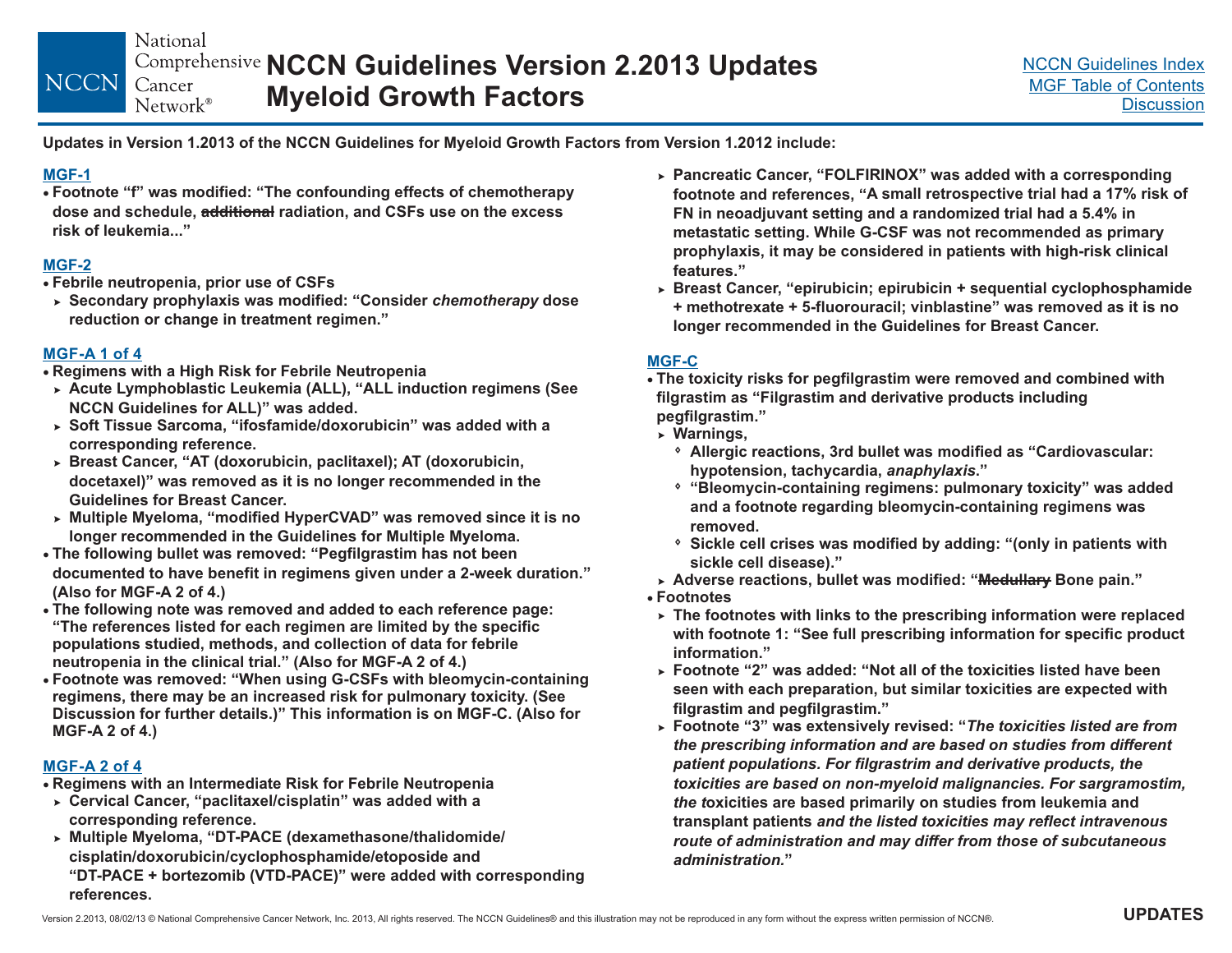National **NCCN Guidelines Version 2.2013 Updates** Cancer **Myeloid Growth Factors** Network<sup>®</sup>

Updates in Version 1.2013 of the NCCN Myeloid Growth Factors Guidelines from Version 1.2012 include:

### **[MGF-E](#page-16-0) 1 of 2**

**Filgrastim**

**NCCN** 

- ► 2nd sub-bullet was modified: "Start <del>24-72 h</del> *the next day up to 3-4 days* after completion of chemotherapy and treat through post-nadir recovery<del>. Administration of growth factor on the same day as chemotherapy is not recommended</del>."
- **Pegfilgrastim**
- ► Sub-bullet was removed: "Start 24-72 h after completion of chemotherapy. Administration of growth factor on the same day as **chemotherapy is not recommended."**
- **Sub-bullets 2 through 4 were added:** -
- $^{\circ}\,$  The majority of trials administered pegfilgrastim the day after chemotherapy (category 1).
- $\circ$  Administration of pegfilgrastim up to 3-4 days after chemotherapy is also reasonable based on trials with filgrastim.
- $\,^{\circ} \,$  Limited data suggest that same-day administration of pegfilgrastim may be considered in certain circumstances. **Related references were added to MGF-E 2 of 2.**
- **Sub-bullets 6 and 7 were modified:**-
	- $\hspace{0.1mm}$   $\hspace{0.1mm}$   $\hspace{0.1mm}$   $\hspace{0.1mm}$   $\hspace{0.1mm}$   $\hspace{0.1mm}$   $\hspace{0.1mm}$   $\hspace{0.1mm}$   $\hspace{0.1mm}$   $\hspace{0.1mm}$   $\hspace{0.1mm}$   $\hspace{0.1mm}$   $\hspace{0.1mm}$   $\hspace{0.1mm}$   $\hspace{0.1mm}$   $\hspace{0.1mm}$   $\hspace{0.1mm}$   $\hspace{0.1mm}$   $\hspace{$
	- ∘ There are insufficient data to support <del>dose and schedule</del> use for weekly *chemotherapy* regimens <del>or chemotherapy schedules less than 2</del>  $\textbf{w}$ k<del>s</del>; therefore, use of pegfilgrastim cannot be recommended.
- **Sargramostim**
- ► 2nd sub-bullet was modified: "Start <del>24-72 h</del> *the next day up to 3-4 days* after completion of chemotherapy and treat through post-nadir recovery. <del>Administration of growth factor on the same day as chemotherapy is not recommended</del>."
- **The following bullets were removed from the page:**
- ► "There are no data to support alternative dosing schedules in intermediate and high-risk patients."
- ► "The safety data appear to be similar between filgrastim and pegfilgrastim." This information is on MGF-C.
- **Footnote**
- ► Footnote "2" was modified by adding: "Sargramostim is also indicated for mobilization of hematopoietic progenitor cells and acceleration of myeloid recovery in patients receiving bone marrow transplantation (BMT), and for patients who have undergone BMT in whom **engraftment is delayed or has failed."**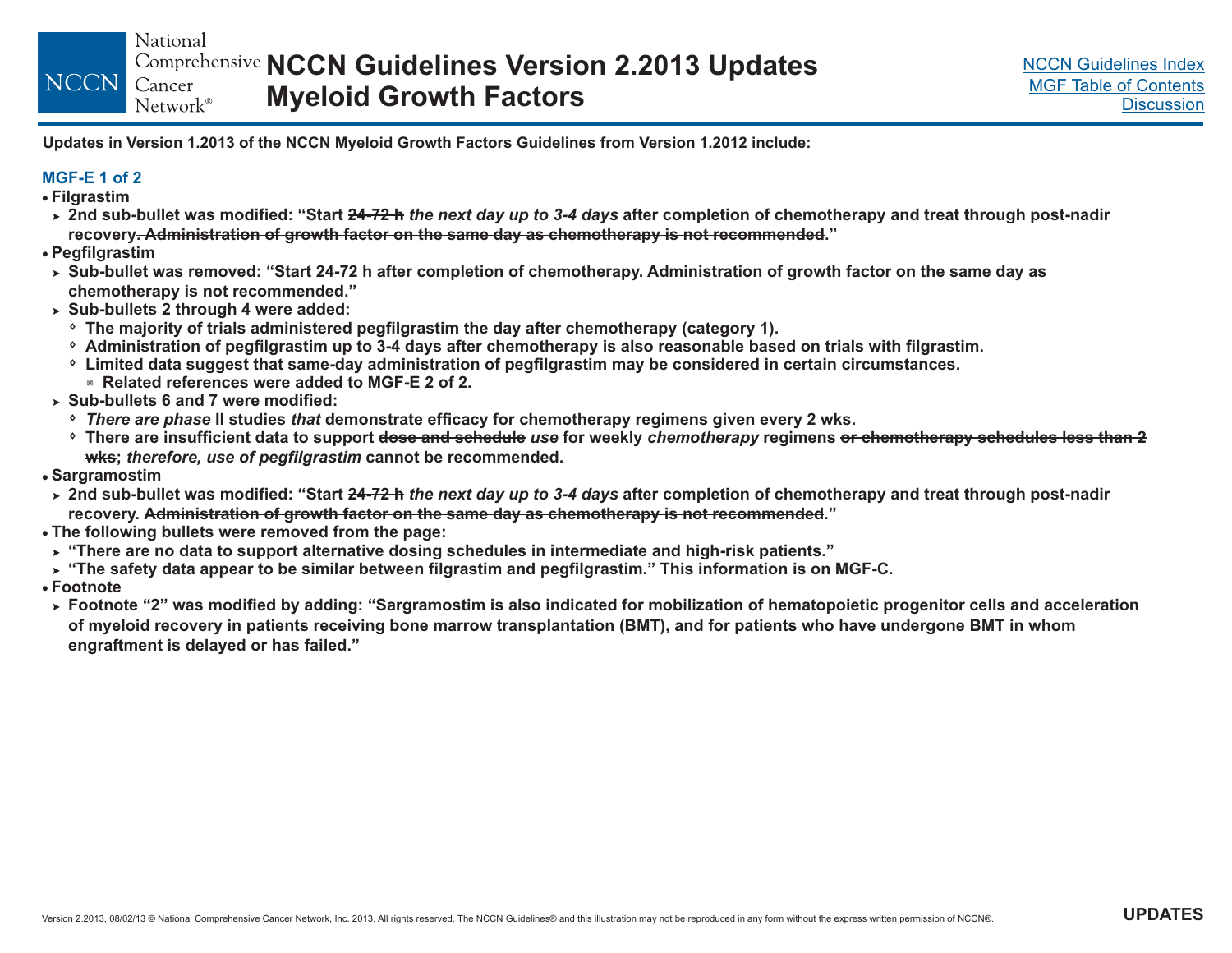National

Network®

<span id="page-6-0"></span>**NCCN** 

### **NCCN Guidelines Version 2.2013** Cancer **Myeloid Growth Factors**



**CSFs= Colony-stimulating factors**

- <sup>a</sup>The NCCN Myeloid Growth Factors Guidelines were formulated in reference to adult patients.
- <sup>b</sup>For use of growth factors in Myelodysplastic Syndromes (MDS), see the <u>[NCCN](#page-0-0)</u> <u>[Guidelines for Myelodysplastic Syndromes](#page-0-0)</u>, and in Acute Myeloid Leukemia (AML), see the <u>NCCN Guidelines for [Acute Myeloid Leukemia](#page-0-0)</u>.
- c Febrile neutropenia is defined as s ingle temperature: 38.3°C orally or 38.0°C over 1 h; neutropenia: <500 neutrophils/mcL or <1,000 neutrophils/mcL and a predicted decline to ≤500/mcL over the next 48 h. <u>See NCCN [Guidelines for](#page-0-0)</u> .Prevention and [Treatment of Cancer-Related Infections](#page-0-0)
- <sup>d</sup>There are many factors that need to be evaluated to determine a patient's risk patient risk factors including a previous neutropenic complication in the immediate previous cycle with no plan to reduce dose intensity (<u>[See MGF-B](#page-13-0)</u>). <sup>e</sup> See [Toxicity Risks with Growth Factors \(MGF-C](#page-14-0)). categorization; these include type of chemotherapy regimen (<u>[See MGF-A](#page-9-0)</u>) and
- fThe confounding effects of chemotherapy dose and schedule, radiation, and CSFs use on the excess risk of leukemia and MDS in patients treated with these agents and modalities are currently being evaluated. See Discussion for further details.
- <sup>g</sup>There is category 1 evidence for G-CSFs for a reduction of: risk of febrile neutropenia, hospitalization, and intravenous antibiotics during the course of therapy. There is category 2A evidence for G-CSFs for a reduction in infectionrelated mortality during the course of treatment. (See Discussion for further details.)
- <sup>h</sup>Only consider CSFs if patients are at significant risk for serious medical consequences of febrile neutropenia, including death.
- The use of CSFs in this setting is a difficult decision and requires careful discussion between the physician and the patient. If patient risk factors determine the risk is 10-20%, CSFs are reasonable. However, if the risk is due to the chemotherapy regimen, other alternatives such as the use of less myelosuppressive chemotherapy or dose reduction, if of comparable benefit, should be explored.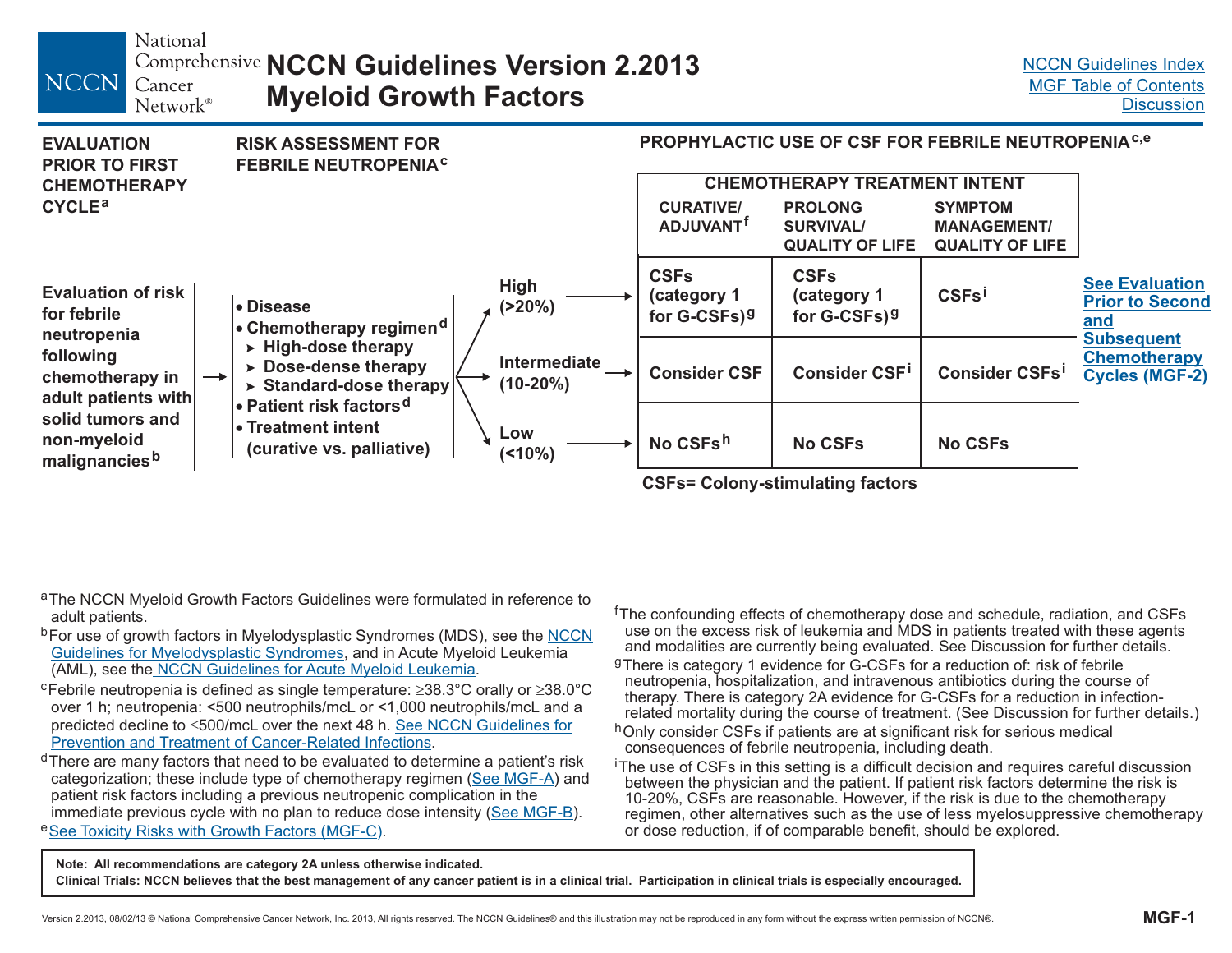<span id="page-7-0"></span>



cFebrile neutropenia is defined as, single temperature: 38.3°C orally or 38.0°C over 1 h; neutropenia: <500 neutrophils/mcL or <1,000 neutrophils/mcL and a predicted decline to ≤500/mcL over the next 48 h. <u>See NCCN Guidelines for Prevention and Treatment of Cancer-Related Infections</u>. predicted decline to ≤500/mcL over the next 48 h. <u>[See NCCN Guidelines for Prevention and](#page-0-0) Treatment of Cancer-Related Infections</u>.<br><sup>j</sup> Dose-limiting neutropenic event could be a nadir count or day of treatment count that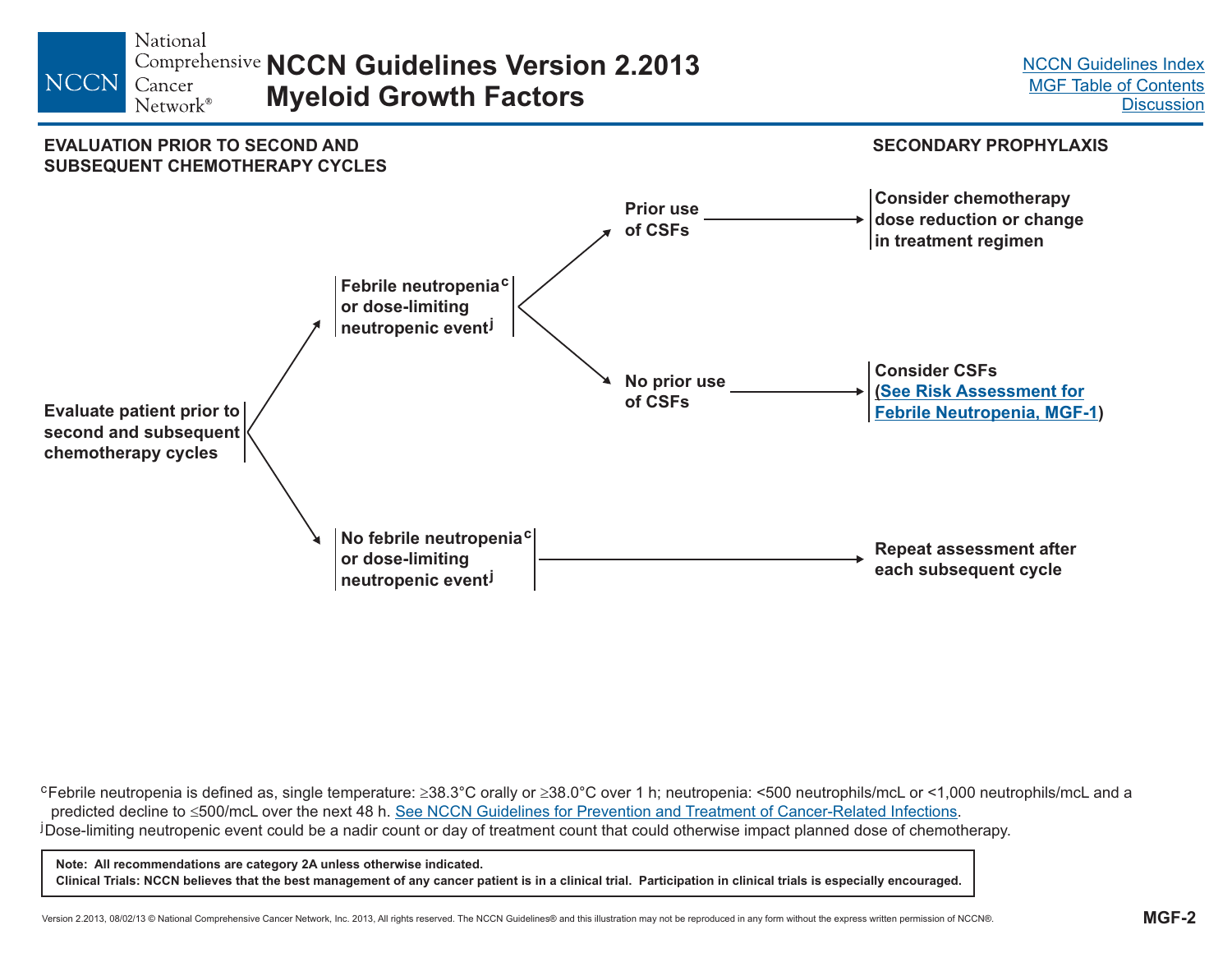<span id="page-8-0"></span>

<sup>c</sup>Febrile neutropenia is defined as, single temperature: ≥38.3°C orally or ≥38.0°C over 1 h; neutropenia: <500 neutrophils/mcL or <1,000 neutrophils/mcL and a predicted decline to ≤500/mcL over the next 48 h. <u>[See NCCN Guidelines for Prevention and](#page-0-0) Treatment of Cancer-Related Infections</u>

kFor antibiotic therapy recommendations for fever and neutropenia, see the <u>NCCN Guidelines for Prevention and [Treatment of Cancer-Related Infections](#page-0-0)</u>. The decision to use CSFs in the therapeutic setting is controversial. See Discussion for further details.

m<u>[See Patient Risk Factors for Poor Clinical Outcomes or for Developing Infection-Associated Complications \(MGF-D](#page-15-0)</u>).

<sup>n</sup>See Discussion for further details. There are no data on pegfilgrastim in the therapeutic setting. Either filgrastim or sargramostim should be used with initial dosing as outlined in <u>Myeloid Growth Factors for Prophylaxis and [Treatment of Febrile Neutropenia and Maintenance of Scheduled Dose Delivery \(MGF-E](#page-16-0)) and</u> discontinued at time of neutrophil recovery.

<sup>o</sup>There are no studies that have addressed therapeutic use of filgrastim for febrile neutropenia in patients who have already received prophylactic pegfilgrastim. However, pharmacokinetic data of pegfilgrastim demonstrated high levels during neutropenia and suggests that additional CSFs will not be beneficial.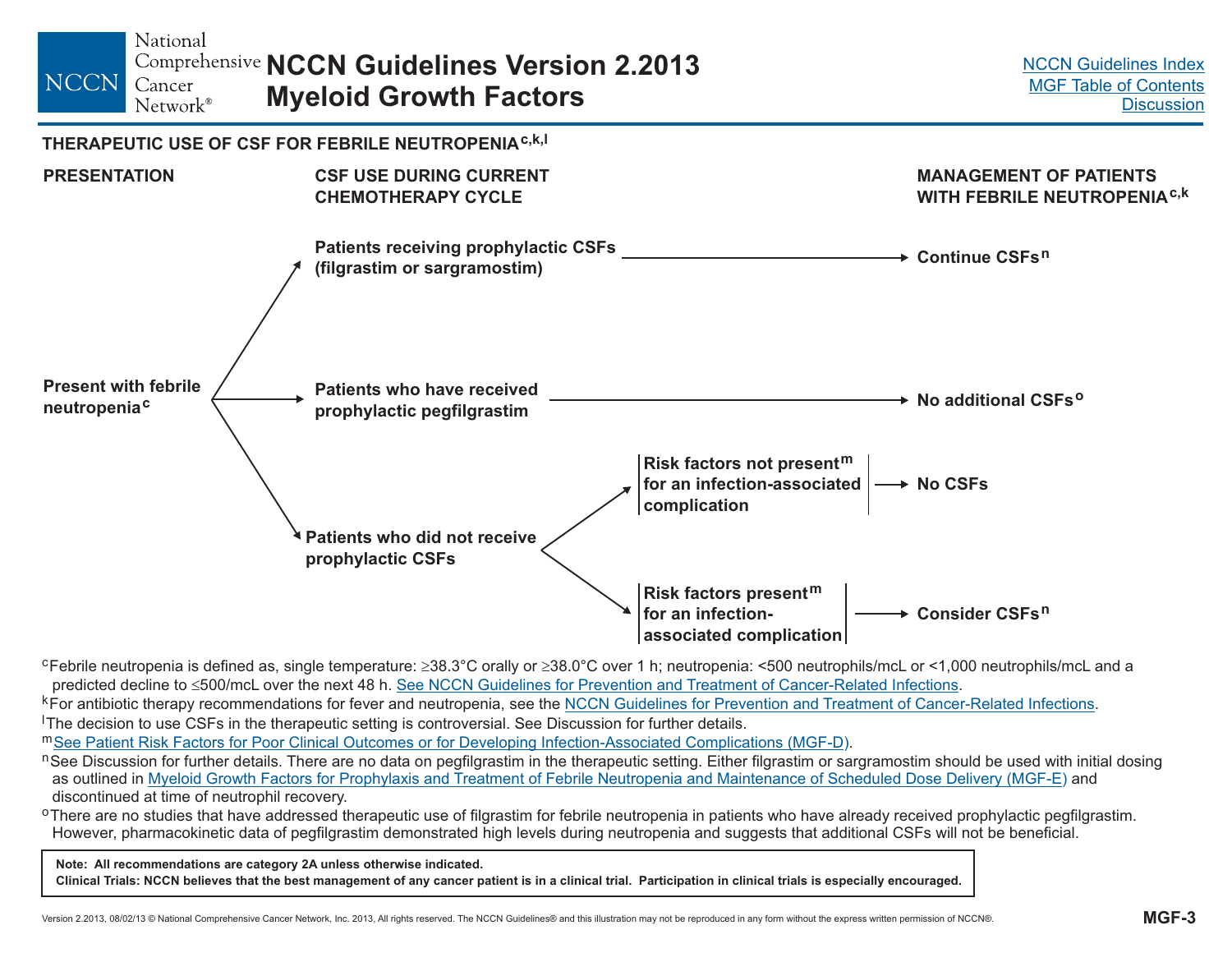### **Examples of Disease Settings and Chemotherapy Regimens with a High Risk for Febrile Neutropenia (>20%)**

- <span id="page-9-0"></span>∙ The type of chemotherapy regimen is only one component of the Risk Assessment. (<u>See Patient Risk Factors for Developin</u>g **) Febrile [Neutropenia,](#page-13-0) MGF-B**
- This list is not comprehensive; there are other agents/regimens that have a high risk for the development of febrile neutropenia.
- ∙ The exact risk includes agent, dose, and the treatment setting (ie, treatment naive versus heavily pretreated patients). (<u>See [MGF-1](#page-6-0)</u>)

### **Acute Lymphoblastic Leukemia (ALL)**

- **ALL induction regimens ( ) See NCCN [Guidelines](#page-0-0) for ALL Bladder Cancer**
- **MVAC (methotrexate, vinblastine, doxorubicin, cisplatin) (neoadjuvant, adjuvant, metastatic) 1**
- **Breast Cancer**
- **Docetaxel <sup>+</sup> trastuzumab (metastatic or relapsed) 2**
- **Dose-dense AC followed by T\* (doxorubicin, cyclophosphamide, paclitaxel) (adjuvant) 3**
- **Esophageal and Gastric Cancers TAC (docetaxel, doxorubicin, cyclophosphamide) (adjuvant) 4**
- **Docetaxel/cisplatin/fluorouracil 5**
- **Hodgkin Lymphoma**
- **6 vincristine, procarbazine, prednisone) BEACOPP (bleomycin, etoposide, doxorubicin, cyclophosphamide,**

### **Kidney Cancer**

**Doxorubicin/gemcitabine 7**

### **Non-Hodgkin's Lymphomas**

- **alemtuzumab, <sup>r</sup> CFAR (cyclophosphamide, fludarabine, ituximab) (CLL with del(17p), relapsed/refractory) 8,9**
- **10 ICE (ifosfamide, carboplatin, etoposide) (DLBCL, PTCL, 2nd line, salvage)**
- **RICE (rituximab, ifosfamide, carboplatin, etoposide) 11 \***
- **± CHOP-14\* (cyclophosphamide, doxorubicin, vincristine, prednisone) rituximab12, 13**
- **DLBCL, PTCL MINE (mesna, ifosfamide, novantrone, etoposide) , 2nd line, refractory) 14**
- **DHAP (dexamethasone, cisplatin, cytarabine) (peripheral T-cell lymphomas, diffuse large B-cell lymphoma, 2nd line) 15**
- **DLBCL, PTCL ( , 2nd line, recurrent) 16 ESHAP (etoposide, methylprednisolone, cisplatin, cytarabine)**
- **HyperCVAD <sup>+</sup> <sup>r</sup> (cyclophosphamide, vincristine, doxorubicin, ituximabdexamethasone <sup>+</sup> <sup>r</sup> ) 17,18 ituximab**

#### **Melanoma**

- **Dacarbazine-based combination (dacarbazine, cisplatin, vinblastine) (advanced, metastatic, or recurrent) 19**
- **Dacarbazine-based combination with IL-2, interferon alfa (dacarbazine, cisplatin, vinblastine, IL-2, interferon alfa) (advanced, metastatic, or recurrent) 19**

### **Myelodysplastic Syndromes**

- **Antithymocyte globulin, rabbit/cyclosporine 20**
- **Decitabine21**

**Ovarian Cancer**

- **Topotecan 22**
- **Paclitaxel23**
- **Docetaxel24**
- **Soft Tissue Sarcoma**
- **MAID (mesna, doxorubicin, ifosfamide, dacarbazine) 25**
- **Doxorubicin26**
- **Ifosfamide/doxorubicin27**

### **Small Cell Lung Cance r**

- **28 Topotecan**
- **Testicular Cancer**
- **VeIP (vinblastine, ifosfamide, cisplatin) 29**
- **VIP (etoposide, ifosfamide, cisplatin)**
- . **BEP (bleomycin, etoposide, cisplatin ) 30,31**
- **TIP (paclitaxel, ifosfamide, cisplatin) 32**

\*In general, dose-dense regimens require growth factor support for chemotherapy administration.

**See [Chemotherapy](#page-10-0) Regimens with an Disease Settings and Intermediate Risk for Febrile Neutropenia, MGF-A (2 of 4 ) See [Chemotherapy](#page-11-0) Regimen References, MGF-A (3 of 4)**

**Note: All recommendations are category 2A unless otherwise indicated.**

Clinical Trials: NCCN believes that the best management of any cancer patient is in a clinical trial. Participation in clinical trials is especially encouraged.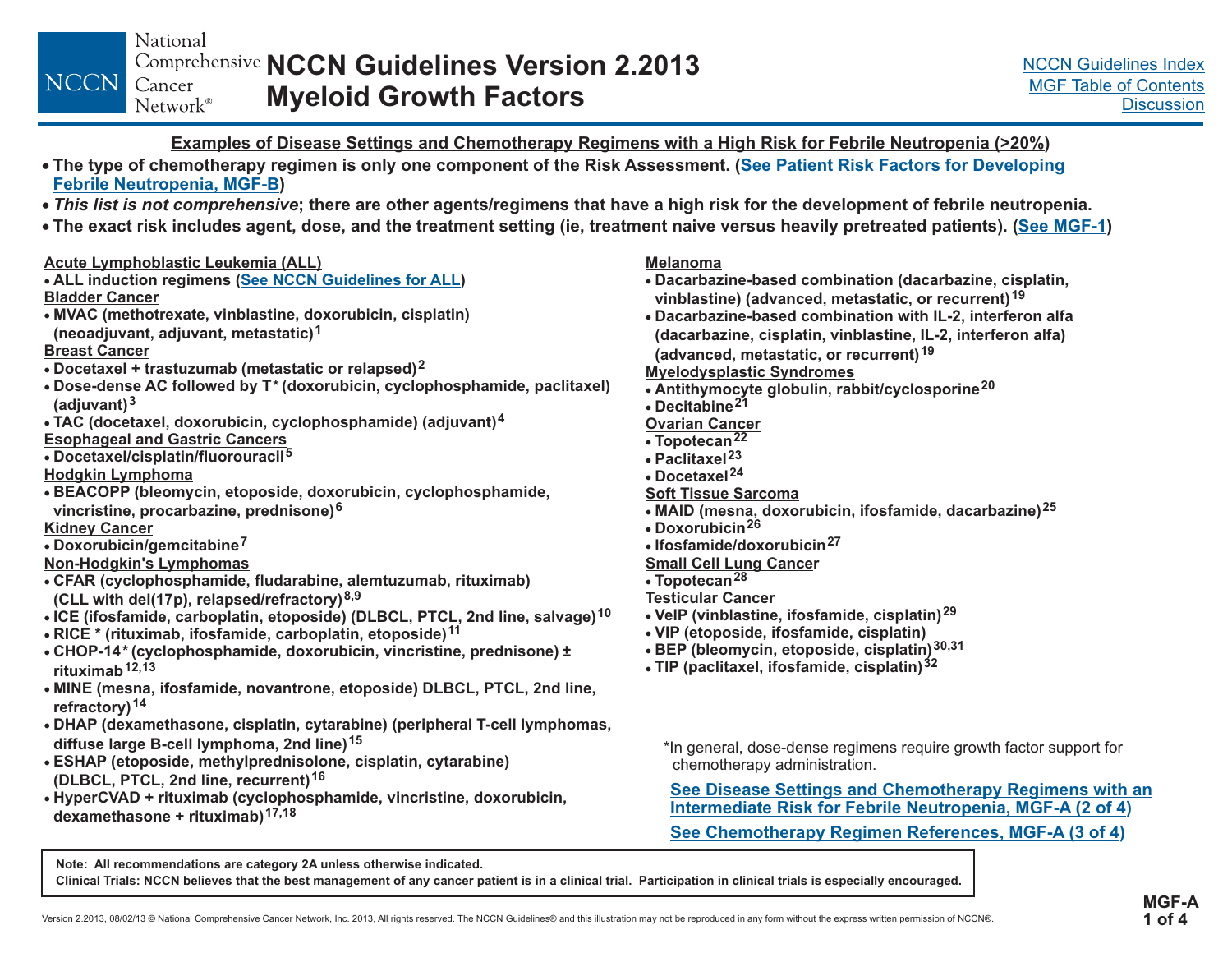### Examples of Disease Settings and Chemotherapy Regimens with an Intermediate Risk for Febrile Neutropenia (10%-20%)

- <span id="page-10-0"></span>∙ The type of chemotherapy regimen is only one component of the Risk Assessment. (<u>See Patient Risk Factors for [Developing](#page-13-0) Febrile</u> **[Neutropenia](#page-13-0) (MGF-B)**
- This list is not comprehensive; there are other agents/regimens that have an intermediate risk for the development of febrile neutropenia.
- ∙ The exact risk includes agent, dose, and the treatment setting (ie, treatment naive versus heavily pretreated patients). (<u>See [MGF-1](#page-6-0)</u>)
- **Occult Primary - Adenocarcinoma**

#### **Gemcitabine/docetaxel 33**

#### **Breast Cancer**

- **Doce taxel every 21 days 34**
- **CMF cl assic (cyclophosphamide, methotrexate, fluorouracil) (adjuvant) 35**
- **A C <sup>+</sup> sequential (doxorubicin, cyclophosphamide) docetaxel (adjuvant) (taxane portion only) 36**
- **AC <sup>+</sup> sequential docetaxel <sup>+</sup> trastuzumab (adjuvant) 37**
- **FEC (fluorouracil, epirubicin, cyclophosphamide) <sup>+</sup> sequential docetaxel 38**
- **Cervical CancerPacli taxel every 21 days (metastatic or relapsed) 39**
- **Cisplatin/topotecan (recurrent or metastatic) 40,41,42**
- **Paclitaxel/cisplatin 42**
- $\ddot{\bullet}$ **T Irin opotecan (recurrent or metastatic) 43 44**
- **otecan (recurrent or metastatic)**
- **Colorectal Cancer**
- **FOLFOX (fluorouracil, leucovorin, oxaliplatin) 45 Esophageal and Gastric Cancers**
- **Irinotecan/cisplatin 46**
- **Epirubicin/cisplatin/5-fluorouracil 47**  $\bullet$
- **Epirubicin/cisplatin/capecitabine 47**  $\bullet$

#### **Hodgkin Lymphoma**

- **AB VD (doxorubicin, bleomycin, vinblastine, dacarbazine) 48**
- **Stanford V (mechlorethamine, doxorubicin, vinblastine, bleomycin, etoposide, prednisone) 49 Multiple Myeloma**
- **dexamethasone/thalidomide/DT-PACE ( cisplatin/doxorubicin/cyclophosphamide/ etoposide 50**
- **Non-Hodgkin's Lymphomas DT-PACE <sup>+</sup> bortezomib (VTD-PACE) 51**
- **EPOCH (etoposide, prednisone, vincristine, cyclophosphamide, doxorubicin) (AIDS-related NHL, Burkitt lymphoma, recurrent) 52**
- **EPOCH (etoposide, prednisone, vincristine, cyclophosphamide, doxorubicin) <sup>+</sup> IT chemotherapy (AIDS-related NHL, DLBCL, recurrent) 52**
- **ACOD ( modified CHOP-doxorubicin, cyclophosphamide, vincristine, prednisone) 53**
- **GDP (gemcitabine, dexamethasone, cisplatin) (DLBCL, PTCL, 2nd line) 54**
- **GDP (gemcitabine, dexamethasone, cisplatin) <sup>+</sup> rituximab (DLBCL, 2nd line) 54**
- **FMR(fludarabine, mitoxantrone, rituximab) 55**
- **CHOP <sup>+</sup> rituximab (cyclophosphamide, doxorubicin, vincristine, prednisone, rituximab) 56,57 including regimens with pegylated liposomal doxorubicin or mitoxantrone 58,59 60 substituted for doxorubicin**

\*\*If carboplatin dose is AUC >6 and/or Japanese ancestry.  $\dagger$ A small retrospective trial had a 17% risk of FN in neoadjuvant setting<sup>71</sup> and a randomized trial had a 5.4% in metastatic setting.<sup>72</sup>

‡The published results for cabazitaxel have an 8% rate of febrile neutropenia and neutropenic deaths were While G-CSF was not recommended as primary prophylaxis, it may be considered in patients with high-risk clinical features.

reported. Primary prophylaxis with G-CSFs should be considered in patients with high-risk clinical features.

**Note: All recommendations are category 2A unless otherwise indicated.**

Clinical Trials: NCCN believes that the best management of any cancer patient is in a clinical trial. Participation in clinical trials is especially encouraged.

- **Non-Small Cell Lung Cancer**
- **Cisplatin/paclitaxel (adjuvant, advanced/metastatic) 61**
- **Cisp latin/vinorelbine (adjuvant, advanced/metastatic) 62**
- **Cisp latin/docetaxel (adjuvant, advanced/metastatic) 61,63**
- **Cispla tin/irinotecan**
- **(advanced/metastatic) 64**
- **Cisplat in/etoposide (adjuvant, advanced/ metastatic) 65**
- **Car boplatin/paclitaxel\*\* (adjuvant, advanced/ metastatic) 64**
- **Do cetaxel (advanced/metastatic) 63**
- **Ovarian Cancer**
- **Carboplatin/docetaxel 66**
- **Pancreatic Cancer**
- **FOLFIRINOX†**
- **Prostate Cancer**
- **Cabazitaxel,67** ‡
- **Small Cell Lung Cancer**
- **Etop oside/carboplatin 68**
- **Testicular Cancer**
- **Etoposide/cisplatin 69**
- **Uterine Sarcoma**
- **Doceta xel (advanced or metastatic) 70**

### **See [Chemotherapy](#page-12-0) Regimen References, MGF-A (4 of 4)**

**See [Chemotherapy](#page-9-0) Disease Settings and Regimens with <sup>a</sup> High Risk for Febrile Neutropenia, MGF-A (1 of 4 )**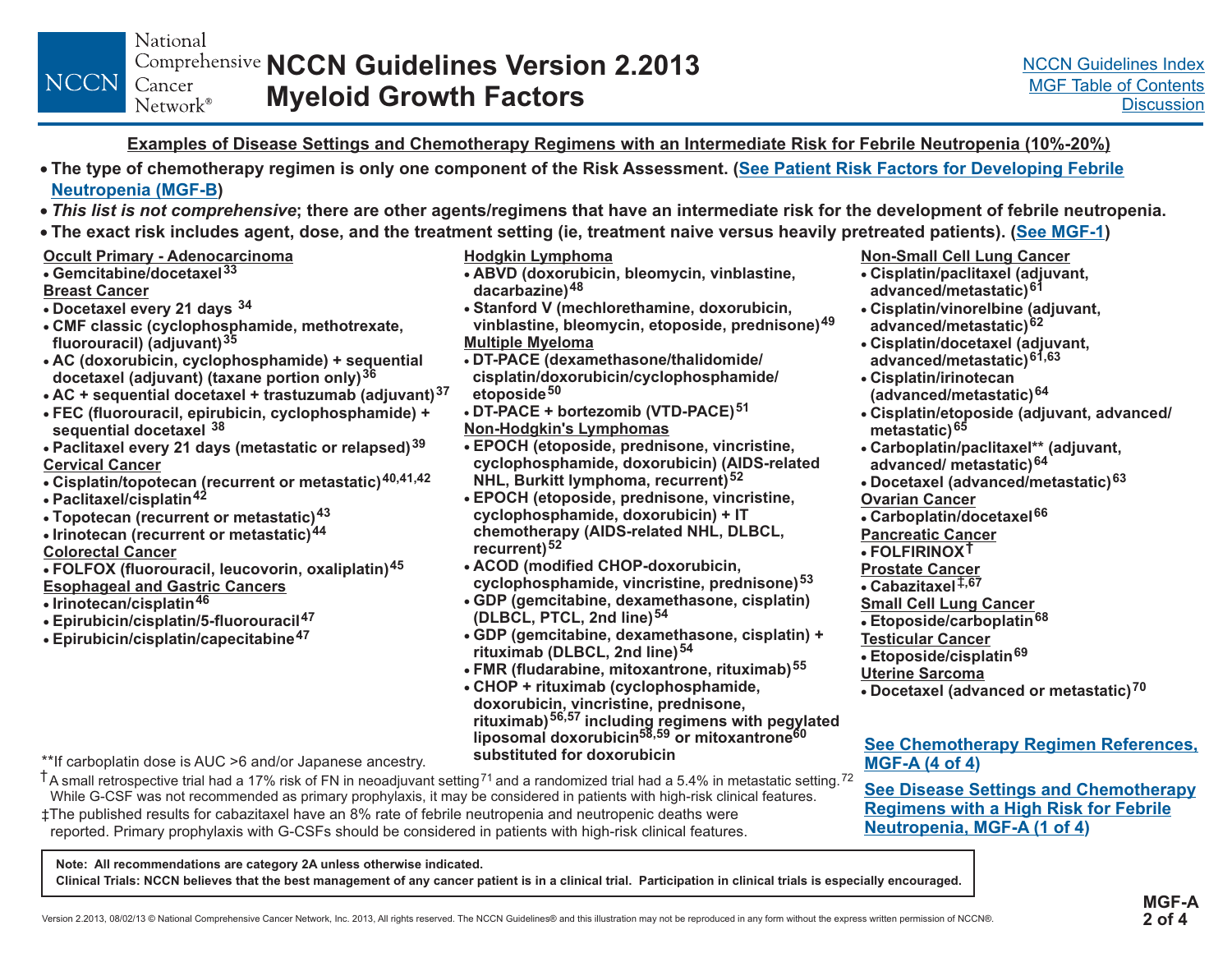<span id="page-11-0"></span>National **NCCN Guidelines Version 2.2013** NCCN Cancer **Myeloid Growth Factors** Network<sup>®</sup>

### **CHEMOTHERAPY REGIMEN REFERENCES**

#### Note: The references listed for each regimen are limited by the specific populations studied, methods, and collection of data for febrile neutropenia in the clinical trial.

- <sup>1</sup> Sternberg CN, de Mulder PH, Schornagel JH, et al. Randomized phase III trial of high-dose-intensity methotrexate, vinblastine, doxorubicin, and cisplatin (MVAC) chemotherapy and recombinant human granulocyte colony stimulating factor versus classic MVAC in advanced urothelial tract tumors: European Organization for Research and Treatment of Cancer Protocol 20924. J Clin Oncol 2001;19:2638-2646.
- $^2$ Marty M, Cognetti F, Maraninchi D et al. Randomized phase II trial of the efficacy and safety of trastuzumab combined with docetaxel in patients with human epidermal growth factor receptor 2–positive metastatic breast cancer administered as first-line treatment: The M77001 Study Group. J Clin Oncol 2005;23:4265-4274.
- $3$ Citron ML, Berry DA, Cirrincione C, et al. Randomized trial of dose-dense versus conventionally scheduled and sequential versus concurrent combination chemotherapy as postoperative adjuvant treatment of node positive primary breast cancer: First report of Intergroup Trial C9741/Cancer and Leukemia Group B Trial 9741. J Clin Oncol 2003;21:1431-1439.
- 4 Martin M, Lluch A, Segui MA, et al. Prophylactic growth factor (GF) support with adjuvant docetaxel, doxorubicin, and cyclophosphamide (TAC) for node-negative breast cancer (BC): An interim safety analysis of the GEICAM 9805 study [abstract]. Proc Amer Soc Clin Oncol 2004;23:Abstract 620.
- 5 Van Cutsem E, Moiseyenko VM, Tjulandin S, et al. Phase III study of docetaxel and cisplatin plus fluorouracil compared with cisplatin and fluorouracil as first-line therapy for advanced gastric cancer: A report of the V325 Study Group. J Clin Oncol 2006;24:4991-4997.
- 6 Diehl V, Franklin J, Pfreundschuh M, et al. Standard and increased-dose BEACOPP chemotherapy compared with COPP-ABVD for advanced Hodgkin's disease. N Engl J Med 2003;348:2386-2395.
- <sup>7</sup> Nanus DM, Garino A, Milowsky MI, et al. Active chemotherapy for sarcomatoid and rapidly progressing renal cell carcinoma. Cancer 2004;101:1545-1551.
- <sup>8</sup>Wierda W, Faderl S, O'Brien S, et al. Combined cyclophosphamide, fludarabine, alemtuzumab, and rituximab (CFAR) is active for relapsed and refractory patients with CLL [abstract]. Blood 2004; 104:Abstract 340.
- <sup>9</sup>Wierda W, O'Brien S, Ferrajoli A, et al. Combined cyclophosphamide, fludarabine, alemtuzumab, and rituximab (CFAR), an active frontline regimen for high-risk patients with CLL [abstract]. Blood 2007;110: Abstract 628.
- <sup>10</sup>Hertzberg MS, Crombie C, Benson W, et al. Outpatient fractionated ifosfamide, carboplatin and etoposide as salvage therapy in relapsed and refractory non-Hodgkin's and Hodgkin's lymphoma. Ann Oncol 2006;Suppl 4:25-30.
- <sup>11</sup> Kewalramani T, Zelenetz AD, Nimer SD, et al. Rituximab and ICE as second-line therapy before autologous stem cell transplantation for relapsed or primary refractory diffuse large B-cell lymphoma. Blood 2004;103:3684-3688.
- 12 Blayney DW, LeBlanc ML, Grogan T, et al. Dose-intense chemotherapy every 2 weeks with dose-intense cyclophosphamide, doxorubicin, vincristine, and prednisone may improve survival in intermediate- and high-grade lymphoma: A phase II study of the Southwest Oncology Group (SWOG 9349). J Clin Oncol 2003;21:2466-2473.
- <sup>13</sup>Watanabe T, Tobinai K, Shibata T, et al. Phase II/III study of R-CHOP-21 versus R-CHOP-14 for untreated indolent B-cell non-Hodgkin's lymphoma: JCOG 0203 trial. J Clin Oncol 2011;29:3990-3998.
- <sup>14</sup> Rodriguez MA, Cabanillas FC, Hagemeister FB, et al. A phase II trial of mesna/ifosfamide, mitoxantrone and etoposide for refractory lymphomas. Ann Oncol 1995;6:609-611.
- <sup>15</sup>Velasquez WS, Cabanillas F, Salvador P, et al. Effective salvage therapy for lymphoma with cisplatin in combination with high-dose Ara-C and dexamethasone (DHAP). Blood 1988;71:117-122.
- <sup>16</sup>Velasquez WS, McLaughlin P, Tucker S, et al. ESHAP--an effective chemotherapy regimen in refractory and relapsing lymphoma: A 4-year follow-up study. J Clin Oncol 1994;12:1169-1176.
- <sup>17</sup> Thomas DA, Faderl S, O'Brien S, et al. Chemoimmunotherapy with hyper-CVAD plus rituximab for the treatment of adult Burkitt and Burkitt-type lymphoma or acute lymphoblastic leukemia. Cancer 2006;106:1569-1580.
- <sup>18</sup>Romaguera JE, Fayad L, Rodriguez MA, et al. High rate of durable remissions after treatment of newly diagnosed aggressive mantle-cell lymphoma with rituximab plus hyper-CVAD alternating with rituximab plus high-dose methotrexate and cytarabine. J Clin Oncol 2005;23:7013-7023.
- <sup>19</sup>Eton O, Legha S, Bedikian A, et al. Sequential biochemotherapy versus chemotherapy for metastatic melanoma: Results from a phase III randomized trial. J Clin Oncol 2002;20:2045-2052.
- <sup>20</sup>Garg R, Faderl S, Garcia-Manero G, et al. Phase II study of rabbit anti-thymocyte globulin, cyclosporine and granulocyte colony-stimulating factor in patients with aplastic anemia and myelodysplastic syndrome. Leukemia 2009;23:1297-1302.
- <sup>21</sup>Kantarjian H, Issa JJ, Rosenfeld CS, et al. Decitabine improves patient outcomes in myelodysplastic syndromes: Result of a phase III randomized study. Cancer 2006;106:1794-1803.
- 22 Swisher EM, et al. Topotecan in platinum- and paclitaxel-resistant ovarian cancer. Gynecol Oncol 1997;66:480- 486.
- <sup>23</sup> Trimble EL, Adams JD, Vena D, et al. Paclitaxel for platinum-refractory ovarian cancer: Results from the first 1,000 patients registered to National Cancer Institute Treatment Referral Center 9103. J Clin Oncol 1993;11:2405-2410.
- <sup>24</sup>Verschraegen CF, Sittisomwong T, Kudelka AP, et al. Docetaxel for patients with paclitaxel-resistant Mullerian carcinoma. J Clin Oncol 2000;18:2733-2739.
- <sup>25</sup> Antman K, Crowley J, Balcerzak SP, et al. A Southwest Oncology Group and Cancer and Leukemia Group B phase II study of doxorubicin, dacarbazine, ifosfamide, and mesna in adults with advanced osteosarcoma, Ewing's sarcoma, and rhabdomyosarcoma. Cancer 1998;82:1288-1295.
- <sup>26</sup>Nielsen OS, Dombernowsky P, Mouridsen H, et al. High-dose epirubicin is not an alternative to standard-dose doxorubicin in the treatment of advanced soft tissue sarcomas. A study of the EORTC soft tissue and bone sarcoma group. Br J Cancer 1998;78:1634-1639.
- <sup>27</sup> Patel SR, Vadhan-Raj S, Burgess MA, et al. Results of two consecutive trials of dose-intensive chemotherapy with doxorubicin and ifosfamide in patients with sarcomas. AJCO 1998;21:317-321.
- <sup>28</sup>Von Pawel J, Schiller JH, Shepherd FA, et al. Topotecan versus cycylophosphamide, doxorubicin, and vincristine for the treatment of recurrent small-cell lung cancer. J Clin Oncol 1999;17:658-667.
- <sup>29</sup>Miller KD, Loehrer PJ, Gonin R, et al. Salvage chemotherapy with vinblastine, ifosfamide, and cisplatin in recurrent seminoma. J Clin Oncol 1997;15:1427-1431.
- $^{30}$ Motzer RJ, Nichols CJ, Margolin KA et al. Phase III randomized trial of conventional-dose chemotherapy with or without high-dose chemotherapy and autologous hematopoietic stem-cell rescue as first-line treatment for patients with poor-prognosis metastatic germ cell tumors. J Clin Oncol 2007;25:247-256.
- $^{31}$ Nichols CR, Catalano PJ, Crawford ED, et al. Randomized comparison of cisplatin and etoposide and either bleomycin or ifosfamide in treatment of advanced disseminated germ cell tumors: An Eastern Cooperative Oncology Group, Southwest Oncology Group, and Cancer and Leukemia Group B Study. J Clin Oncol 1998;16:1287-1293.
- $^{32}$ Kondagunta GV, Bacik J, Donadio A, et al.  $\,$  Combination of paclitaxel, ifosfamide, and cisplatin is an effective second-line therapy for patients with relapsed testicular germ cell tumors. J Clin Oncol 2005;23:6549-6555.

### **Continued on next page**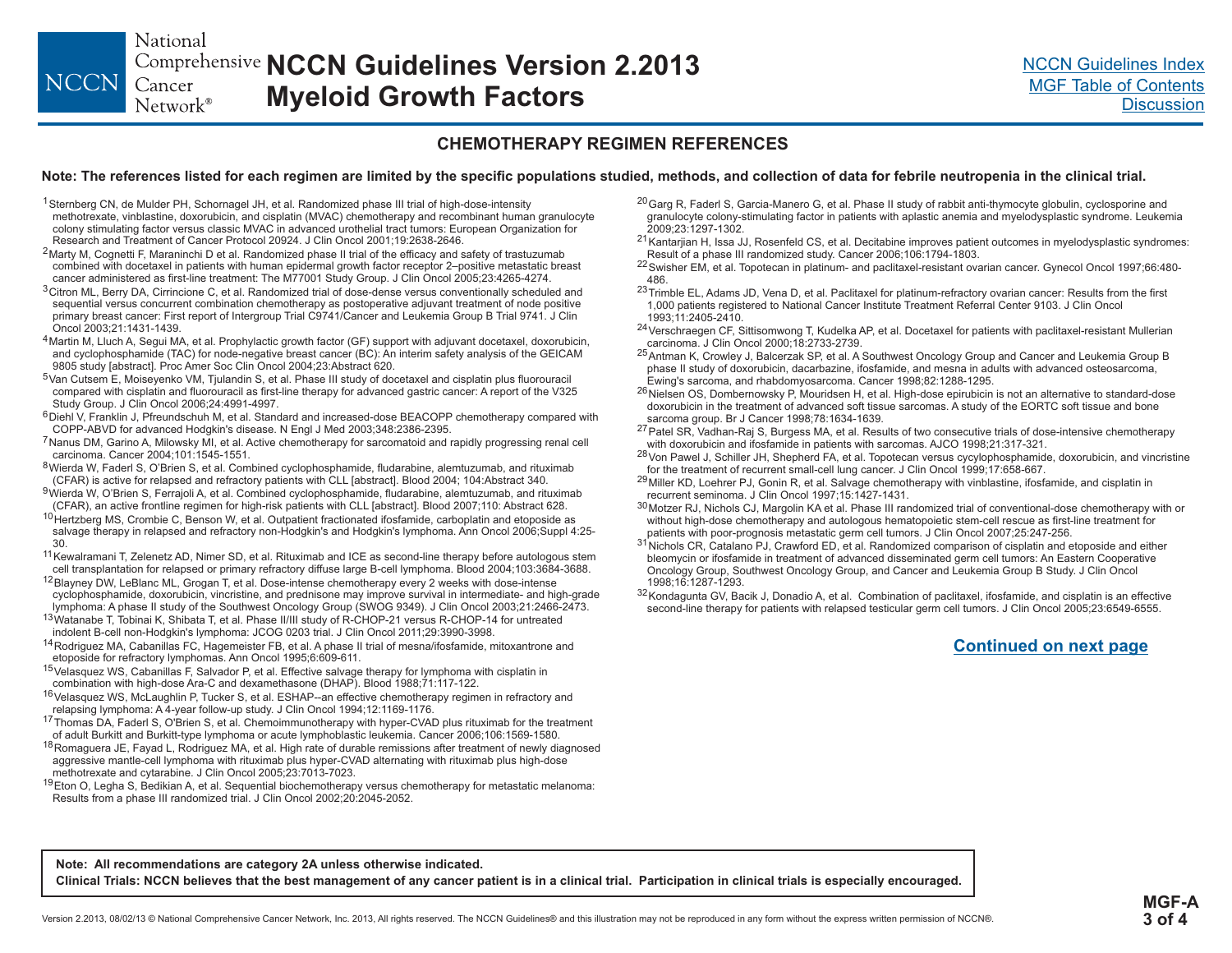<span id="page-12-0"></span>National **NCCN Guidelines Version 2.2013** NCCN Cancer **Myeloid Growth Factors** Network®

### **CHEMOTHERAPY REGIMEN REFERENCES**

#### Note: The references listed for each regimen are limited by the specific populations studied, methods, and collection of data for febrile neutropenia in the clinical trial.

- $^{33}$ Pouessel D, Culine S, Becht C, et al. Gemcitabine and docetaxel as front line chemotherapy in patients with carcinoma of an unknown primary site. Cancer 2004;10:1257-1261.
- 34 Burris HA. Single-agent docetaxel (Taxotere) in randomized phase II trials. Seminars in Oncol 1999;26:1-6.
- <sup>35</sup>Poole CJ, Earl HM, Dunn JA, et al. NEAT (National Epirubicin Adjuvant Trial) and SCTBG BR9601 (Scottish Cancer Trials Breast Group) phase III adjuvant breast trials show a significant relapse-free and overall survival advantage for sequential ECMF [abstract]. Proc Am Soc Clin Oncol 2003;22:Abstract 13.
- <sup>36</sup>Sparano JA, Wang M, Martino S, et al. Phase III study of doxorubicin-cyclophosphamide followed by paclitaxel or docetaxel given every 3 weeks or weekly in patients with axillary node-positive or high-risk node-negative breast cancer: Results of North American Breast Cancer Intergroup Trial E1199. SABCS 2005 #48.
- $^{37}$ Slamon D, Leyland-Jones B, Shak S, et al. Use of chemotherapy plus a monoclonal antibody against HER2 for metastatic breast cancer that overexpresses HER2. N Engl J Med 2001;344: 783-792.
- <sup>38</sup> Roché H, Fumoleau P, Spielmann M, et al. Sequential adjuvant epirubicin-based and docetaxel chemotherapy for node-positive breast cancer patients: The FNCLCC PACS 01 Trial. J Clin Oncol 2006;24:1-8.
- <sup>39</sup>Seidman AD, Tiersten A, Hudis C, et al. Phase II trial of paclitaxel by 3-hour infusion as initial and salvage chemotherapy for metastatic breast cancer. J Clin Oncol 1995;13:2575-2581.
- <sup>40</sup>Long III HJ, Bundy BN, Grendys Jr EC, et al. Randomized phase III trial of cisplatin with or without topotecan in carcinoma of the uterine cervix: A Gynecologic Oncology Group Study. J Clin Oncol 2005; 23:4626-4633.
- <sup>41</sup> Monk B, et al. Phase III trial of four cisplatin-containing doublet combinations in stage IVB, recurrent, or persistent cervical carcinoma: a Gynecologic Oncology Group study. J Clin Oncol 2009; 7:4649-4655.
- $^{42}$ Long, H. et al. Randomized phase III trial of cisplatin with or without topotecan in carcinoma of the uterine cervix: a Gynecologic Oncology Group Study. J Clin Oncol 2005; 23:4626-4633.
- $^{43}$ Muderspach LI, Blessing JA, Levenback C, et al. A phase II study of topotecan in patients with squamous cell carcinoma of the cervix: A Gynecologic Oncology Group Study. Gynecologic Oncology 2001;81:213-215.
- 44 Verschraegen CF, Levy T, Kudelka AP, et al. Phase II study of irinotecan in prior chemotherapy-treated squamous cell carcinoma of the cervix. J Clin Oncol 1997;15:625-631.
- <sup>45</sup>Goldberg RM, Sargent DJ, Morton, et al. Randomized controlled trial of reduced-bolus fluorouracil plus leucovorin and irinotecan or infused fluorouracil plus leucovorin and oxaliplatin in patients with previously untreated metastatic colorectal cancer: A North American Intergroup Trial. J Clin Oncol 2006;24:3347-3353.
- <sup>46</sup>llson DH. A multicenter phase II trial of weekly irinotecan/cisplatin in advanced esophageal cancer. Oncology (Williston Park) 2004;18(14 Suppl 14):22-25.
- <sup>47</sup> Cunningham D, Starling N, Rao S, et al. Capectiabine and oxaliplatin for advanced esophagogastric cancer. N Eng J Med 2008;358:36-46.
- <sup>48</sup> Younes, A, Fayad L, Romaguera J, et al. ABVD with pegfilgrastim (Neulasta) support in newly diagnosed Hodgkin lymphoma: Long-term safety and efficacy results of a phase-II study [abstract]. Blood 2005 106: Abstract 4790.
- 49 Horning SJ, Hoppe RT, Breslin S, et al. Stanford V and radiotherapy for locally extensive and advanced Hodgkin's disease: Mature results of a prospective clinical trial. J Clin Oncol 2002;20:630-637.

<sup>50</sup>Lee CK, Barlogie B, Munshi N, Zangari M, Fassas A, Jacobson J, van Rhee F, Cottler-Fox M, Muwalla F, Tricot G. DTPACE: An effective, novel combination chemotherapy with thalidomide for previously treated patients with myeloma. J Clin Oncol 2003;21:2732-2739.

<sup>51</sup> Barlogie B, Anaissie E, van Rhee F, et al. Incorporating bortezomib into upfront treatment for multiple myeloma: early results of total therapy 3. Br J Haematol 2007;138:176-185.

- <sup>52</sup>Gutierrez M, Chabner B, Pearson D, et al. Role of a doxorubicin-containing regimen in relapsed and resistant lymphomas: An 8-Year follow-up study of EPOCH. J Clin Oncol 2000;18:3633-3642.
- 53 Martinelli G, Ferrucci PF, Mingrone W, et al. ACOD, a modified CHOP regimen for elderly patients with aggressive non-Hodgkin's lymphoma. Leuk Lymphoma 2003;44:801-806.
- 54 Crump M, Baetz T, Couban S, et al. Gemcitabine, dexamethasone, and cisplatin in patients with recurrent or refractory aggressive histology B-cell non-hodgkin lymphoma. Cancer 2004;101:1835-1842.
- <sup>55</sup>Morschhauser F, Mounier N, Sebban C et al. Efficacy and safety of the combination of rituximab, fludarabine, and mitoxantrone for rituximab-naive, recurrent/refractory follicular non-Hodgkin lymphoma with high tumor burden: a multicenter phase 2 trial by the Groupe d'Etude des Lymphomes de l'Adulte (GELA) and Groupe Ouest Est des Leucémies et Autres Maladies du Sang (GOELAMS). Cancer 2010;116:4299-4308.
- <sup>56</sup>Coiffier B, Lepage E, Briere J , et al. CHOP chemotherapy plus rituximab compared with CHOP alone in elderly patients with diffuse large-B-cell lymphoma. N Engl J Med 2002;346:235-242.
- <sup>57</sup>Lyman G, Delgado DJ. Risk of febrile neutropenia among patients with intermediate-grade non-Hodgkin's lymphoma receiving CHOP chemotherapy. Leukemia & Lymphoma 2003;44:2069-2076.
- <sup>58</sup>Martino R, Perea G, Caballero MD, et al. Cyclophosphamide, pegylated liposomal doxorubicin (Caelyx), vincristine and prednisone (CCOP) in elderly patients with diffuse large B-cell lymphoma: results from a prospective phase II study. Haematologica 2002;87:822-827.
- <sup>59</sup>Zaja F, Tomadini V, Zaccaria A, et al. CHOP-rituximab with pegylated liposomal doxorubicin for the treatment of elderly patients with diffuse large B-cell lymphoma. Leuk Lymphoma 2006;47:2174-2180.
- <sup>60</sup>Economopoulos T, Fountzilas G, Pavlidis N, et al. Rituximab in combination with CNOP chemotherapy in patients with previously untreated indolent non-Hodgkin's lymphoma. Hematol J 2003;4:110-115.
- <sup>61</sup> Schiller JH, Harrington D, Belani CP, et al. Comparison of four chemotherapy regimens for advanced non-small cell lung cancer. N Engl J Med 2002;346:92-98.
- <sup>62</sup> Pujol J-L, Breton J-L, Gervais R, et al. Gemcitabine-docetaxel versus cisplatin-vinorelbine in advanced or metastatic non-small-cell lung cancer: a phase III study addressing the case for cisplatin. Ann Oncol 2005;16:602-610.
- <sup>63</sup>Fossella F, Pereira JR, von Pawel J, et al. Randomized, multinational, phase III study of docetaxel plus platinum combinations versus vinorelbine plus cisplatin for advanced non–small-cell lung cancer: The TAX 326 Study Group. J Clin Oncol 2003; 21:3016-3024.
- <sup>64</sup>Ohe Y, Ohashi Y, Kubota K, et al. Randomized phase III study of cisplatin plus irinotecan versus carboplatin plus paclitaxel, cisplatin plus gemcitabine, and cisplatin plus vinorelbine for advanced non-small-cell lung cancer: Four-Arm Cooperative Study in Japan. Ann Oncol 2007;18: 317-323.
- <sup>65</sup>Cardenal F, Lopez-Cabrerizo P, Anton A, et al. Randomized phase III study of gemcitabine-cisplatin versus etoposidecisplatin in the treatment of locally advanced or metastatic non–small-cell lung cancer. J Clin Oncol 1999;17:12-18.
- <sup>66</sup>Vasey, PA, Jayson GC, Gordon, A, et al. Phase III randomized trial of docetaxel-carboplatin versus paclitaxelcarboplatin as first line chemotherapy for ovarian carcinoma. J Nat Can Inst 2004;96,1682-1691.
- 67 de Bono JS, Oudard S, Ozguroglu M, et al. Prednisone plus cabazitaxel or mitoxantrone for metastatic castrationresistant prostate cancer progressing after docetaxel treatment: A randomised open-label trial. Lancet 2010;376:1147- 1154.
- 68 Kosmidis PA, Samantas E, Fountzilas G, et al. Cisplatin/etoposide versus carboplatin/ etoposide chemotherapy and irradiation in small cell lung cancer randomized phase II study. Hellenic Cooperative Oncology Group for Lung Cancer Trials. Semin Oncol 1994;21(3 Suppl 6):23-30.
- <sup>69</sup>Motzer RJ, Sheinfeld J, Mazumdar M, et al. Etoposide and cisplatin adjuvant therapy for patients with pathologic stage II germ cell tumors. J Clin Oncol 1995;13:2700-2704.
- <sup>70</sup>van Hoesel Q, Verweij J, Catimel G, et al. Phase II study with docetaxel (Toxotere) in advanced soft tissue sarcomas of the adult. Ann Oncol 1994; 5:539-542.
- <sup>71</sup>Hosein PJ, Macintyre J, Kawamura C, et al. A retrospective study of neoadjuvant FOLFIRINOX in unresectable or borderline-resectable locally advanced pancreatic adenocarcinoma. BMC Cancer 2012;12:199.
- <sup>72</sup>Conroy T, Desseigne F, Ychou M et al. FOLFIRINOX versus gemcitabine for metastatic pancreatic cancer. NEJM 2011;364:1817-1825.

**Note: All recommendations are category 2A unless otherwise indicated.**

Clinical Trials: NCCN believes that the best management of any cancer patient is in a clinical trial. Participation in clinical trials is especially encouraged.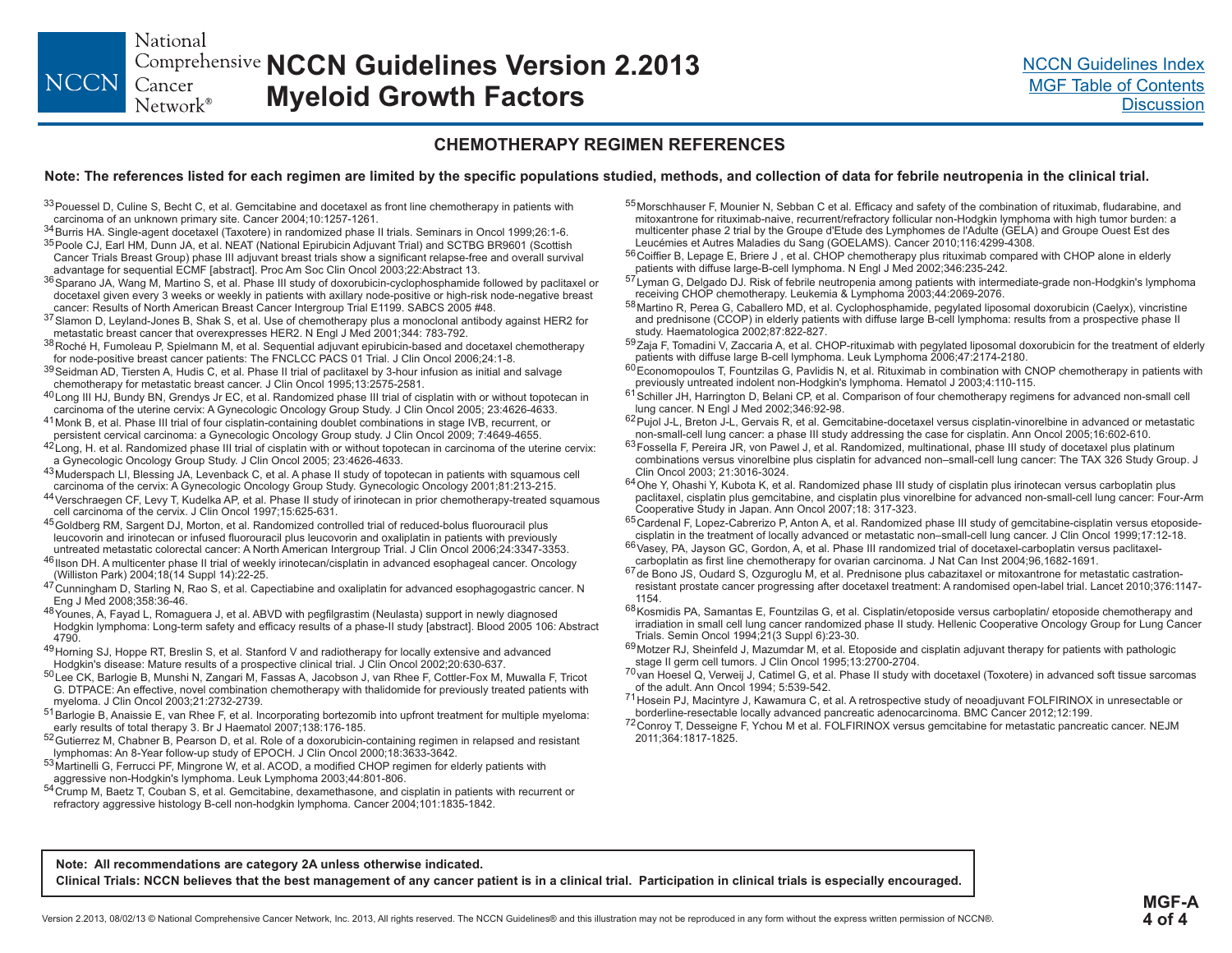### **PATIENT RISK FACTORS FOR DEVELOPING FEBRILE NEUTROPENIA**

<span id="page-13-0"></span>In addition to the risk of the chemotherapy regimen and the specific malignancy being treated, these factors need to be considered when evaluating a patient's overall risk for febrile neutropenia.

- Older patient, notably patients age 65 and older (<u>See NCCN Guidelines for Senior Adult [Oncology](#page-0-0) )</u>
- **Previous chemotherapy or radiation therapy**
- **Preexisting neutropenia or bone marrow involvement with tumor**
- **Preexisting conditions**
- **Neutropenia** -
- **Infection/open wounds** -
- **Recent surgery** -
- **Poor performance status**
- **Poor renal function**
- **Liver dysfunction, most notably elevated bilirubin**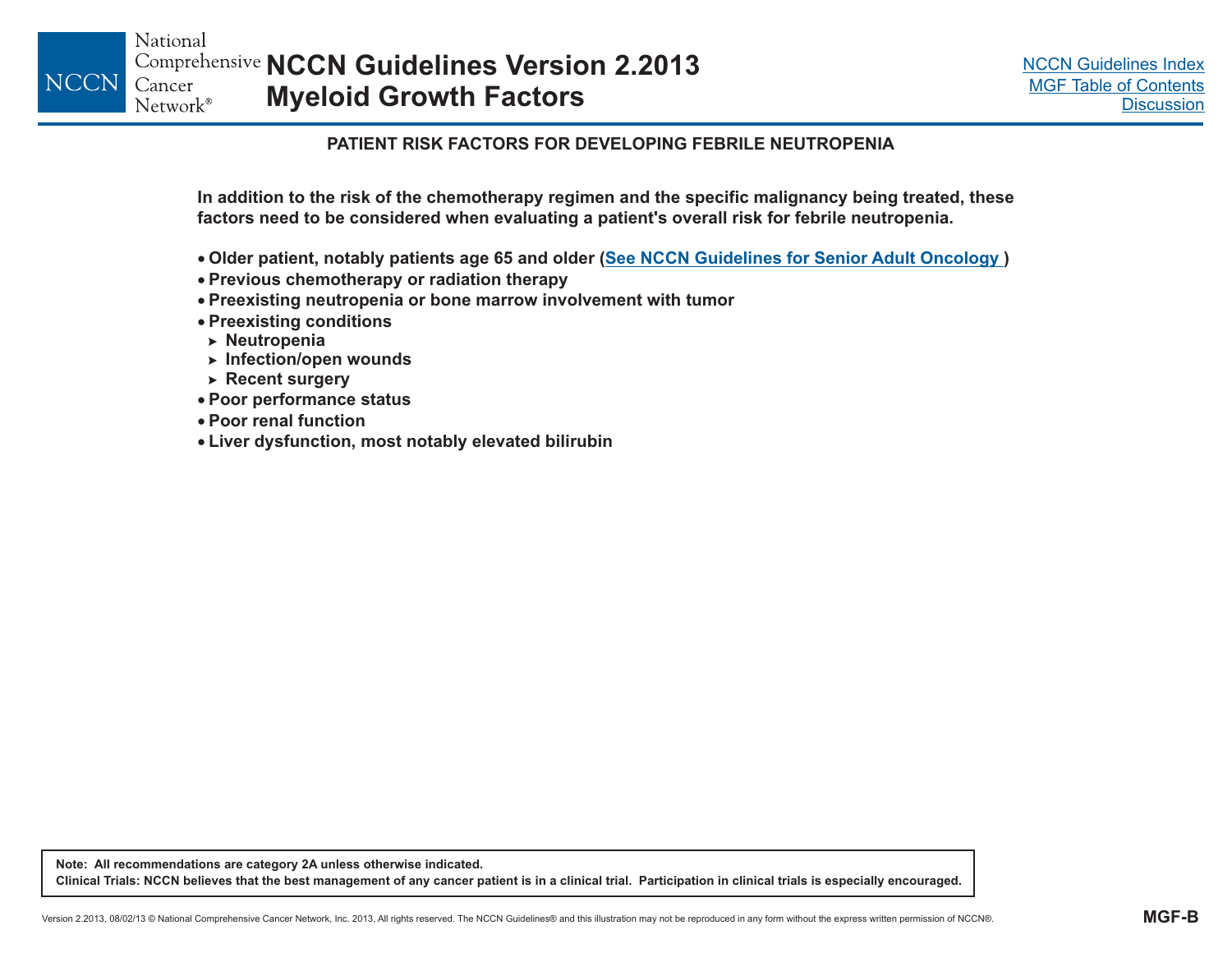National **NCCN Guidelines Version 2.2013**Cancer **Myeloid Growth Factors** Network®

### **TOXICITY RISKS WITH GROWTH FACTORS**

**Filgrastim and derivative products including pegfilgrastim1,2,3**

**Warnings**

<span id="page-14-0"></span>**NCCN** 

- **Allergic reactions** -
	- **Skin: rash, urticaria, facial edema**
	- **Respiratory: wheezing, dyspnea**
- **anaphylaxis Cardiovascular: hypotension, tachycardia,**
- -**Bleomycin-containing regimens: pulmonary toxicity 4**
- **Splenic rupture** -
- **Acute respiratory distress syndrome** -
- **Alveolar hemorrhage and hemoptysis** -
- **Sickle cell crises (only in patients with sickle cell disease)**
- **MDS and AML (See Discussion for details)**
- **Precautions**
- **Cutaneous vasculitis**-
- **Immunogenicity** -
- **Adverse reactions**
- **Bone pain** -

**Sargramostim1,3**

- **Warnings**
	- **Fluid retention: edema, capillary leak syndrome, pleural and/or pericardial effusion**
	- **Respiratory symptoms: Sequestration of granulocytes in pulmonary circulation, dyspnea**
	- **Cardiovascular symptoms: Occasional transient supraventricular arrhythmia. Use with caution in patients with preexisting cardiac disease.**
- **Renal and hepatic dysfunction: Elevation of serum creatinine or bilirubin and hepatic enzymes. Monitor patients who display renal or hepatic dysfunction prior to initiation of treatment.**
- **Adverse events occurring in >10% of patients receiving sargramostim in controlled clinical trials and reported in <sup>a</sup> higher frequency than placebo**
- -**AML - fever, skin reactions, metabolic disturbances, nausea, vomiting, weight loss, edema, anorexia**
- **Autologous bone marrow transplant or peripheral blood progenitor cell transplant - asthenia, malaise, diarrhea, rash, peripheral edema, urinary tract disorder**
- -**Allogeneic bone marrow transplant or peripheral blood progenitor cell transplant - abdominal pain, chills, chest pain, diarrhea, nausea, vomiting, hematemesis, dysphagia, GI hemorrhage, pruritus, bone pain, arthralgia, eye hemorrhage, hypertension, tachycardia, bilirubinemia, hyperglycemia, increased creatinine, hypomagnesemia, edema, pharyngitis, epistaxis, dyspnea, insomnia, anxiety, high BUN, and high cholesterol**

<sup>1</sup> See full prescribing information for specific product information.

- $2$ Not all of the toxicities listed have been seen with each preparation, but similar toxicities are expected with filgrastim and pegfilgrastim.
- <sup>4</sup>See Discussion for details.  $3$ The toxicities listed are from the prescribing information and are based on studies from different patient populations. For filgrastrim and derivative products, the toxicities are based on non-myeloid malignancies. For sargramostim, the toxicities are based primarily on studies from leukemia and transplant patients and the listed toxicities may reflect intravenous route of administration and may differ from those of subcutaneous administration.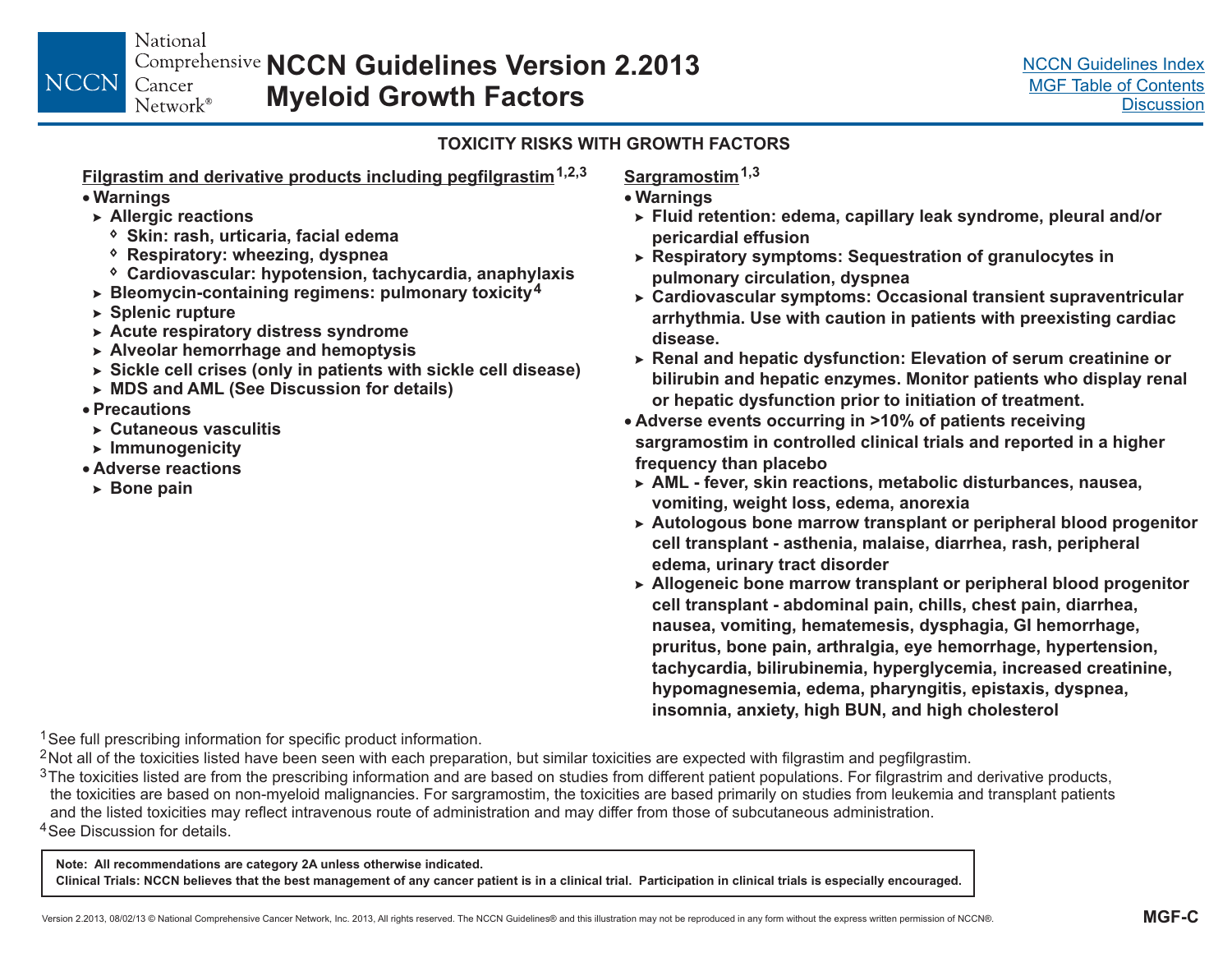<span id="page-15-0"></span>**NCCN** 

### **PATIENT RISK FACTORS FOR POOR CLINICAL OUTCOMES OR FORDEVELOPING INFECTION-ASSOCIATED COMPLICATIONS1,2**

**Patient risk factors include:**

- **Sepsis syndrome**
- **Age >65 years**
- **Severe neutropenia (absolute neutrophil count <100/mcL)**
- **Neutropenia expected to be more than 10 days in duration**
- **Pneumonia**
- **Invasive fungal infection**
- **Other clinically documented infections**
- **Hospitalization at the time of fever**
- **Prior episode of febrile neutropenia**

<sup>1</sup>The decision to use or not to use CSFs in the treatment of febrile neutropenia is controversial. See Discussion for further details.

 $^{2}$ Smith TJ, Khatcheressian J, Lyman G, et al. 2006 update of recommendations for the use of white blood cell growth factors: An evidence-based clinical practice guideline. J Clin Oncol 2006;24:3187-3205.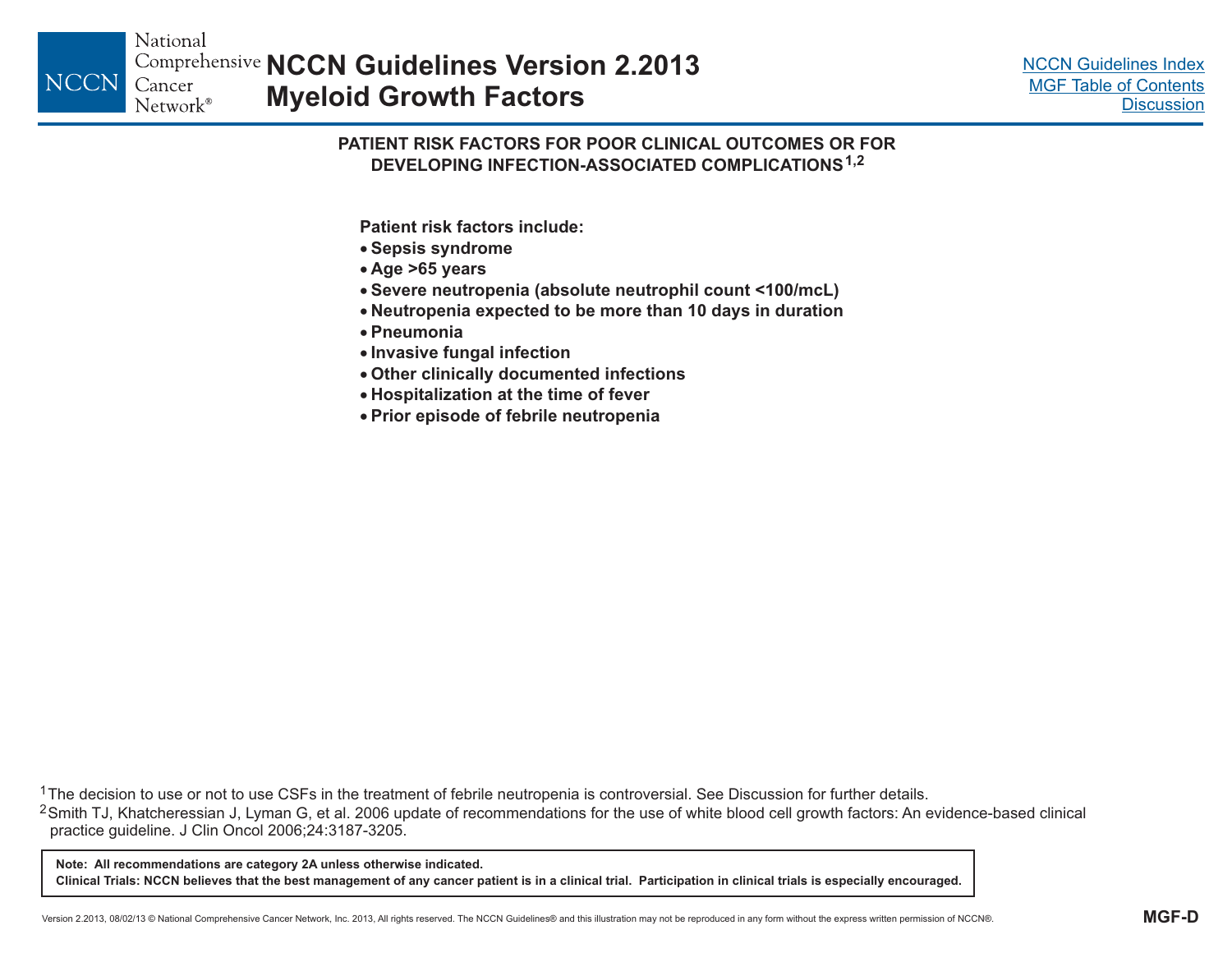### **MYELOID GROWTH FACTORS FOR PROPHYLAXIS AND TREATMENT OF FEBRILENEUTROPENIA AND MAINTENANCE OF SCHEDULED DOSE DELIVERY**

- <span id="page-16-0"></span>**Filgrastim or tbo-filgrastim (category 1) 1**
- ► Daily dose of 5 mcg/kg (rounding to the nearest vial size by institution-defined weight limits) until post-nadir ANC recovery to normal or **near-normal levels by laboratory standards.**
- $\triangleright$  Start the next day up to 3-4 days after completion of chemotherapy and treat through post-nadir recovery.
- **Pegfilgrastim (category 1) (For prophylactic use only)**
- **One dose of 6 mg per cycle of treatment.** -
- $\triangleright$  The majority of trials administered pegfilgrastim the day after chemotherapy (category 1).
- ► Administration of pegfilgrastim up to 3-4 days after chemotherapy is also reasonable based on trials with filgrastim.
- ► Limited data suggest that same-day administration of pegfilgrastim may be considered in certain circumstances.<sup>2</sup>
- $\triangleright$  There is evidence to support use for chemotherapy regimens given every 3 wks (category 1).
- $\triangleright$  There are phase II studies that demonstrate efficacy for chemotherapy regimens given every 2 wks.
- ► There are insufficient data to support use for weekly chemotherapy regimens; therefore, use of pegfilgrastim cannot be recommended.
- **Sargramostim (category 2B) 3**
- ► Used in clinical trials at a dose of 250 mcg/m<sup>2</sup>/day (rounding to the nearest vial size by institution-defined weight limits).
- $\triangleright$  Start the next day up to 3-4 days after completion of chemotherapy and treat through post-nadir recovery.
- Prophylactic use of CSFs in patients given concurrent chemotherapy and radiation is not recommended.
- **Subcutaneous route is preferred for all 4 agents .**
- Prophylactic antibiotics are not routinely recommended for standard-dose chemotherapy. <u>See NCCN [Guidelines](#page-0-0) for Prevention and</u> **Treatment of [Cancer-Related](#page-0-0) Infections.**

<sup>1</sup>Tbo-filgrastim is a human G-CSF approved by the FDA through an original biologic license application, not as a biosimilar to filgrastim. Like other G-CSFs, it is indicated for reducing the duration of severe neutropenia in patients with nonmyeloid malignancies receiving myelosuppressive chemotherapy associated with a clinically significant incidence of febrile neutropenia.

<sup>2</sup>For references for pegfilgrastim, see <u>MGF-E 2 of 2</u>.

 $3$ There is category 1 evidence to support filgrastim, tbo-filgrastim, or pegfilgrastim for the prevention of febrile neutropenia. There is insufficient evidence for a category 1 recommendation for sargramostim in this setting. Sargramostim is indicated for use following induction chemotherapy in older adult patients with AML. Sargramostim is also indicated for mobilization of hematopoietic progenitor cells and acceleration of myeloid recovery in patients receiving bone marrow transplantation (BMT), and for patients who have undergone BMT in whom engraftment is delayed or has failed. Studies are ongoing in other areas.

**Note: All recommendations are category 2A unless otherwise indicated.**

Clinical Trials: NCCN believes that the best management of any cancer patient is in a clinical trial. Participation in clinical trials is especially encouraged.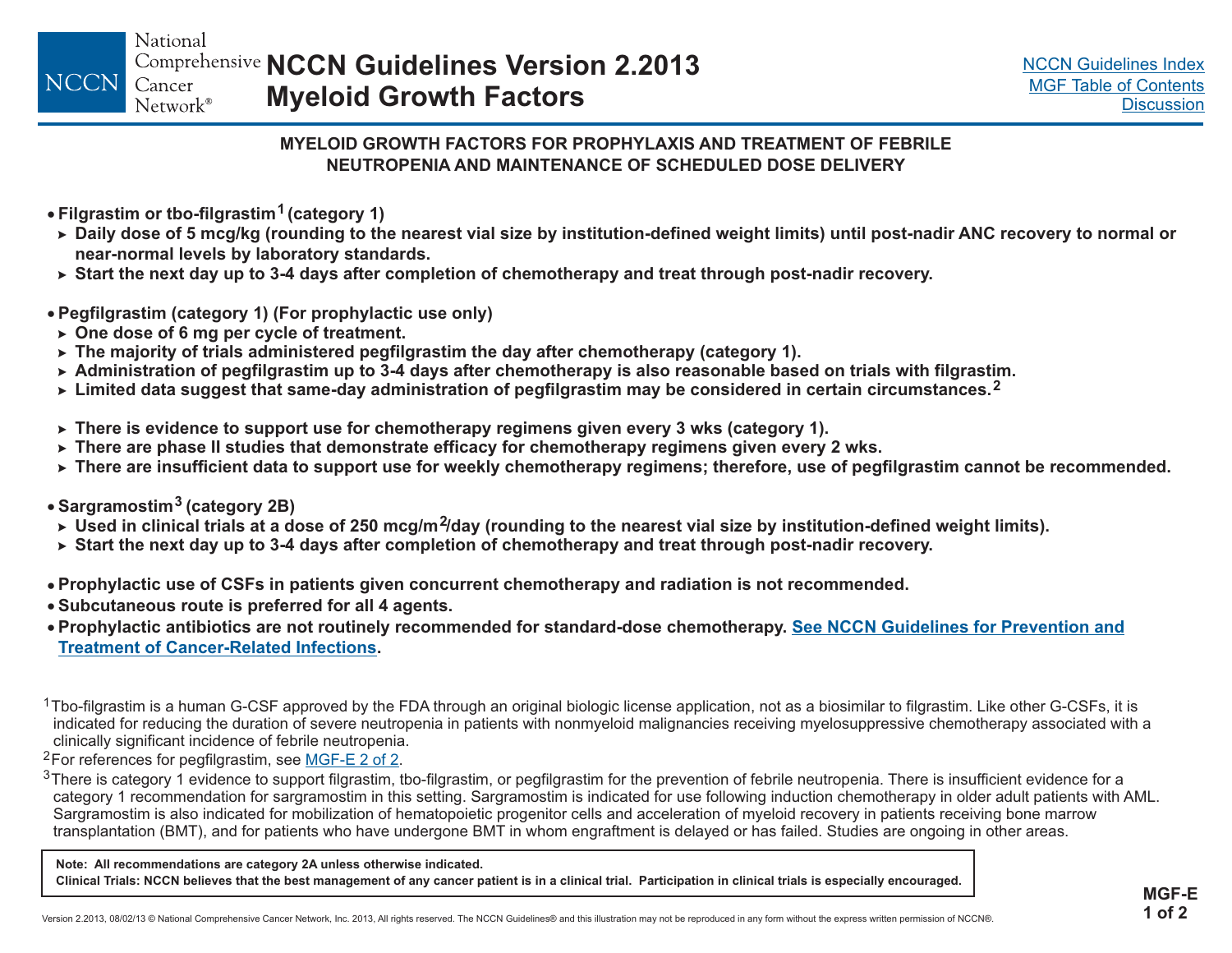### **MYELOID GROWTH FACTORS FOR PROPHYLAXIS AND TREATMENT OF FEBRILENEUTROPENIA AND MAINTENANCE OF SCHEDULED DOSE DELIVERY**

### <span id="page-17-0"></span>**References for pegfilgrastim**

Burris HA, III, Belani CP, et al. Pegfilgrastim on the same day versus next day of chemotherapy in patients with breast cancer, non-small-cell lung cancer, ovarian cancer, and non-Hodgkin's lymphoma: results of four multicenter, double-blind, randomized phase II studies. J Oncol Pract 2010;6:133-140. **Summary of 4 prospective trials.**

Schuman SJ, Lambrou N, Robson K, et al. Pegfilgrastim dosing on same day as myelosuppressive chemotherapy for ovarian or primary peritoneal cancer. J Support Oncol 2009;7:225-228.

**Retrospective study supports same-day administration.**

Whitworth JM, Matthews KS, Shipman KA, et al. The safety and efficacy of day 1 vs day 2 administration of peg in patients receiving myelosuppressive chemotherapy for gynecologic malignancies. Gynecol Oncol 2009;112:601-604.

**Retrospective study supports same-day administration.**

Belani CP, Ramalingam S, Al-Janadi A, et al. A randomized double-blind phase II study to evaluate same-day vs next-day administration of pegfilgrastim with carboplatin and docetaxel in patients with NSCLC [abstract]. J Clin Oncol 2006;24 (suppl 18S):Abstract 7110. Prospective randomized trial showing no difference between same-day and next-day administration.

Kaufman PA, Paroly W, Rinaldi D et al. Randomized double blind phase 2 study evaluating same-day vs. next-day administration of pegfilgrastim with docetaxel, doxorubicin and cyclophosphamide (TAC) in women with early stage and advanced breast cancer SABCS [abstract]. Breast Cancer Res Treat 2004;88:Abstract 1054. **Prospective randomized trial favored next-day administration.**

Saven A, Schwartzberg L, Kaywin P, et al. Randomized, double-blind, phase 2 study evaluating same day vs next day administration of pegfilgrastim with RCHOP in non-Hodgkins lymphoma [abstract]. J Clin Oncol 2006;24:Abstract 7570. **Prospective randomized trial favored next-day administration.**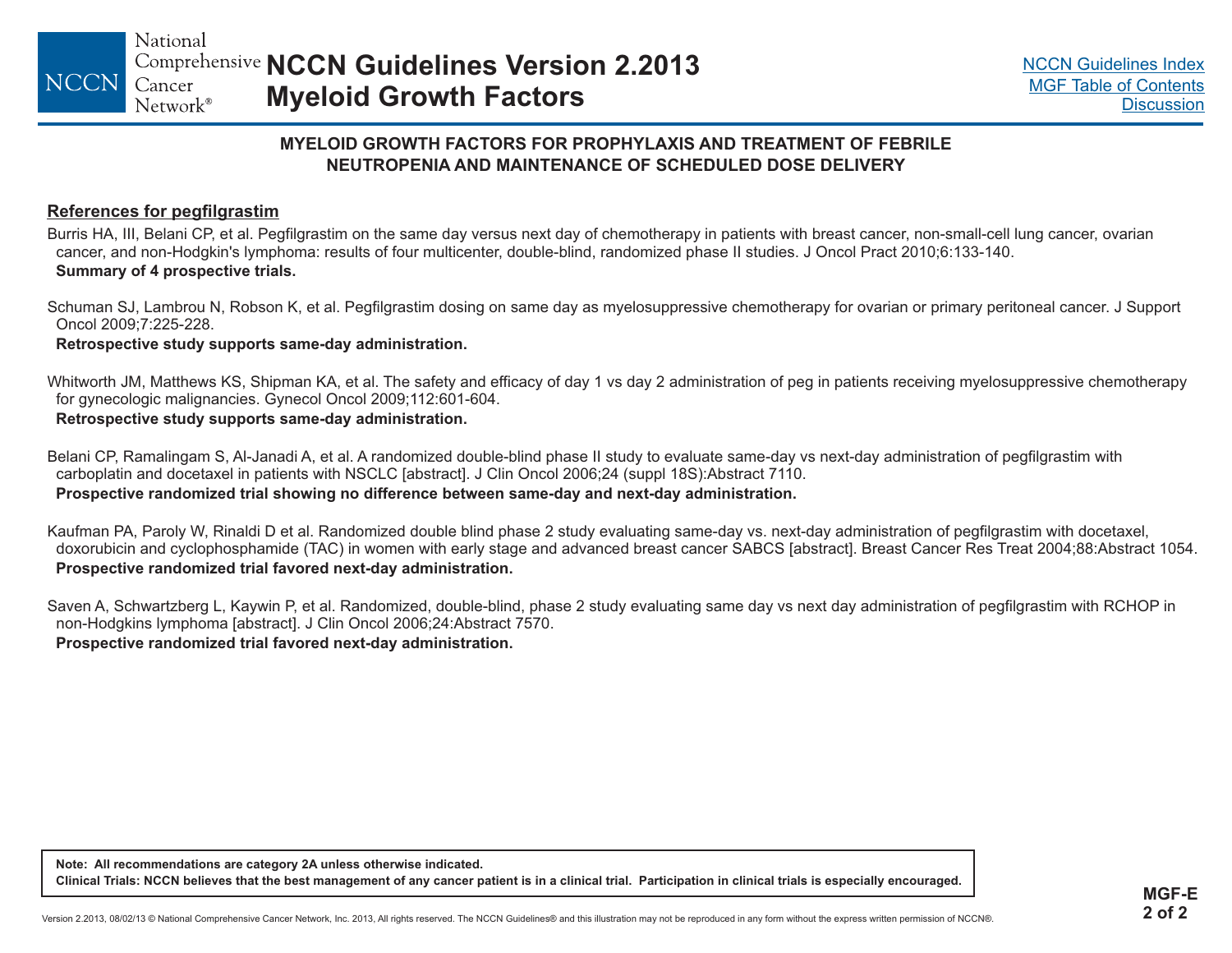### **MYELOID GROWTH FACTORS IN MOBILIZATION AND POST STEM CELL TRANSPLANT**

<span id="page-18-0"></span>**Mobilization of hematopoietic progenitor cells in autologous setting**

- Single-agent growth factor: G-CSF dose range 10-32 mcg/kg/day by subcutaneous injection, in daily or twice-daily dosing. **Begin apheresis on day 4 or 5. 1**
- $\bullet$  Combination of similar doses of G-CSF after chemotherapy (eg, cyclophosphamide, $^2$  ICE, $^3$  DHAP, $^3$  VDT-PACE, $^4$  and others) with the goal of mobilization during count recovery. G-CSF is started about 24 hours after completion of chemotherapy.

### Combination of G-CSF with plerixafor (for selected patients with non-Hodgkin's lymphoma or multiple myeloma)

- G-CSF 10 mcg/kg/day X 4 days, then plerixafor 240 mcg/kg/day (dose adjusted for GFR <50 mL/min, maximum dose 40 mg/day, maximum 4 days) by subcutaneous injection the evening of day 4 prior to collection beginning the next morning (day 5):
- ► For patients who were heavily pre-treated<sup>5</sup> or patients who exhibit risk factors for being poor mobilizers or who have failed prior **collection attempts**
- ► As "just in time" or "rescue" if circulating CD34+ cell count is below target.<sup>6-8</sup>

### **Mobilization of allogeneic donors**

- Allogeneic stem cell donors: G-CSF 10 mcg/kg/day by subcutaneous injection, start collection on day 4 or 5.<sup>9-11</sup>
- **Use of plerixafor in normal donors is under study.**
- Allogeneic donors for granulocyte transfusion: one dose of G-CSF 5 mcg/kg subcutaneously with **8-24 hours prior to collection. 12 dexamethasone 10 mg PO**

### **Supportive care**

• Post autologous stem cell or cord blood transplant: G-CSF dose 5 mcg/kg/day. Begin day +5 post transplant until recovery of ANC (eg, >1.5 x 10<sup>9</sup>/L times 2 days). $^{13, \dagger}$ 

**Role of pegfilgrastim in mobilization and post transplant**

 $\bullet$  Limited data suggest that pegfilgrastim may be equivalent to G-CSF in this setting.  $^{14,15}$ 

### Role for GM-CSF in mobilization, post autologous transplant, and delayed hematopoietic recovery

- **Mobilization as single agent 16,17, ‡**
- Mobilization in combination: G-CSF 7.5 mcg/kg each morning, GM-CSF 7.5 mcg/kg each evening, and leukapheresis **beginning on day 5. 18**
- $\bullet$  Post autologous stem cell transplant or for delayed hematopoietic engraftment after transplant: 250 mcg/m $^2$ /day until **ANC . 19-21** ANC >1.5 x 10<sup>9</sup>/L times 3 days.<sup>19-21</sup><br><sup>†</sup>G-CSF accelerates neutrophil recovery but has not impacted survival. See Discussion for details. <u>See [References,](#page-19-0) MGF-F (2 of 2</u>)

‡However, G-CSF is more widely utilized than GM-CSF for mobilization.

**Note: All recommendations are category 2A unless otherwise indicated.**

Clinical Trials: NCCN believes that the best management of any cancer patient is in a clinical trial. Participation in clinical trials is especially encouraged.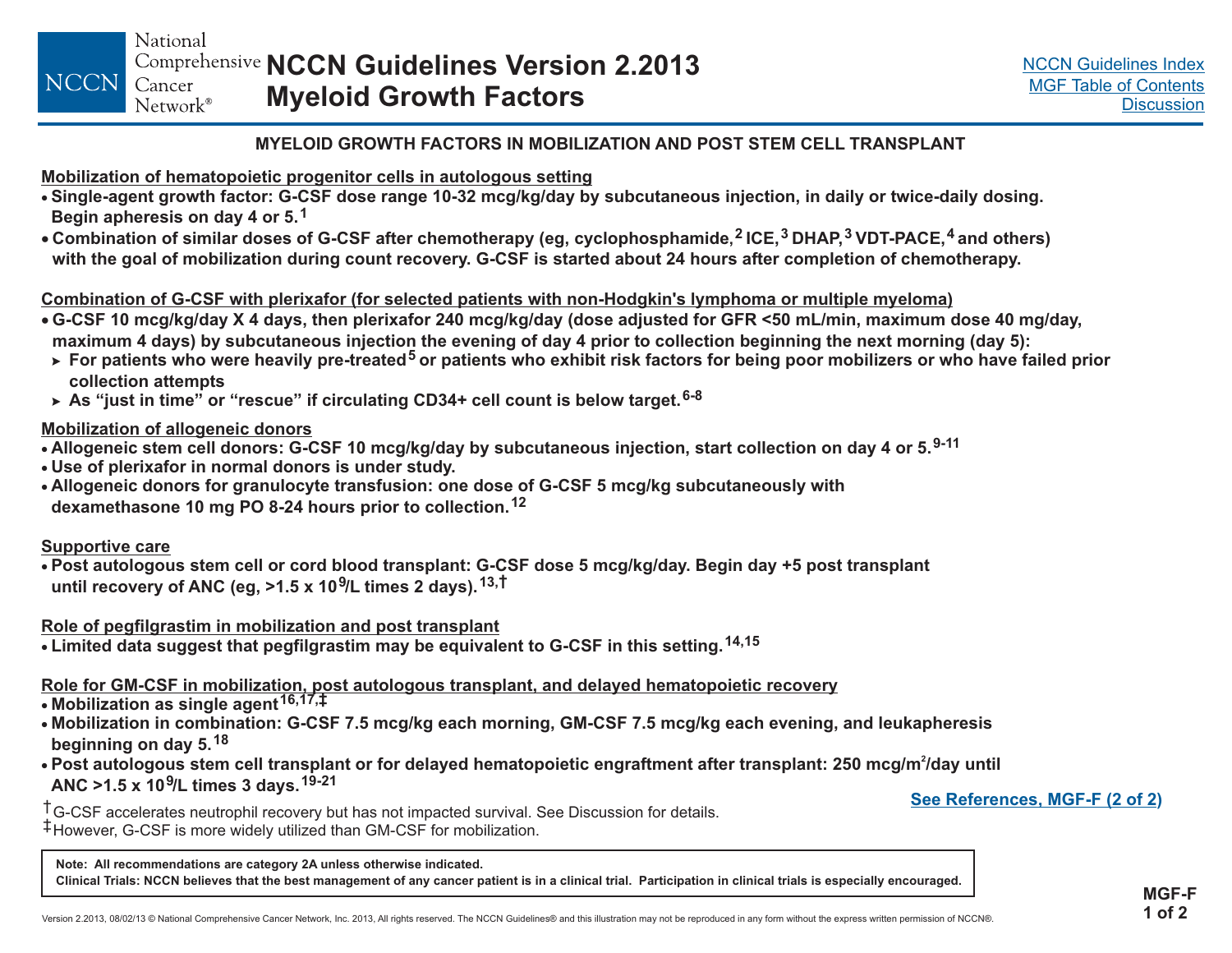### **MYELOID GROWTH FACTORS IN MOBILIZATION AND POST STEM CELL TRANSPLANT**

### **REFERENCES**

<sup>1</sup> Kroger N, Zeller W, Fehse N, et al. Mobilizing peripheral blood stem cells with highdose G-CSF alone is as effective as with Dexa-BEAM plus G-CSF in lymphoma patients. Br J Haematol 1998;102:1101–1106.

<span id="page-19-0"></span>**NCCN** 

- <sup>2</sup>Haynes A, Hunter A, McQuaker G, et al. Engraftment characteristics of peripheralblood stem-cells mobilized with cyclophosphamide and the delayed addition of G-CSF. Bone Marrow Transplant 1995;16:359-363.
- <sup>3</sup>Matasar MJ, Czuczman MS, Rodriguez MA, et al. Ofatumumab in combination with ICE or DHAP chemotherapy in relapsed or refractory intermediate grade B-cell lymphoma. Blood 2013 May 21. [Epub ahead of print]
- <sup>4</sup> Barlogie B, Anaissie E, van Rhee F, et al. Incorporating bortezomib into upfront treatment for multiple myeloma: early results of total therapy 3. Br J Haematol 2007;138:176-185.
- <sup>5</sup>Stiff P, Micallef I, McCarthy P, et al. Treatment with plerixafor in non-Hodgkin's lymphoma and multiple myeloma patients to increase the number of peripheral blood stem cells when given a mobilizing regimen of G-CSF: Implications for the heavily pretreated patient. Biol Blood Marrow Transplant 2009;15:249–256.
- 6 Dugan MJ, Maziarz RT, Bensinger WI, et al. Safety and preliminary efficacy of plerixafor (Mozobil) in combination with chemotherapy and G-CSF: an open label, multicenter, exploratory trial in patients with multiple myeloma and non-Hodgkin's lymphoma undergoing stem cell mobilization. Bone Marrow Transplant 2010;45:39- 47.
- $\mathrm{^{7}}$ Gopal AK, Karami M, Mayor J, et al. The effective use of plerixafor as a real-time rescue strategy for patients poorly mobilizing autologous CD34(+) cells. J Clin Apher 2012;27:81-87.
- $8$ Milone G, Tripepi G, Martino M, et al. Early measurement of CD34+ cells in peripheral blood after cyclophosphamide and granulocyte colony-stimulating factor treatment predicts later CD34+ mobilisation failure and is a possible criterion for guiding "on demand" use of plerixafor. Blood Transfus 2013;11:94-101.
- <sup>9</sup>Bensinger WI, Weaver CH, Appelbaum FR, et al. Transplantation of allogeneic peripheral blood stem cells mobilized by recombinant human granulocyte colonystimulating factor. Blood 1995;85:1655–1658.
- <sup>10</sup>Cavallaro AM, Lilleby K, Majolino I, et al. Three to six year follow-up of normal donors who received recombinant human granulocyte colony-stimulating factor. Bone Marrow Transplant 2000;25:85-89.
- <sup>11</sup> Rinaldi C, Savignano C, Pasca S, et al. Efficacy and safety of peripheral blood stem cell mobilization and collection: a single-center experience in 190 allogeneic donors. Transfusion 2012;52:2387-2394.
- <sup>12</sup> Stroncek DF, Matthews CL, Follmann D, Leitman SF. Kinetics of G-CSF-induced granulocyte mobilization in healthy subjects: effects of route of administration and addition of dexamethasone. Transfusion 2002;42:597-602.
- <sup>13</sup> Trivedi M, Martinez S, Corringham S, et al. Review and revision of clinical practice of using G-CSF after autologous and allogeneic hematopoietic stem cell transplantation at UCSD. J Oncol Pharm Pract 2011;17:85-90.
- <sup>14</sup>Castagna L, Bramanti S, Levis A, et al. Pegfilgrastim versus filgrastim after highdose chemotherapy and autologous peripheral blood stem cell support. Ann Oncol 2010;21:1482-1485.
- <sup>15</sup>Costa LJ, Kramer C, Hogan KR, et al. Pegfilgrastim- versus filgrastim-based autologous hematopoietic stem cell mobilization in the setting of preemptive use of plerixafor: efficacy and cost analysis. Transfusion 2012;52:2375-2381.
- <sup>16</sup>Lane TA, Ho AD, Bashey A, et al. Mobilization of blood-derived stem and progenitor cells in normal subjects by granulocyte-macrophage and granulocyte-colonystimulating factors. Transfusion 1999;39:39-47.
- <sup>17</sup> Sohn SK, Kim JG, Seo KW, et al. GM-CSF-based mobilization effect in normal healthy donors for allogeneic peripheral blood stem cell transplantation. Bone Marrow Transplant 2002;30:81-86.
- <sup>18</sup> Lonial S, Akhtari M, Kaufman J, et al. Mobilization of hematopoietic progenitors from normal donors using the combination of granulocyte-macrophage colony-stimulating factor and granulocyte colony-stimulating factor results in fewer plasmacytoid dendritic cells in the graft and enhanced donor T cell engraftment with Th1 polarization: results from a randomized clinical trial. Biol Blood Marrow Transplant. 2013;19:460-467.
- <sup>19</sup>Nemunaitis J, Rabinowe SN, Singer JW, et al. Recombinant human granulocytemacrophage colony-stimulating factor after autologous bone marrow transplantation for lymphoid malignancy: Pooled results of a randomized, double-blind, placebo controlled trial. N Engl J Med 1991;324:1773-1778.
- <sup>20</sup>Nemunaitis J, Singer JW, Buckner CD, et al. Use of recombinant human granulocyte-macrophage colony-stimulating factor in graft failure after bone marrow transplantation. Blood 1990;76:245-253.
- <sup>21</sup> Ippoliti C, Przepiorka D, Giralt S, et al. Low-dose non-glycosylated rhGM-CSF is effective for the treatment of delayed hematopoietic recovery after autologous marrow or peripheral blood stem cell transplantation. Bone Marrow Transplant 1993;11:55-59.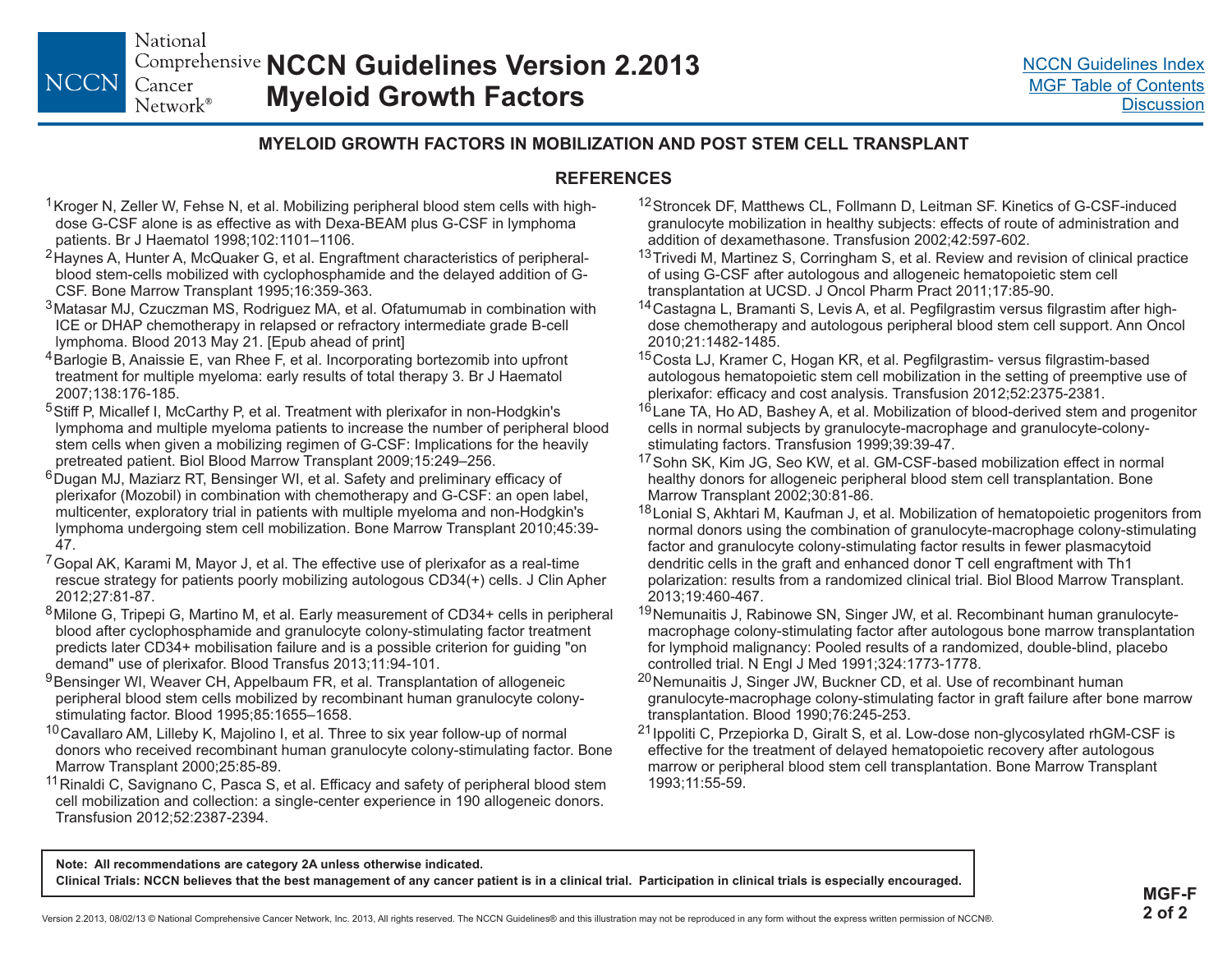<span id="page-20-0"></span>National Comprehensive NCCN Cancer

Network®

### **Discussion**

### **NCCN Categories of Evidence and Consensus**

**Category 1:** Based upon high-level evidence, there is uniform NCCN consensus that the intervention is appropriate.

**Category 2A:** Based upon lower-level evidence, there is uniform NCCN consensus that the intervention is appropriate.

**Category 2B:** Based upon lower-level evidence, there is NCCN consensus that the intervention is appropriate.

**Category 3:** Based upon any level of evidence, there is major NCCN disagreement that the intervention is appropriate.

**All recommendations are category 2A unless otherwise noted.** 

### **Table of Contents**

| MGFs in the Hematopoietic Cell Transplant Setting  MS-9        |  |
|----------------------------------------------------------------|--|
|                                                                |  |
| Growth Factors as Part of Supportive Care After TransplantMS-9 |  |
|                                                                |  |
|                                                                |  |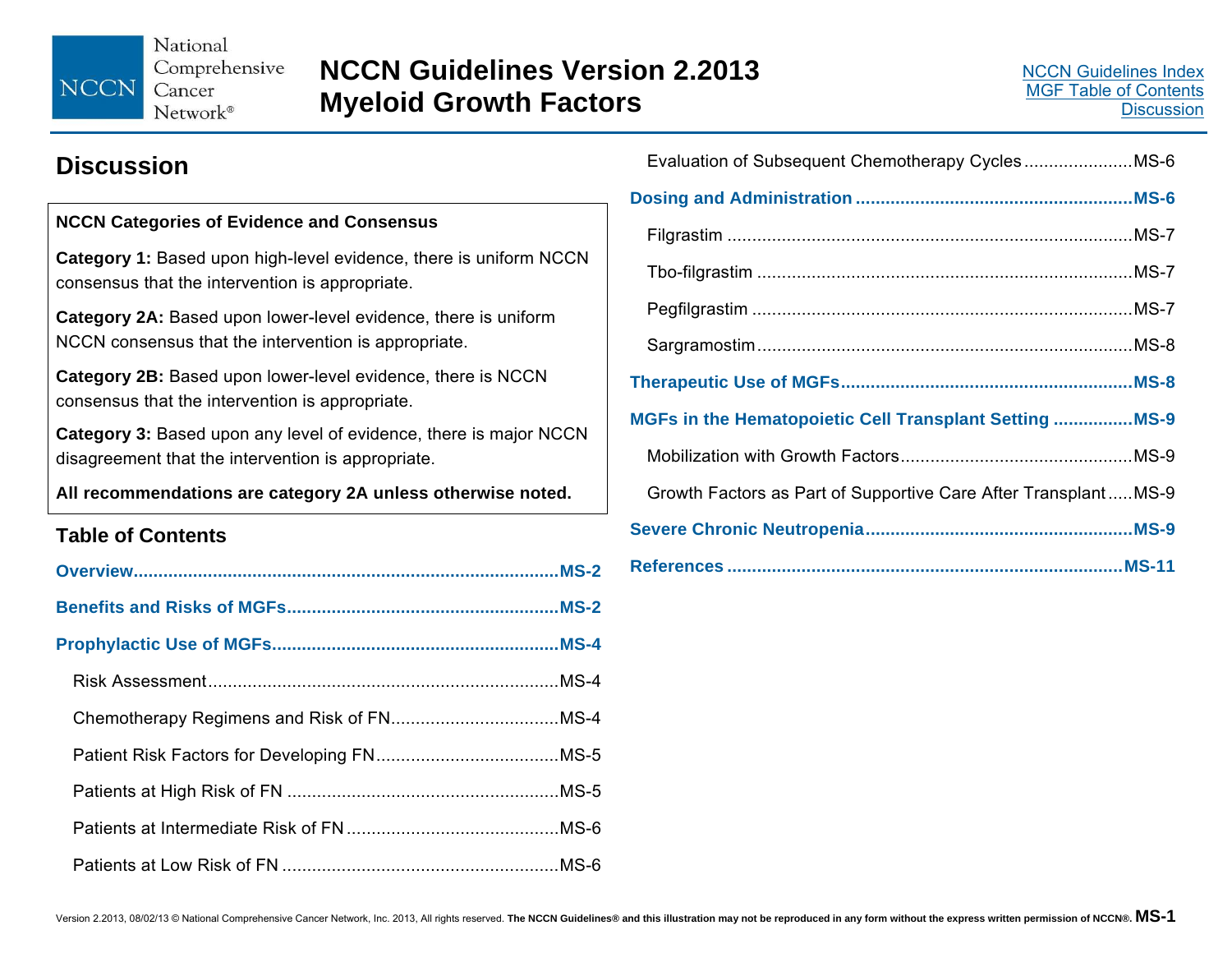### **NCCN Guidelines Version 2.2013 Myeloid Growth Factors**

### **Overview**

**NCCN** 

Neutropenia (<500 neutrophils/mcl or <1000 neutrophils/mcl and a predicted decline to ≤500/mcl over the next 48 h) and resulting febrile neutropenia (FN, ≥38.3°C orally or ≥38.0°C over 1 h) can be induced by myelosuppressive chemotherapy. FN in turn is a major dose-limiting toxicity of chemotherapy, often requiring prolonged hospitalization and broad-spectrum antibiotic use (reviewed by Lyman and Kuderer<sup>1</sup>). These can prompt dose reductions or treatment delays in subsequent chemotherapy cycles and compromise clinical outcome. Studies have demonstrated that prophylactic use of colony-stimulating factors (CSF) can reduce the risk, severity, and duration of FN, but its cost has prevented its routine use for all patients receiving myelosuppressive chemotherapy. Selective use of CSFs in patients at increased risk for neutropenic complications may, however, enhance the costeffectiveness.

The risk of FN is usually based on the treatment regimen and delivered dose intensity. A survey of the literature on randomized clinical trials of chemotherapy in patients with early-stage breast cancer and non-Hodgkin's lymphoma (NHL) has shown, however, that the rates of myelosuppression and delivered dose intensity are underreported.<sup>2</sup> When reported, the rates of myelosuppression with the same and similar regimens varied greatly, making it difficult to determine the actual risk for neutropenic complications associated with common chemotherapy regimens.<sup>2</sup> Differences in the reported rates of neutropenic complications may relate to differences in study patient populations as well as the delivered dose intensity. Treatment dose intensity was reported with even less consistency, making it very difficult to interpret differences in reported rates of toxicity or treatment efficacy.

A review by Dale et al<sup>3</sup> showed that about 25% to 40% of treatmentnaive patients develop FN with common chemotherapy regimens. Occurrence of FN may delay subsequent chemotherapy courses or result in dose reduction that may compromise treatment outcomes. Development of FN also increases diagnostic and treatment costs and often leads to longer hospital stays. In addition, correlations have been reported between changes in neutrophil counts and quality of life, as measured by physical functioning, vitality, and mental health.<sup>4</sup>

Filgrastim and pegfilgrastim, both granulocyte-colony stimulating factors (G-CSF), currently have U.S. Food and Drug Administration (FDA) approval for use in the prevention of chemotherapy-induced neutropenia. In contrast, the labeled indication for sargramostim, a granulocyte-macrophage colony stimulating factor (GM-CSF), is limited to use following induction therapy for acute myeloid leukemia (AML) and in various stem cell transplantation settings. It should be noted that recommendations are based on evidence derived mainly from studies on G-CSFs. There is a lack of head-to-head comparative studies on the clinical benefits of G-CSFs and GM-CSFs.

The NCCN Guidelines for Myeloid Growth factors is focused on the use of CSFs in the cancer setting. Specifically, the guidelines address adult patients with solid tumors and non-myeloid malignancies. Growth factors in the treatment of myeloid malignancies are discussed in the [NCCN Guidelines for Myelodysplastic Syndromes a](#page-0-0)nd the [NCCN](#page-0-0)  [Guidelines for Acute Myeloid Leukemia.](#page-0-0) 

### **Benefits and Risks of MGFs**

The prophylactic use of G-CSFs has been shown to reduce the incidence, length, and severity of chemotherapy-related neutropenia in small cell lung cancer, breast cancer, sarcoma, and NHL.<sup>5-16</sup> G-CSFs also improved delivery of full-dose intensity of chemotherapy at the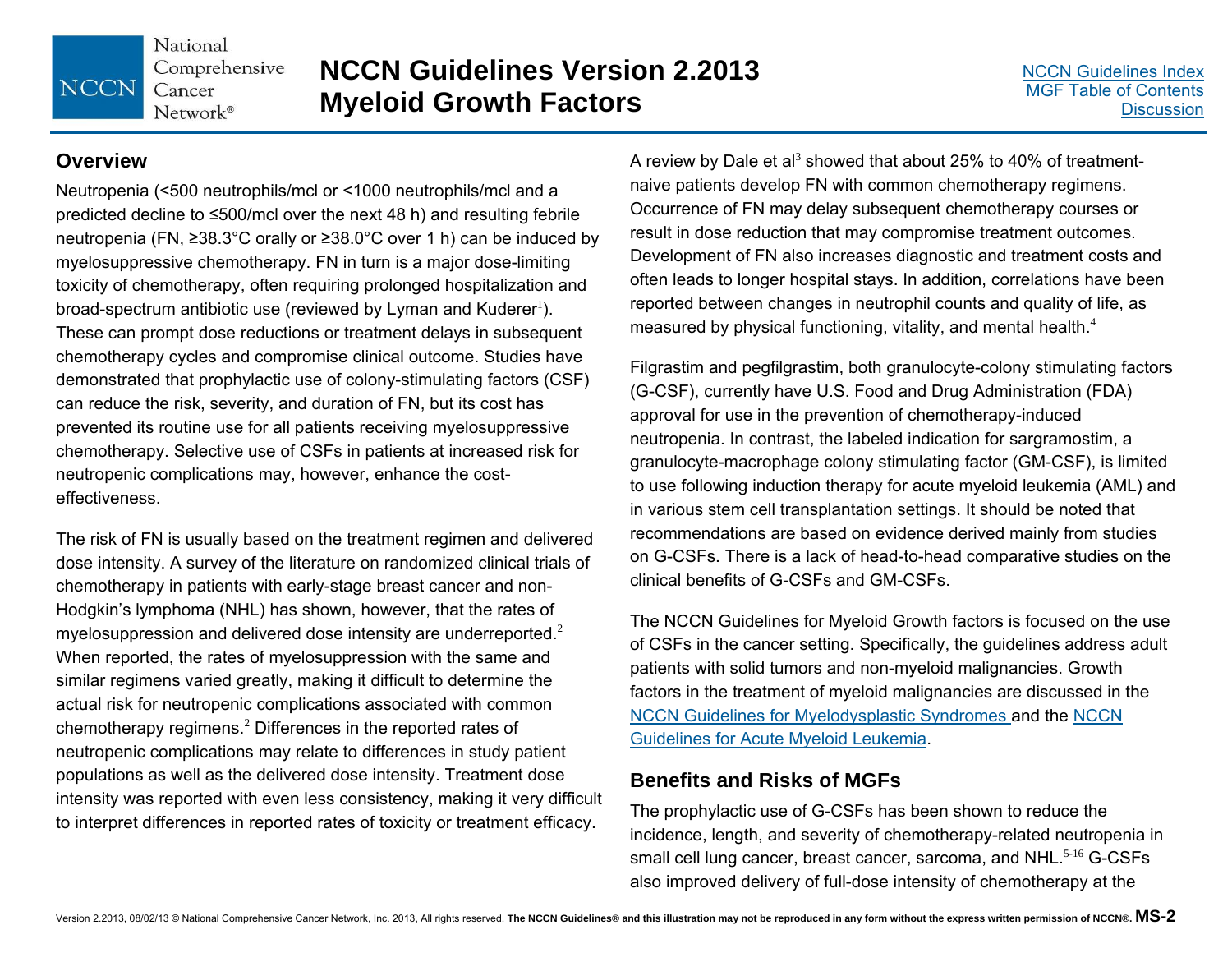

### **NCCN Guidelines Version 2.2013 Myeloid Growth Factors**

planned schedule, although this has not been generally shown to lead to better response or higher overall survival.<sup>5,7,9,12-15,17,18</sup> However, in node-positive breast cancer<sup>19</sup> and aggressive lymphoma,<sup>20</sup> dose-dense regimens supported by G-CSFs improved disease-free and/or overall survival compared to conventional chemotherapy.

Meta-analyses have confirmed the efficacy of prophylactic CSFs in decreasing rates of infection<sup>21,22</sup> and risk of neutropenia.<sup>21,22</sup> In a metaanalysis of 17 randomized trials of prophylactic G-CSFs including 3493 adult patients with solid tumor and lymphoma, $^{23}$  G-CSF as primary prophylaxis reduces risk of FN (RR, 0.54; 95% CI, 0.43–0.67; *P* < .001) and improves relative dose intensity of the chemotherapy delivered (average difference between study arms 8.4%; *P* = .001). For the first time, this analysis also reported a substantial reduction in risk of infection-related mortality (RR, 0.55; 95% CI, 0.33–0.90; *P* = .018) and all early deaths during chemotherapy (RR, 0.60; 95% CI, 0.43–0.83; *P* <sup>=</sup> .002). The survival advantage is confirmed in a recent systematic review by Lyman et al $^{24}$  of 25 randomized controlled trials involving over 12,000 patients undergoing chemotherapy with or without G-CSF support. With an average follow-up of 5 years, G-CSF was associated with a 3.40% and 0.90 reduction in absolute and relative risk for allcause mortality, respectively, although this comes with an increase in risk for AML and myelodysplastic syndromes (MDS) (see below). The degree of benefit correlated with chemotherapy dose intensity.

Over the last decade, the costs of inpatient hospitalization have escalated, changing the risk threshold on a pure cost basis from 40% to approximately 20%.<sup>25</sup> Economic analyses of CSFs have yielded mixed results, depending on the context of usage.26-30 However, the policy of the NCCN Myeloid Growth Factors Guidelines Panel is to look primarily at issues of therapeutic efficacy and clinical benefit, rather than cost.

The indication for prophylactic CSF use depends on the risk of FN or other neutropenic events that can potentially compromise treatment.

To date, the main consistently observed toxicity associated with G-CSF therapy was mild to moderate bone pain. $31,32$  This is usually effectively controlled by non-narcotic analgesics. The meta-analysis by Kuderer et al confirmed a heightened risk of musculoskeletal pain associated with CSF (RR, 4.03; 95% CI, 2.15–7.52; *<sup>P</sup>* < .001).<sup>23</sup>

There have also been reports of rare cases of splenic rupture with G-CSF usage, some of which were fatal.<sup>33</sup> These cases occurred in patients and healthy donors in the stem cell transplantation setting. Some patients develop allergic reactions in the skin, the respiratory system, or the cardiovascular system (filgrastim only). Other warnings from the prescribing information include acute respiratory distress syndrome, alveolar hemorrhage, and hemoptysis.<sup>31,32,34</sup> Sickle cell crisis, sometimes fatal, has been reported in patients with sickle cell disease, but not for patients with sickle cell trait.<sup>35-37</sup> Similar toxicities are expected for filgrastim and pegfilgrastim, although not all toxicities have been reported with each preparation.

Although there have been suggestions of potentially increased risk of AML/MDS with G-CSF administration from epidemiologic studies, this was not observed in individual randomized trials.<sup>33</sup> The recent analysis by Lyman et al $^{24}$  reported an increase in absolute and relative risk of AML/MDS of 0.41% and 1.92, respectively, related to G-CSF. It is not possible from this meta-analysis to determine whether the risk of AML/MDS is secondary to G-CSF or related to the higher total doses of chemotherapy. As discussed above, overall mortality was nevertheless decreased.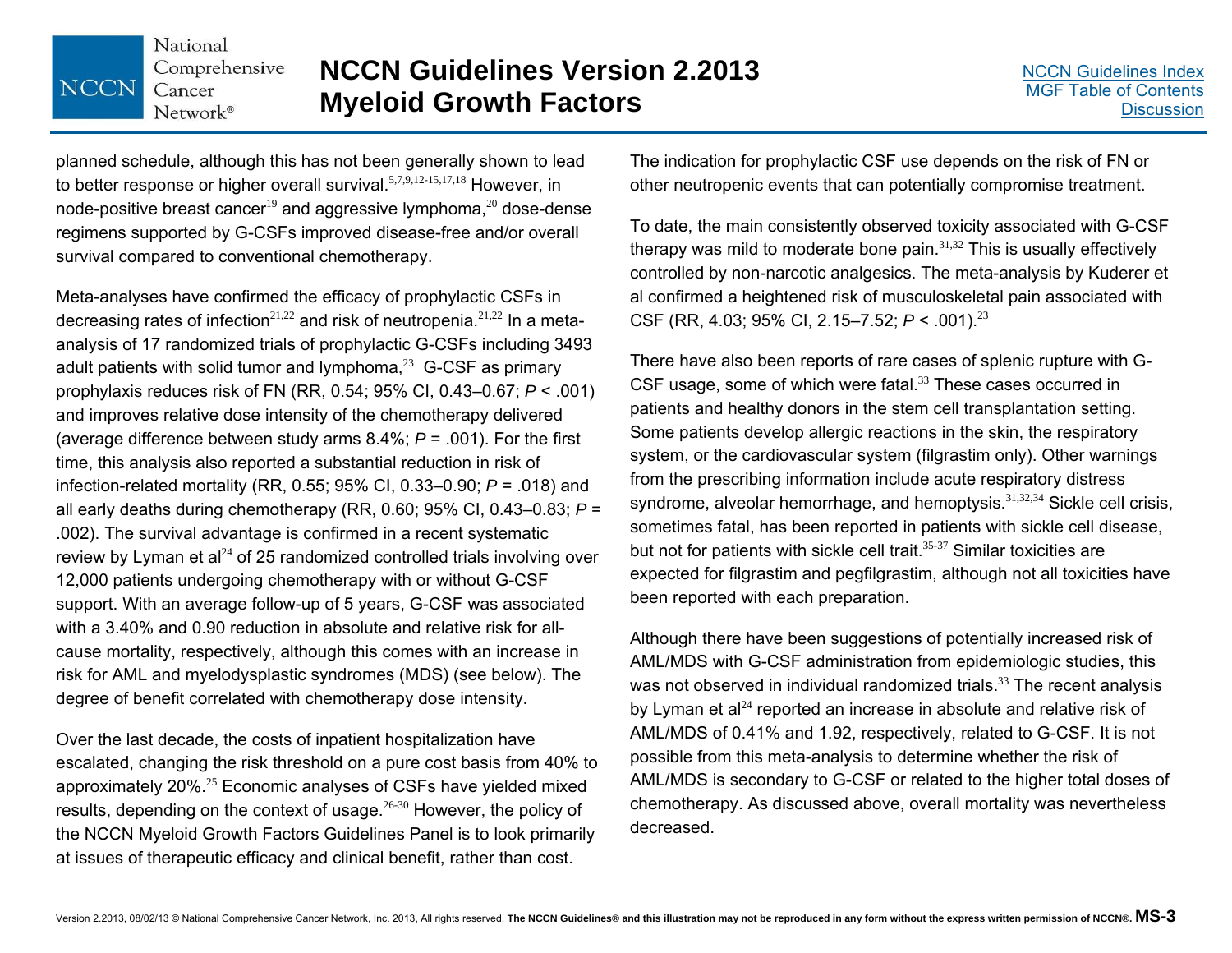## **NCCN Guidelines Version 2.2013 Myeloid Growth Factors**

There has been controversy surrounding the use of G-CSFs for patients with Hodgkin's lymphoma undergoing bleomycin-containing chemotherapy, especially ABVD (doxorubicin, bleomycin, vinblastine, and dacarbazine). An increased risk of bleomycin pulmonary toxicity has been reported with G-CSF use for this disease in a retrospective study on 141 patients. $38$  In a systematic review of case reports by Azoulay and colleagues,<sup>39</sup> 70 cases of G-CSF-related pulmonary toxicity were identified in cancer patients with neutropenia. Thirty-six patients had received bleomycin, but the majority of these were NHL patients who had also received drugs known to induce pulmonary toxicity (cyclophosphamide and/or methotrexate). This toxicity potential is unclear for BEACOPP (bleomycin, etoposide, doxorubicin, cyclophosphamide, vincristine, procarbazine, prednisone), although bleomycin is given every 3 weeks in this regimen as opposed to every 2 weeks in ABVD. Clinicians should be alert to signs and symptoms of this complication for both regimens. An increase in bleomycin pulmonary toxicity has not been reported with G-CSF use in bleomycincontaining testicular cancer chemotherapy regimens.<sup>18</sup>

### **Prophylactic Use of MGFs**

National

Cancer Network<sup>®</sup>

**NCCN** 

Comprehensive

### **Risk Assessment**

The guidelines begin with an evaluation of risk for chemotherapyinduced FN prior to the first cycle. The risk assessment involves varied components including the disease type, chemotherapeutic regimen (high-dose, dose-dense, or standard-dose therapy), patient risk factors, and treatment intent. Three categories based on the intent of chemotherapy have been designated by the NCCN Panel. These include curative/adjuvant therapy, treatment directed toward prolongation of survival, and symptom management therapy. Based on the chemotherapy regimen and patient-related risk factors, the patient is assigned to an overall high-risk group (>20% risk of FN), an

intermediate-risk group (10%–20% risk) and a low-risk group (<10% risk). Of note, there is currently no consensus nomogram for risk assessment. While the NCCN Panel outlines criteria to aid in assessment, independent clinical judgment should be exercised based on the patient's situation. When determining the appropriate use of CSFs, in addition to assessing patient and treatment-related risk, consideration should be given to the intent of cancer treatment. For example, one criterion that identifies a high-risk patient is a previous neutropenic complication in the immediate previous cycle with no plan to reduce the dose intensity.

### **Chemotherapy Regimens and Risk of FN**

The development of FN is a common dose-limiting toxicity of many single agents and combination chemotherapy regimens. This risk is directly related to the intensity of the chemotherapy regimen. Chemotherapy regimens that have an incidence of FN greater than 20% in clinical trials in chemotherapy-naive patients are considered by the panel as being at "high risk". It is emphasized that the type of chemotherapy regimen is only one component of the risk assessment and needs to be combined with patient risk factors for an estimation of the overall risk of FN.

The algorithm includes lists of common chemotherapy regimens associated with a high risk (>20%) or intermediate risk (10%–20%) of development of FN. These lists are not comprehensive but are meant to serve as examples only, as the exact risk will depend on the agent, dose, and treatment setting. It should be noted that some regimens, such as the RICE and CHOP-14 regimen for NHL, have only been tested with growth factor support.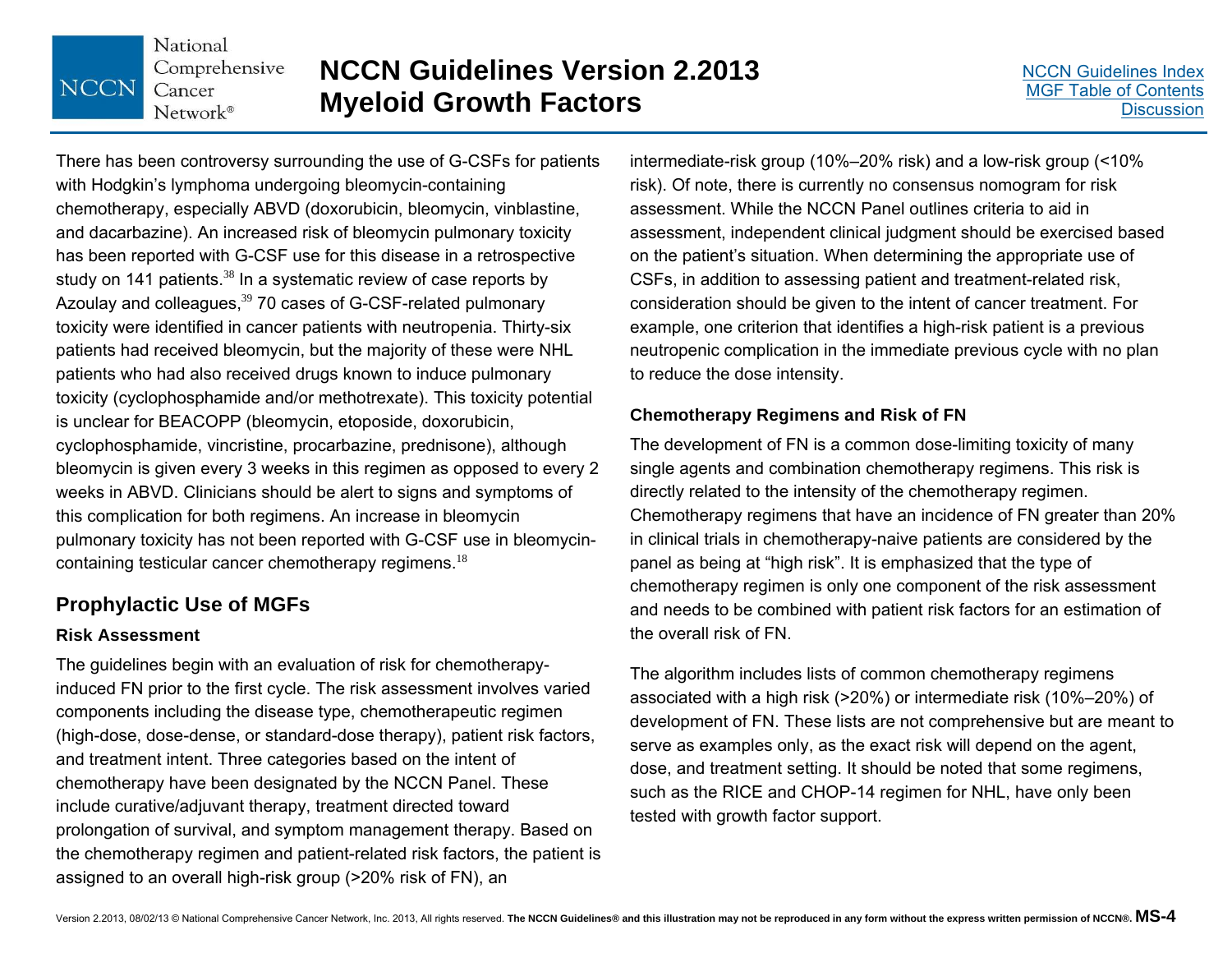National Comprehensive Cancer  $Network^{\circ}$ 

**NCCN** 

Evens et al<sup>40</sup> showed that standard chemotherapy for Hodgkin's lymphoma (ABVD) can be safely administered at full dose without G-CSF support. However, this requires treatment with ABVD in some patients at the time of neutropenia. Until further evidence from larger prospective studies becomes available, prophylactic G-CSF use with ABVD can be considered after discussion of risks and benefits with the patient.

### **Patient Risk Factors for Developing FN**

Patient risk factors are an important consideration in estimating the overall risk of FN, particularly when chemotherapy regimens are considered an intermediate risk (reviewed by Lyman et  $al<sup>41</sup>$ ). Patient factors may elevate the overall risk to a high-risk category, where prophylactic CSFs are more routinely recommended. For example, many regimens for breast and lung cancer are associated with an intermediate risk of neutropenic complications, and it is important to identify which of these patients would be considered at high risk. Even a low-risk regimen does not necessarily preclude the use of CSFs in a patient with high-risk factors.

Higher age, notably over 65 years, is the most important risk factor for developing severe neutropenia (see [NCCN Guidelines for Senior Adult](#page-0-0)  [Oncology\)](#page-0-0).42-47 Other risk factors include previous chemotherapy or radiotherapy, pre-existing neutropenia or tumor involvement in the bone marrow, poor performance status, comorbidities including renal or liver dysfunction, and pre-existing conditions such as neutropenia and infection. Most of these have been confirmed as independent risk factors for neutropenic complications in a risk model developed by Lyman and colleagues that was validated in a study population of 3,760 cancer patients beginning chemotherapy.<sup>48</sup>

### **Patients at High Risk of FN**

NCCN Panel discussions have focused on defining a risk level of FN that would warrant routine use of prophylactic growth factors. The guidelines recommended prophylactic CSF if the risk of FN was 20% or greater. The most recent update of the ASCO guidelines and the EORTC both adopted the 20% threshold for considering routine prophylactic treatment.49,50

These consistent recommendations are based on the results of several large randomized trials that have documented that the risk of FN can be significantly reduced by primary prophylaxis when the risk of FN without prophylaxis is 20%. For example, Vogel and colleagues reported on the results of a double-blind, randomized, placebo-controlled, multicenter study to demonstrate whether first and subsequent cycle prophylactic CSF support with pegfilgrastim would significantly reduce FN in a regimen that had previously been associated with an expected FN incidence of 20%.<sup>8</sup> This is the largest randomized study of prophylactic growth factor support that has been performed. Women with breast cancer received docetaxel at 100 mg/m2 every 3 weeks. Four hundred sixty-five women received a placebo injection and 463 women received pegfilgrastim, each administered 24 hours after chemotherapy in a double-blind study designed with FN as the primary endpoint. The placebo group had an overall incidence of FN of 17%. By contrast, the pegfilgrastim group had a 1% incidence. The incidence of hospitalization was reduced from 14% to 1%, and the use of IV antiinfectives was reduced from 10% to 2%, with all of these differences statistically significant (*P* < .001). In cycle 1, there was an 11% rate of FN in the first cycle for the placebo group versus less than 1% in the pegfilgrastim group. For cycles 2 through 4, the placebo group had a 6% rate of FN with less than 1% in the pegfilgrastim group.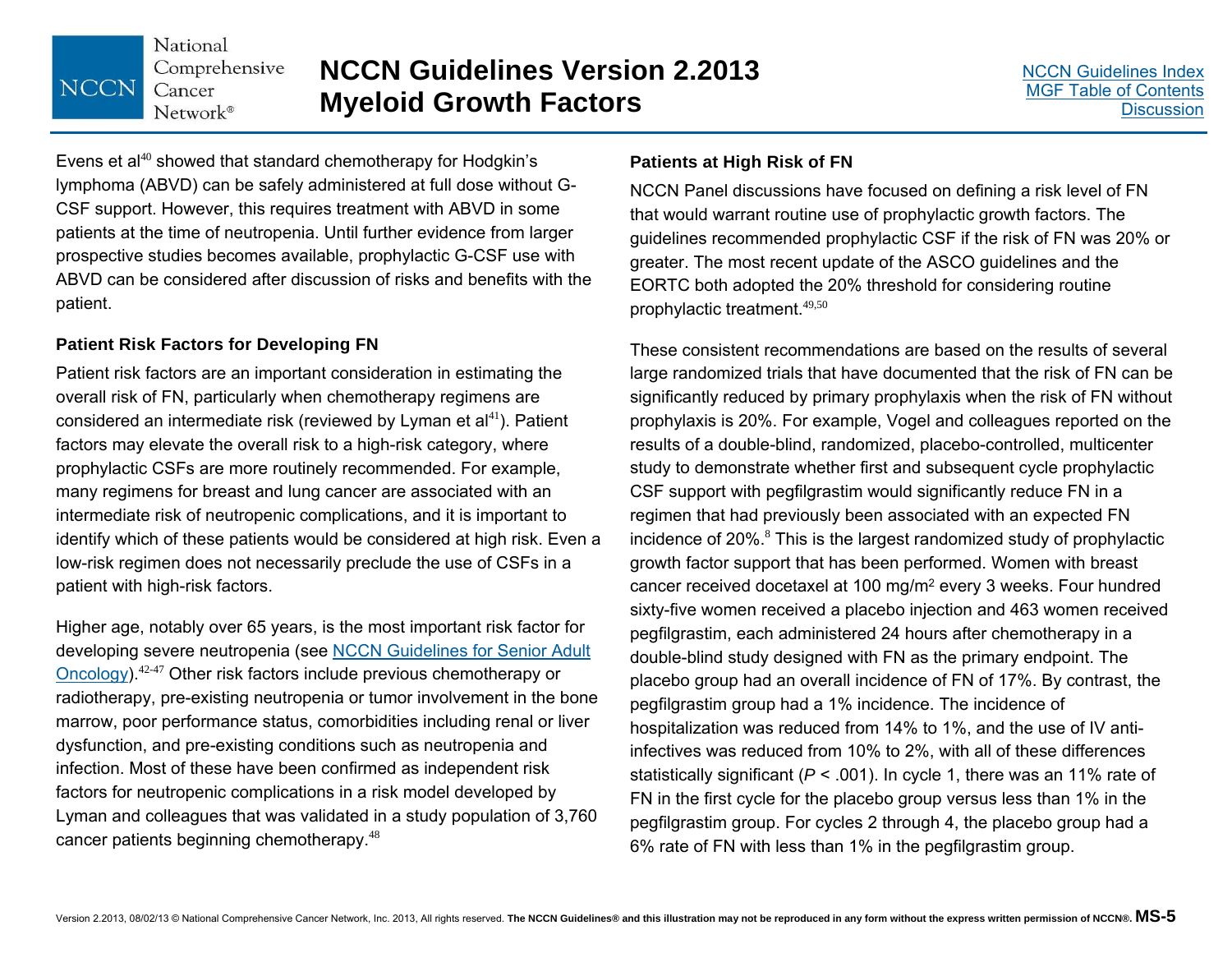### **NCCN Guidelines Version 2.2013 Myeloid Growth Factors**

A second trial reported the results of 175 patients with small cell lung cancer who were randomized to receive prophylactic antibiotics with or without prophylactic G-CSF. $6$  In cycle 1, 20 patients (24%) in the antibiotics-only group developed FN compared with 9 patients (10%) in the antibiotics plus FN group  $(P = .01)$ . In cycles 2 to 5, the incidences of FN were similar in both groups (17% vs. 11%). The authors concluded that primary FN prophylaxis added to primary antibiotic prophylaxis is effective in reducing FN and infections in patients with small cell lung cancer with the first cycle of chemotherapy. Furthermore, this strategy could be considered for other cancer patients with a similar risk of FN.

The NCCN, ASCO, and EORTC guidelines all recognize a variety of special circumstances in which patients treated with relatively nonmyelosuppressive chemotherapy regimens may nonetheless be at high risk of FN due to bone marrow compromise or comorbidity.

Prophylactic CSF is recommended for any patient considered at high risk, regardless of whether the treatment is intended to be curative, to prolong survival or to manage symptoms.

### **Patients at Intermediate Risk of FN**

The NCCN Panel defines intermediate risk as a 10% to 20% probability of developing FN or a neutropenic event that would compromise treatment. In all 3 categories of treatment intent, the panel recommends individualized consideration of CSF use based on physician-patient discussion of the risk-benefit ratio of the likelihood of developing FN, the potential consequences of a neutropenic event, and the implications of reduced chemotherapy dose delivery. When the intent of chemotherapy is designed to prolong survival or for symptom management, the use of CSF is a difficult decision and requires careful discussion between the physician and patient. If patient risk factors determine the risk, CSF is

reasonable. If the risk is due to the chemotherapy regimen, other alternatives such as the use of less myelosuppressive chemotherapy or dose reduction, if of comparable benefit, should be explored.

### **Patients at Low Risk of FN**

For low-risk patients, as defined by risk less than 10%, routine use of CSFs is not considered cost-effective and alternative treatment options are appropriate.<sup>25,49,51,52</sup> However, CSFs may be considered if the patient is receiving curative or adjuvant treatment and is at significant risk for serious medical consequences of FN, including death.

### **Evaluation of Subsequent Chemotherapy Cycles**

After the first cycle, patient evaluation should be performed prior to each subsequent cycle to determine the risk categorization and treatment intent. If the patient experienced a previous episode of FN or a doselimiting neutropenic event (a nadir or a day-of-treatment count impacting the planned dose of chemotherapy) during the previous cycle of treatment with the same dose and schedule planned for the current cycle, this patient is now in the high-risk group.

If the patient experiences such an episode despite receiving CSF, the panel recommends a chemotherapy dose reduction or change in treatment regimen unless there is an impact on patient survival. If the patient does not develop FN or a dose-limiting neutropenic event and is thought to be benefiting from chemotherapy, the previous assessment should be repeated after each subsequent cycle.

### **Dosing and Administration**

Currently used or approved myeloid growth factors (MGFs) for the prophylaxis of FN and maintenance of scheduled dose delivery include filgrastim, tbo-filgrastim, pegfilgrastim, and sargramostim, preferably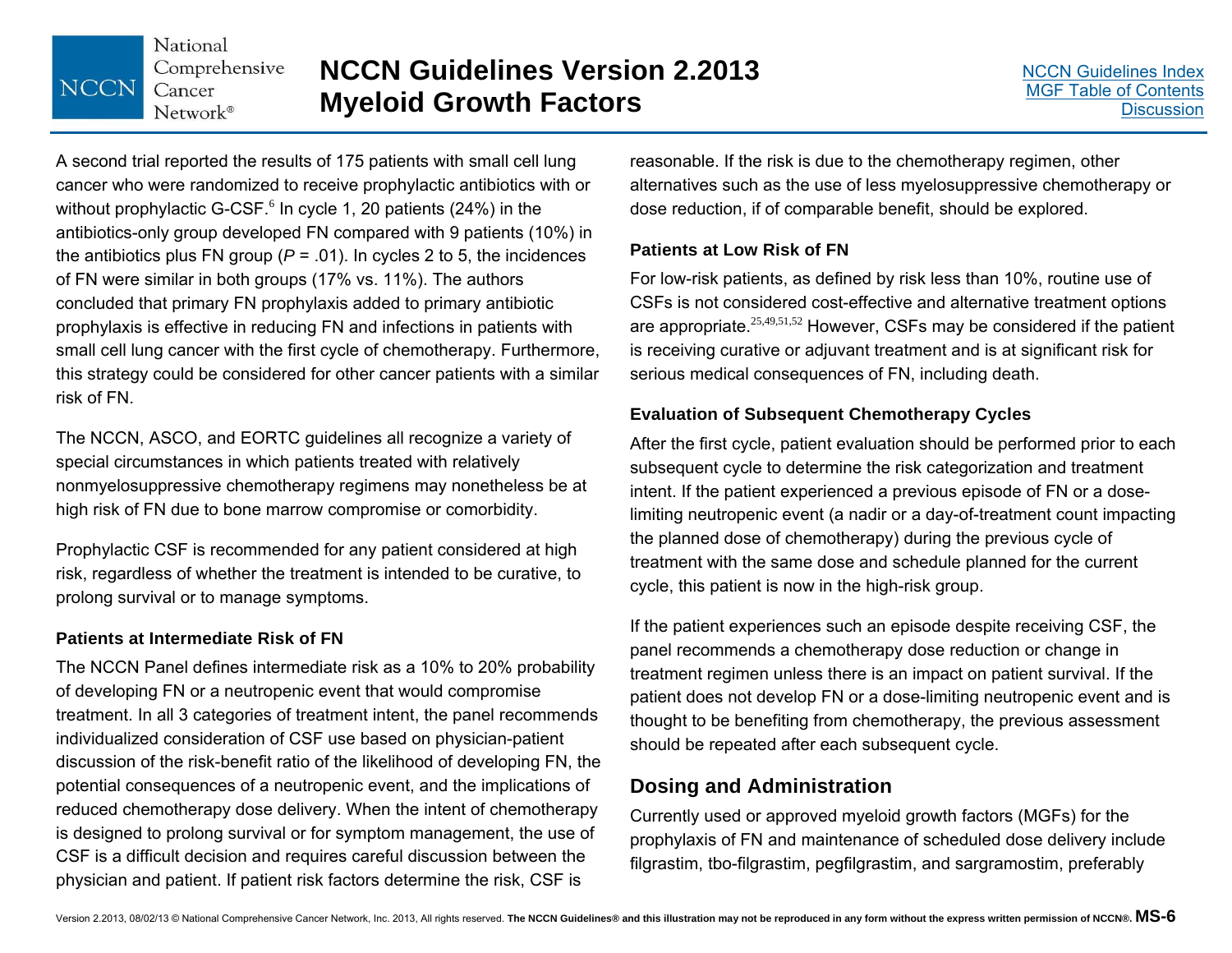### **NCCN Guidelines Version 2.2013 Myeloid Growth Factors**

given subcutaneously. While data from randomized studies support the use of filgrastim, tbo-filgrastim, and pegfilgrastim in patients with solid malignancies, randomized studies of sargramostim have focused on its use following induction therapy for AML and in various stem cell transplantation settings. Therefore, when choosing among MGFs, filgrastim, tbo-filgrastim, and pegfilgrastim are considered category 1 recommendations, while sargramostim is considered a category 2B recommendation. NCCN Panel Members do not routinely recommend use of prophylactic antibiotics in these settings. In addition, prophylactic use of CSFs in patients given concurrent chemotherapy and radiation has not been evaluated and is therefore not recommended.

### **Filgrastim**

Initial doses of filgrastim are initiated the next day up to 3 to 4 days after completion of chemotherapy in a daily dose of 5 mcg/kg until post-nadir ANC recovery is to normal or near-normal ANC levels by laboratory standards. The dose may be rounded to the nearest vial size by institution-defined weight limits.

### **Tbo-filgrastim**

As patents for oncology biologics begin to expire, the United States is developing an abbreviated regulatory pathway for the approval of similar follow-on formulations, termed biosimilars.<sup>53</sup> The NCCN Biosimilars Work Group published a white paper identifying the challenges in the incorporation of these agents into health care practice.<sup>54</sup>

In August 2012, the FDA announced the approval of tbo-filgrastim, describing it as "a leukocyte growth factor indicated for the reduction in the duration of severe neutropenia in patients with non-myeloid malignancies receiving myelosuppressive anti-cancer drugs associated with a clinically significant incidence of febrile neutropenia." Approval

was based on 3 randomized clinical trials involving 680 cancer patients. One trial randomized 348 patients with breast cancer receiving docetaxel/doxorubicin therapy to tbo-filgrastim, filgrastim, or placebo.<sup>55</sup> Tbo-filgrastim was equivalent to filgrastim and superior to placebo in reducing the duration of severe neutropenia and incidence of FN. Two other randomized studies of patients with lung cancer and NHL receiving chemotherapy also reported similar efficacy of tbo-filgrastim and filgrastim.<sup>56,57</sup> Toxicities were similar between the 2 agents. A metaanalysis of the 3 trials concluded tbo-filgrastim to be non-inferior to filgrastim for the incidence of FN, irrespective of the myelotoxicity of the chemotherapy regimen.<sup>58</sup> Studies in healthy subjects demonstrated similar pharmacokinetic and pharmacodynamic profiles.<sup>59,60</sup>

Although tbo-filgrastim is available in the European Union as a biosimilar to filgrastim,<sup>50</sup> it was approved by the FDA in an original biologic license application because the biosimilar approval process has not yet been finalized.

### **Pegfilgrastim**

Because pegfilgrastim is longer-acting than filgrastim, a single injection of 6 mg is sufficient per chemotherapy cycle.

The NCCN Panel discussed 2 issues that have emerged regarding the use of pegfilgrastim. The first is the timing of administration after chemotherapy. Since most clinical studies administer the agent the day after chemotherapy completion, this is a category 1 recommendation.<sup>32</sup> Based on trials of filgrastim, panelists agreed that giving pegfilgrastim up to 3 to 4 days after chemotherapy is also reasonable. In addition, panelists pointed out that some institutions practice "same-day" pegfilgrastim or administration of pegfilgrastim on a day during which patients receive chemotherapy. This is done for logistical reasons and to minimize burdens on long-distance patients.<sup>61</sup> The NCCN Panel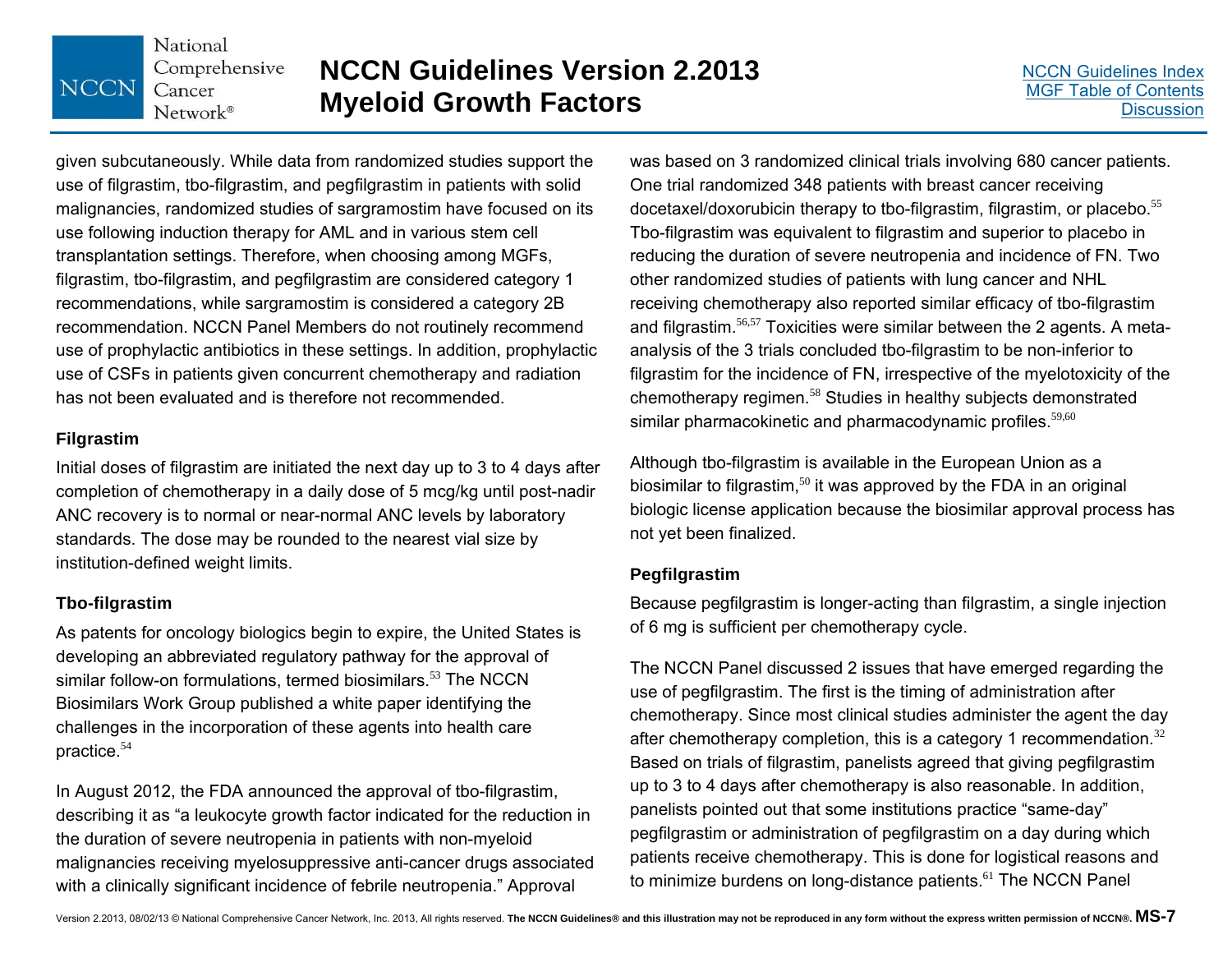### **NCCN Guidelines Version 2.2013 Myeloid Growth Factors**

agreed that this strategy may be considered under certain circumstances. Retrospective studies in patients with gynecologic malignancies demonstrated safety and efficacy of pegfilgrastim administered within 24 hours after chemotherapy.<sup>62,63</sup> Burris and colleagues<sup>64</sup> reviewed data available in abstract form from 3 randomized phase II studies comparing same-day and next-day pegfilgrastim. Two of the studies, conducted in patients with breast cancer and lymphoma, showed a statistically insignificant trend towards longer duration of severe neutropenia for the same-day group.<sup>65,66</sup> The third study in lung cancer patients had an unexpected low rate of severe neutropenia (only 2 patients per group).<sup>67</sup>

The panel also discussed the use of pegfilgrastim in chemotherapy regimens of different cycle length. Use of pegfilgrastim after chemotherapy given every 3 weeks is a category 1 recommendation based on phase III clinical trials.<sup>8,68</sup> Phase II studies demonstrated the efficacy of pegfilgrastim for chemotherapy regimens administered every 14 days.<sup>69-74</sup> There are insufficient data to support dose and schedule of weekly regimens and these cannot be recommended.

### **Sargramostim**

There is insufficient evidence from randomized trials to support a category 1 recommendation for sargramostim in nonmyeloid malignancies. Sargramostim is indicated for use following induction chemotherapy in older adult patients with AML.75-77 Administration should start the next day up to 3 to 4 days after completion of chemotherapy and treat through post-nadir recovery.

### **Therapeutic Use of MGFs**

Compared to prophylactic use, there is less evidence supporting therapeutic use of MGFs for FN as an adjunct to antibiotics. In a

Cochrane meta-analysis including 1518 patients from 13 trials  $^{78}$ , Clark and colleagues reported a shorter length of hospitalization (HR, 0.63; 95% CI, 0.49–0.82; *P* = .0006), shorter time to neutrophil recovery (HR, 0.32; 95% CI, 0.23–0.46; *P* < .00001), but no improvement in overall survival associated with therapeutic CSF. An earlier meta-analysis by Berghmans et al<sup>79</sup> also found no difference in mortality, but they were unable to assess other clinical benefits. Of note, Berghmans' analysis did not include a multicenter trial that randomized 210 patients with solid tumors who developed chemotherapy-induced FN and had at least one high-risk factor to therapeutic G-CSF or placebo.<sup>80</sup> The G-CSF arm showed a significantly shorter duration of grade 4 neutropenia (median 2 vs. 3 days,  $P = .0004$ ), antibiotic therapy (median 5 vs. 6 days,  $P =$ .013), and hospital stay (median 5 vs. 7 days, *P* = .015).

Patients with FN who are receiving prophylactic filgrastim or sargramostim should continue with CSF therapy. However, since pegfilgrastim is long-acting, those who have received prophylactic pegfilgrastim should not be treated with additional  $\text{CSF.}^{81}$  Also, as there is currently a lack of evidence for therapeutic use of pegfilgrastim, only filgrastim or sargramostim should be administered in the therapeutic setting. For patients who have not received prophylactic CSFs, the NCCN Panel recommends an evaluation for risk factors for infectionrelated complications or poor clinical outcome. These include: old age (>65 years), sepsis syndrome, severe (ANC<100/mcl) or anticipated prolonged (>10 days) neutropenia, pneumonia, invasive fungal infection or other clinically-documented infections, hospitalization, and prior episode of FN. If risk factors are present, CSFs should be considered.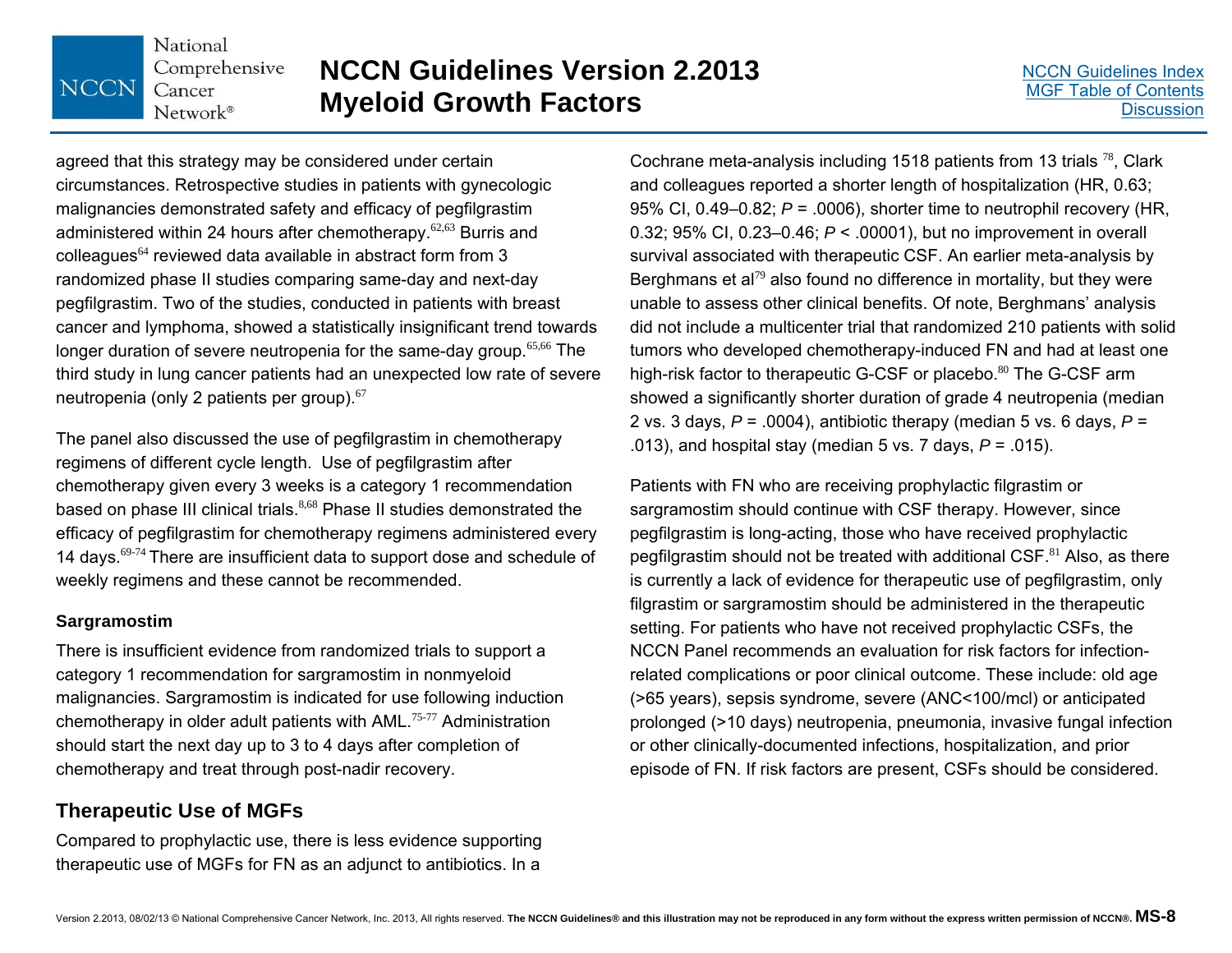### **NCCN Guidelines Version 2.2013 Myeloid Growth Factors**

### **MGFs in the Hematopoietic Cell Transplant Setting**

MGFs are commonly administered in the transplant setting, either for mobilization of hematopoietic progenitor cells or as supportive care after transplantation.

### **Mobilization with Growth Factors**

Mobilization of peripheral blood stem cells (PBSCs) by G-CSF has largely replaced bone marrow collection for autologous transplantation due to ease of collection, avoidance of general anesthesia, and more rapid recovery of blood counts.<sup>82</sup> Most data are focused on filgrastim, although studies suggest that single-dose pegfilgrastim has similar efficacy. $83$  G-CSF can be administered as a single agent  $84$  or as part of a chemo-mobilization regimen, $85-87$  starting on the day after completion of chemotherapy. Apheresis usually commences on the fourth or fifth day of G-CSF initiation when it is used as a single agent. After mobilization with chemotherapy plus growth factor, leukapheresis commences after rise of the white blood count when the CD34+ cells are circulating. More recently, addition of the CXCR4 inhibitor plerixafor to chemomobilization has been shown to accelerate increase in PBSC count.<sup>88-91</sup> This may be used as a rescue strategy when PBSC yield is poor, or when the CD34+ cell count does not reach the target level. One retrospective analysis demonstrated that pegfilgrastim resulted in a better PBSC yield than filgrastim, requiring less use of rescue plerixafor,  $92$  but there have not been any randomized trials.

G-CSF is also used to mobilize PBSCs in the allogeneic setting. Initially, there were concerns about normal donor toxicity and risk of graftversus-host disease (GVHD) in the recipient, but studies have demonstrated G-CSF to be well-tolerated by donors without an effect on long-term survival. $93-95$  The use of plerixafor in normal donors is currently under study.

Studies using GM-CSF as a single mobilization agent or in sequential combination with G-CSF reported good yields of PBSC in normal donors.<sup>96-98</sup>

### **Growth Factors as Part of Supportive Care After Transplant**

Consensus is lacking on the use of growth factors in the post-transplant setting. G-CSF administration after high-dose chemotherapy and autologous PBSC transplantation has been shown to expedite neutrophil recovery in prospective randomized trials.<sup>99-103</sup> However, results were mixed on the impact of G-CSF on duration of hospital stay, infections, and survival. A systematic review comparing filgrastim and pegfilgrastim in the autologous setting, including a randomized trial of 80 patients, $104$  concluded that the two are at least equally effective. $105$ 

Data are conflicting on G-CSF as a supportive care measure for allogeneic transplant recipients, with some studies associating G-CSF with worse clinical outcome.<sup>106</sup> However, it has been used routinely after cord blood transplant, which has been associated with delayed recovery of blood counts.

GM-CSF has been demonstrated to promote hematopoietic recovery after autologous bone marrow transplantation or delayed autologous engraftment.107,108 It has also been used for mobilization, but G-CSF use has been favored for this purpose.

### **Severe Chronic Neutropenia**

The NCCN Guidelines for Myeloid Growth Factors is focused on chemotherapy-induced neutropenia in the cancer setting. Severe chronic neutropenia that requires G-CSF therapy is briefly discussed below. G-CSF is established as an effective treatment for cyclic, congenital, and idiopathic neutropenia (types of severe chronic neutropenia), based on a randomized control trial involving 123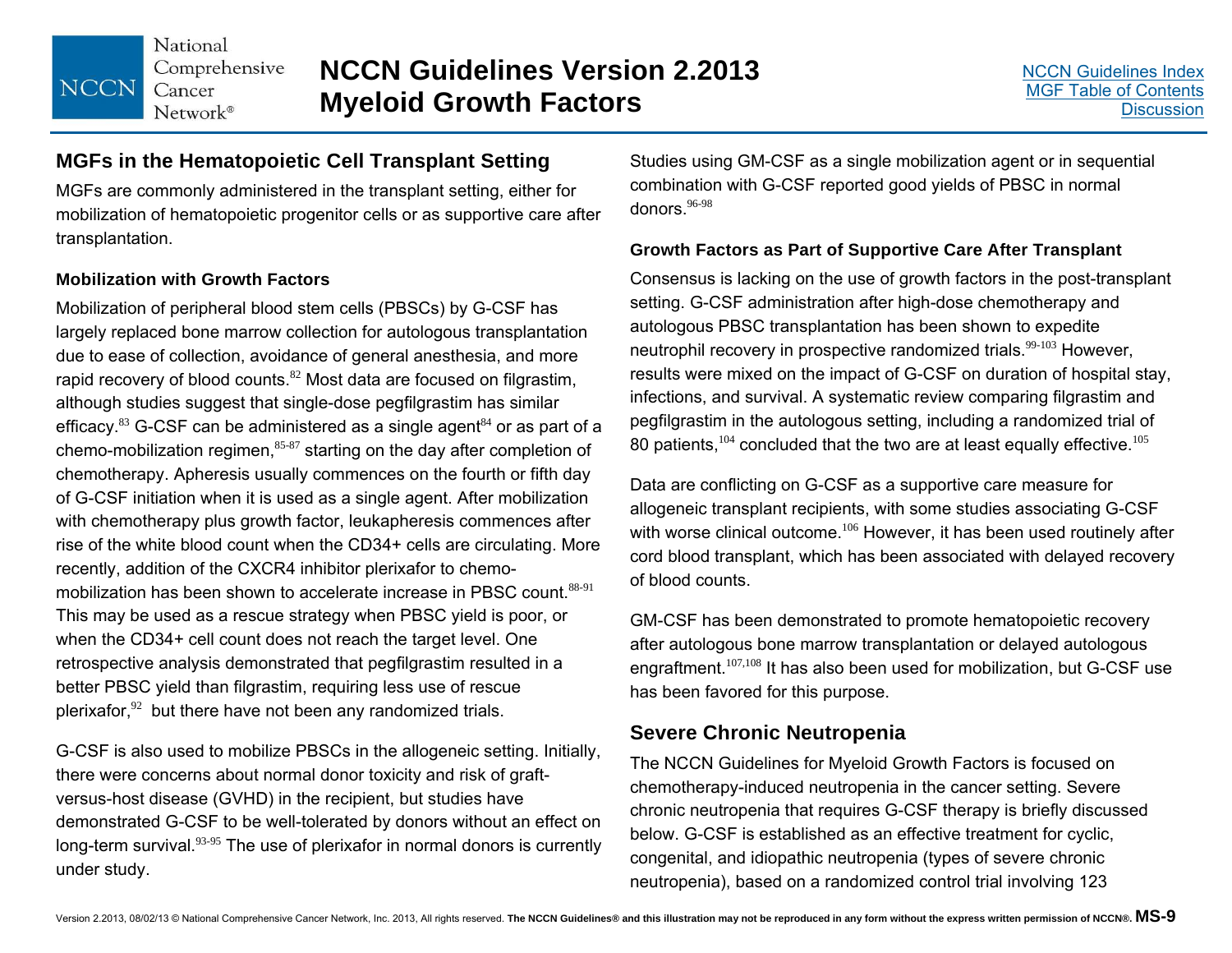#### National Comprehensive **NCCN** Cancer Network®

### **NCCN Guidelines Version 2.2013 Myeloid Growth Factors**

[NCCN Guidelines Index](#page-0-0)[MGF Table of Contents](#page-2-0)**[Discussion](#page-20-0)** 

patients.<sup>109</sup> In this study, daily treatment with subcutaneously administered G-CSF normalized neutrophils in most patients and prevented fever, mouth ulcers, and infections. Subsequent observation studies show that patients with idiopathic and cyclic neutropenia generally respond to low-dose daily, alternate-day, or thrice-per-week subcutaneous G-CSF (1–3 mcg/kg/day). Congenital neutropenia patients generally require somewhat higher doses (3–10 mcg/kg/day). All patients should have doses adjusted to maintain a blood neutrophil level in the normal or low-normal range. Acute adverse effects include bone pain, arthralgias, and myalgias, which usually diminish in the first few weeks of treatment. The greatest concern is that patients with the diagnosis of severe congenital neutropenia, but not all patients with chronic neutropenia, are at risk of evolving to myelodysplasia and leukemia, with or without G-CSF treatment. More severely affected patients, as reflected by the requirement of higher doses of G-CSF, appear to be at greater risk. These considerations emphasize the importance of making a correct diagnosis and following these patients carefully. Currently the only alternative therapy is hematopoietic stem cell transplantation. For further reading on chronic neutropenia, refer to the web site developed by The Severe Chronic Neutropenia International Registry: http://depts.washington.edu/registry/index.html.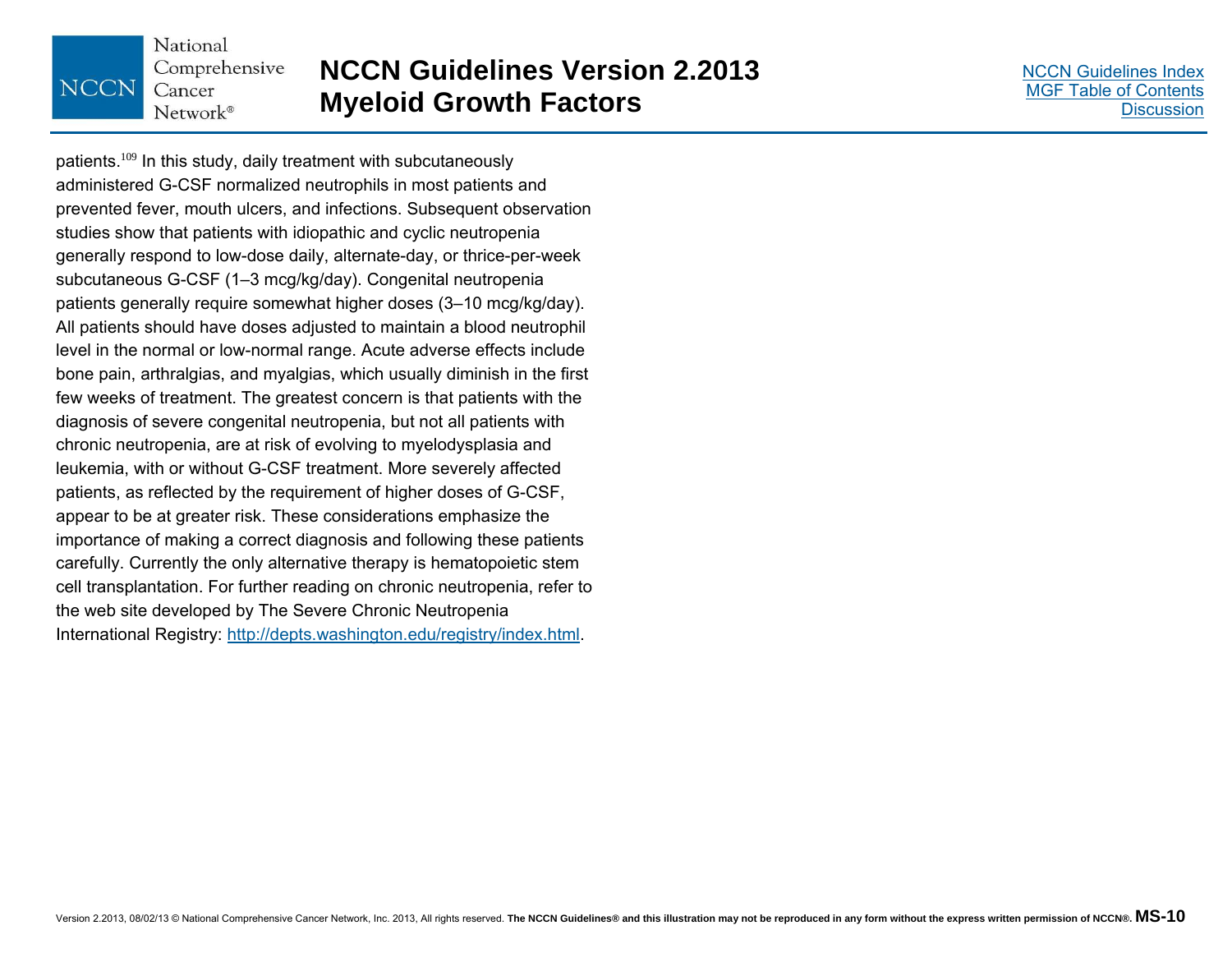National Comprehensive NCCN Cancer  $Network^*$ 

### **NCCN Guidelines Version 2.2013 Myeloid Growth Factors**

### **References**

1. Lyman GH, Kuderer NM. Epidemiology of febrile neutropenia. Support Cancer Ther 2003;1:23-35. Available at: http://www.ncbi.nlm.nih.gov/pubmed/18628128.

2. Dale DC, McCarter GC, Crawford J, Lyman GH. Myelotoxicity and dose intensity of chemotherapy: reporting practices from randomized clinical trials. J Natl Compr Canc Netw 2003;1:440-454. Available at: http://www.ncbi.nlm.nih.gov/pubmed/19761076.

3. Dale DC. Colony-stimulating factors for the management of neutropenia in cancer patients. Drugs 2002;62 Suppl 1:1-15. Available at: http://www.ncbi.nlm.nih.gov/pubmed/12479591.

4. Fortner BV, Schwartzberg L, Tauer K, et al. Impact of chemotherapyinduced neutropenia on quality of life: a prospective pilot investigation. Support Care Cancer 2005;13:522-528. Available at: http://www.ncbi.nlm.nih.gov/pubmed/15678345.

5. Gisselbrecht C, Haioun C, Lepage E, et al. Placebo-controlled phase III study of lenograstim (glycosylated recombinant human granulocyte colony-stimulating factor) in aggressive non-Hodgkin's lymphoma: factors influencing chemotherapy administration. Groupe d'Etude des Lymphomes de l'Adulte. Leuk Lymphoma 1997;25:289-300. Available at: http://www.ncbi.nlm.nih.gov/pubmed/9168439.

6. Timmer-Bonte JN, de Boo TM, Smit HJ, et al. Prevention of chemotherapy-induced febrile neutropenia by prophylactic antibiotics plus or minus granulocyte colony-stimulating factor in small-cell lung cancer: a Dutch Randomized Phase III Study. J Clin Oncol 2005;23:7974-7984. Available at: http://www.ncbi.nlm.nih.gov/pubmed/16258098.

7. Trillet-Lenoir V, Green J, Manegold C, et al. Recombinant granulocyte colony stimulating factor reduces the infectious complications of cytotoxic chemotherapy. Eur J Cancer 1993;29A:319- 324. Available at: http://www.ncbi.nlm.nih.gov/pubmed/7691119.

8. Vogel CL, Wojtukiewicz MZ, Carroll RR, et al. First and subsequent cycle use of pegfilgrastim prevents febrile neutropenia in patients with breast cancer: a multicenter, double-blind, placebo-controlled phase III study. J Clin Oncol 2005;23:1178-1184. Available at: http://www.ncbi.nlm.nih.gov/pubmed/15718314.

9. Bui BN, Chevallier B, Chevreau C, et al. Efficacy of lenograstim on hematologic tolerance to MAID chemotherapy in patients with advanced soft tissue sarcoma and consequences on treatment dose-intensity. J Clin Oncol 1995;13:2629-2636. Available at: http://www.ncbi.nlm.nih.gov/pubmed/7595717.

10. Chevallier B, Chollet P, Merrouche Y, et al. Lenograstim prevents morbidity from intensive induction chemotherapy in the treatment of inflammatory breast cancer. J Clin Oncol 1995;13:1564-1571. Available at: http://www.ncbi.nlm.nih.gov/pubmed/7541448.

11. Crawford J, Ozer H, Stoller R, et al. Reduction by granulocyte colony-stimulating factor of fever and neutropenia induced by chemotherapy in patients with small-cell lung cancer. N Engl J Med 1991;325:164-170. Available at: http://www.ncbi.nlm.nih.gov/pubmed/1711156.

12. Gatzemeier U, Kleisbauer JP, Drings P, et al. Lenograstim as support for ACE chemotherapy of small-cell lung cancer: a phase III, multicenter, randomized study. Am J Clin Oncol 2000;23:393-400. Available at: http://www.ncbi.nlm.nih.gov/pubmed/10955871.

13. Muhonen T, Jantunen I, Pertovaara H, et al. Prophylactic filgrastim (G-CSF) during mitomycin-C, mitoxantrone, and methotrexate (MMM) treatment for metastatic breast cancer. A randomized study. Am J Clin Oncol 1996;19:232-234. Available at: http://www.ncbi.nlm.nih.gov/pubmed/8638531.

14. Osby E, Hagberg H, Kvaloy S, et al. CHOP is superior to CNOP in elderly patients with aggressive lymphoma while outcome is unaffected by filgrastim treatment: results of a Nordic Lymphoma Group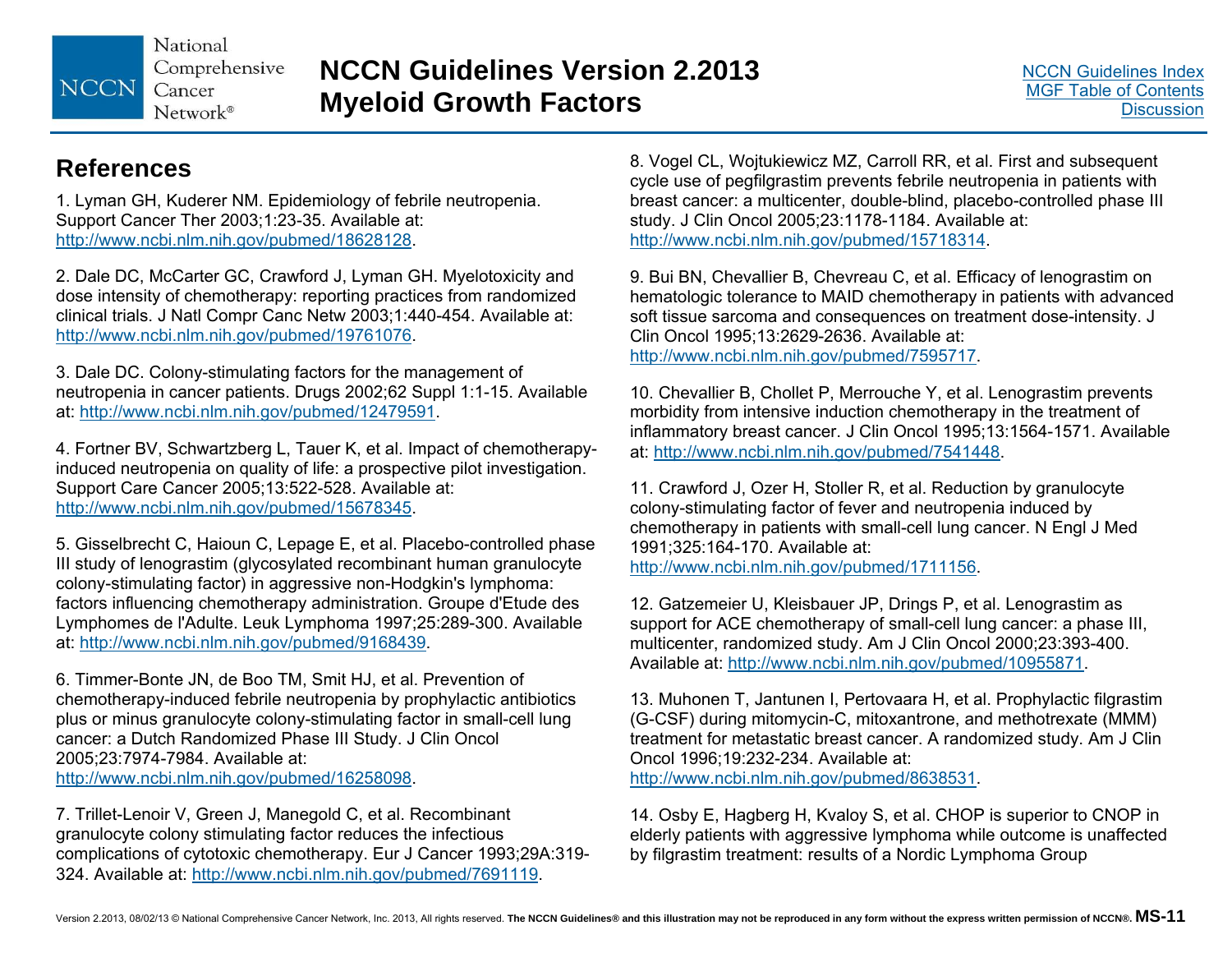### **NCCN Guidelines Version 2.2013 Myeloid Growth Factors**

randomized trial. Blood 2003;101:3840-3848. Available at: http://www.ncbi.nlm.nih.gov/pubmed/12531794.

15. Pettengell R, Gurney H, Radford JA, et al. Granulocyte colonystimulating factor to prevent dose-limiting neutropenia in non-Hodgkin's lymphoma: a randomized controlled trial. Blood 1992;80:1430-1436. Available at: http://www.ncbi.nlm.nih.gov/pubmed/1381626.

16. Zinzani PL, Pavone E, Storti S, et al. Randomized trial with or without granulocyte colony-stimulating factor as adjunct to induction VNCOP-B treatment of elderly high-grade non-Hodgkin's lymphoma. Blood 1997;89:3974-3979. Available at:

http://www.ncbi.nlm.nih.gov/pubmed/9166835.

17. Doorduijn JK, van der Holt B, van Imhoff GW, et al. CHOP compared with CHOP plus granulocyte colony-stimulating factor in elderly patients with aggressive non-Hodgkin's lymphoma. J Clin Oncol 2003;21:3041-3050. Available at:

http://www.ncbi.nlm.nih.gov/pubmed/12915593.

18. Fossa SD, Kaye SB, Mead GM, et al. Filgrastim during combination chemotherapy of patients with poor-prognosis metastatic germ cell malignancy. European Organization for Research and Treatment of Cancer, Genito-Urinary Group, and the Medical Research Council Testicular Cancer Working Party, Cambridge, United Kingdom. J Clin Oncol 1998;16:716-724. Available at:

http://www.ncbi.nlm.nih.gov/pubmed/9469362.

19. Citron ML, Berry DA, Cirrincione C, et al. Randomized trial of dosedense versus conventionally scheduled and sequential versus concurrent combination chemotherapy as postoperative adjuvant treatment of node-positive primary breast cancer: first report of Intergroup Trial C9741/Cancer and Leukemia Group B Trial 9741. J Clin Oncol 2003;21:1431-1439. Available at:

http://www.ncbi.nlm.nih.gov/pubmed/12668651.

20. Pfreundschuh M, Trumper L, Kloess M, et al. Two-weekly or 3 weekly CHOP chemotherapy with or without etoposide for the treatment of elderly patients with aggressive lymphomas: results of the NHL-B2 trial of the DSHNHL. Blood 2004;104:634-641. Available at: http://www.ncbi.nlm.nih.gov/pubmed/15016643.

21. Bohlius J, Reiser M, Schwarzer G, Engert A. Granulopoiesisstimulating factors to prevent adverse effects in the treatment of malignant lymphoma. Cochrane Database Syst Rev 2004:CD003189. Available at: http://www.ncbi.nlm.nih.gov/pubmed/15266474.

22. Sung L, Nathan PC, Alibhai SM, et al. Meta-analysis: effect of prophylactic hematopoietic colony-stimulating factors on mortality and outcomes of infection. Ann Intern Med 2007;147:400-411. Available at: http://www.ncbi.nlm.nih.gov/pubmed/17876022.

23. Kuderer NM, Dale DC, Crawford J, Lyman GH. Impact of primary prophylaxis with granulocyte colony-stimulating factor on febrile neutropenia and mortality in adult cancer patients receiving chemotherapy: a systematic review. J Clin Oncol 2007;25:3158-3167. Available at: http://www.ncbi.nlm.nih.gov/pubmed/17634496.

24. Lyman GH, Dale DC, Wolff DA, et al. Acute myeloid leukemia or myelodysplastic syndrome in randomized controlled clinical trials of cancer chemotherapy with granulocyte colony-stimulating factor: a systematic review. J Clin Oncol 2010;28:2914-2924. Available at: http://www.ncbi.nlm.nih.gov/pubmed/20385991.

25. Lyman GH, Kuderer NM. The economics of the colony-stimulating factors in the prevention and treatment of febrile neutropenia. Crit Rev Oncol Hematol 2004;50:129-146. Available at: http://www.ncbi.nlm.nih.gov/pubmed/15157662.

26. Cosler LE, Eldar-Lissai A, Culakova E, et al. Therapeutic use of granulocyte colony-stimulating factors for established febrile neutropenia: effect on costs from a hospital perspective. Pharmacoeconomics 2007;25:343-351. Available at: http://www.ncbi.nlm.nih.gov/pubmed/17402806.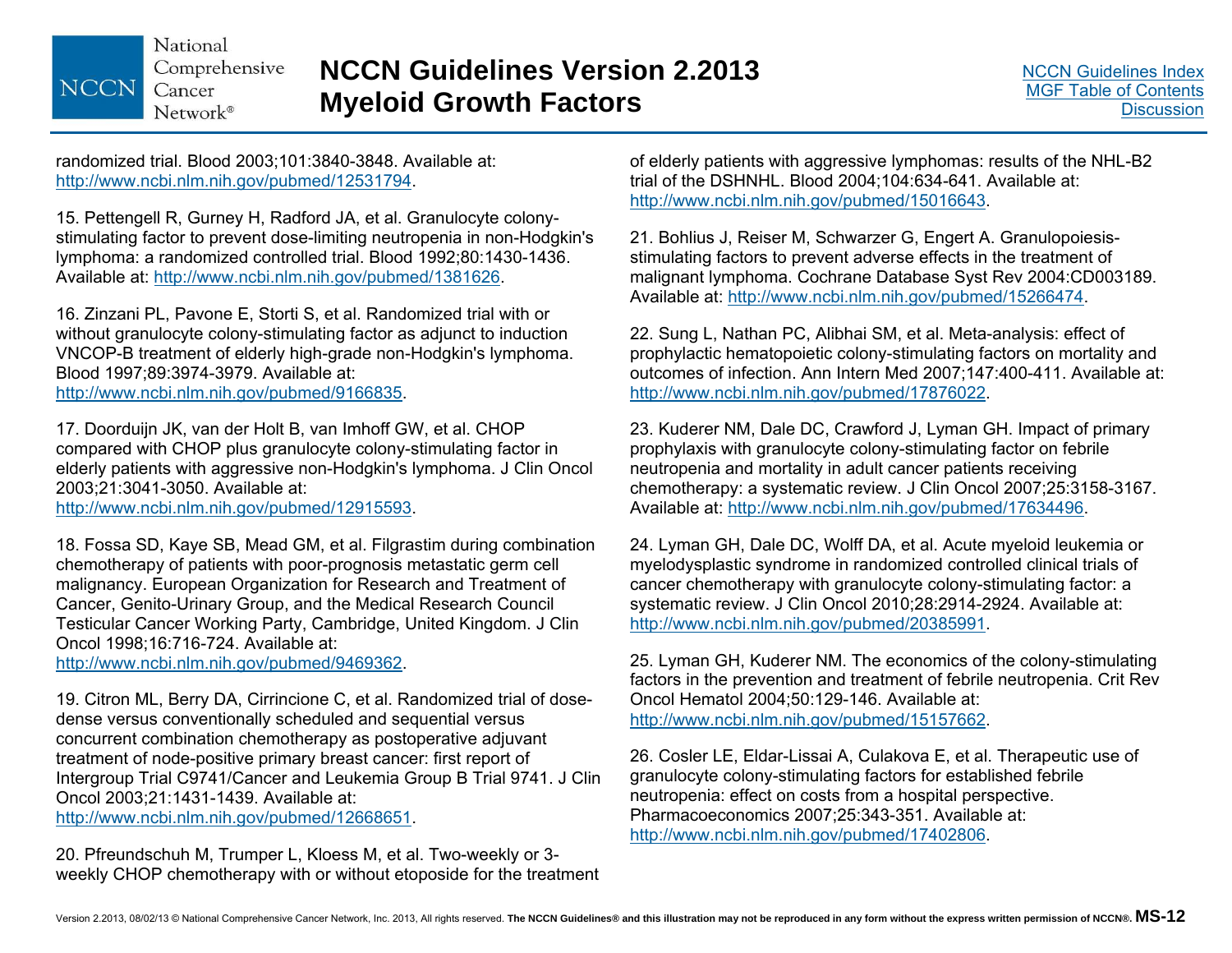27. Doorduijn JK, Buijt I, van der Holt B, et al. Economic evaluation of prophylactic granulocyte colony stimulating factor during chemotherapy in elderly patients with aggressive non-Hodgkin's lymphoma. Haematologica 2004;89:1109-1117. Available at: http://www.ncbi.nlm.nih.gov/pubmed/15377472.

28. Eldar-Lissai A, Cosler LE, Culakova E, Lyman GH. Economic analysis of prophylactic pegfilgrastim in adult cancer patients receiving chemotherapy. Value Health 2008;11:172-179. Available at: http://www.ncbi.nlm.nih.gov/pubmed/18380630.

29. Numnum TM, Kimball KJ, Rocconi RP, et al. Pegfilgrastim for the prevention of febrile neutropenia in patients with epithelial ovarian carcinoma--a cost-effectiveness analysis. Int J Gynecol Cancer 2007;17:1019-1024. Available at: http://www.ncbi.nlm.nih.gov/pubmed/17386043.

30. Timmer-Bonte JN, Adang EM, Termeer E, et al. Modeling the cost effectiveness of secondary febrile neutropenia prophylaxis during standard-dose chemotherapy. J Clin Oncol 2008;26:290-296. Available at: http://www.ncbi.nlm.nih.gov/pubmed/18182670.

31. Food and Drug Administration. Filgrastim label information. Available at:

http://dailymed.nlm.nih.gov/dailymed/lookup.cfm?setid=97cc73cc-b5b7- 458a-a933-77b00523e193 Accessed May 1, 2013.

32. Food and Drug Administration. Pegfilgrastim label information. Available at:

http://dailymed.nlm.nih.gov/dailymed/lookup.cfm?setid=fdfe5d72-6b80- 435a-afa4-c5d74dd852ce Accessed May 1, 2013.

33. Tigue CC, McKoy JM, Evens AM, et al. Granulocyte-colony stimulating factor administration to healthy individuals and persons with chronic neutropenia or cancer: an overview of safety considerations from the Research on Adverse Drug Events and Reports project. Bone Marrow Transplant 2007;40:185-192. Available at: http://www.ncbi.nlm.nih.gov/pubmed/17563736.

34. D'Souza A, Jaiyesimi I, Trainor L, Venuturumili P. Granulocyte colony-stimulating factor administration: adverse events. Transfus Med Rev 2008;22:280-290. Available at: http://www.ncbi.nlm.nih.gov/pubmed/18848155.

35. Adler BK, Salzman DE, Carabasi MH, et al. Fatal sickle cell crisis after granulocyte colony-stimulating factor administration. Blood 2001;97:3313-3314. Available at: http://www.ncbi.nlm.nih.gov/pubmed/11368061.

36. Grigg AP. Granulocyte colony-stimulating factor-induced sickle cell crisis and multiorgan dysfunction in a patient with compound heterozygous sickle cell/beta+ thalassemia. Blood 2001;97:3998-3999. Available at: http://www.ncbi.nlm.nih.gov/pubmed/11405211.

37. Kang EM, Areman EM, David-Ocampo V, et al. Mobilization, collection, and processing of peripheral blood stem cells in individuals with sickle cell trait. Blood 2002;99:850-855. Available at: http://www.ncbi.nlm.nih.gov/pubmed/11806986.

38. Martin WG, Ristow KM, Habermann TM, et al. Bleomycin pulmonary toxicity has a negative impact on the outcome of patients with Hodgkin's lymphoma. J Clin Oncol 2005;23:7614-7620. Available at: http://www.ncbi.nlm.nih.gov/pubmed/16186594.

39. Azoulay E, Attalah H, Harf A, et al. Granulocyte colony-stimulating factor or neutrophil-induced pulmonary toxicity: myth or reality? Systematic review of clinical case reports and experimental data. Chest 2001;120:1695-1701. Available at: http://www.ncbi.nlm.nih.gov/pubmed/11713155.

40. Evens AM, Cilley J, Ortiz T, et al. G-CSF is not necessary to maintain over 99% dose-intensity with ABVD in the treatment of Hodgkin lymphoma: low toxicity and excellent outcomes in a 10-year analysis. Br J Haematol 2007;137:545-552. Available at: http://www.ncbi.nlm.nih.gov/pubmed/17459049.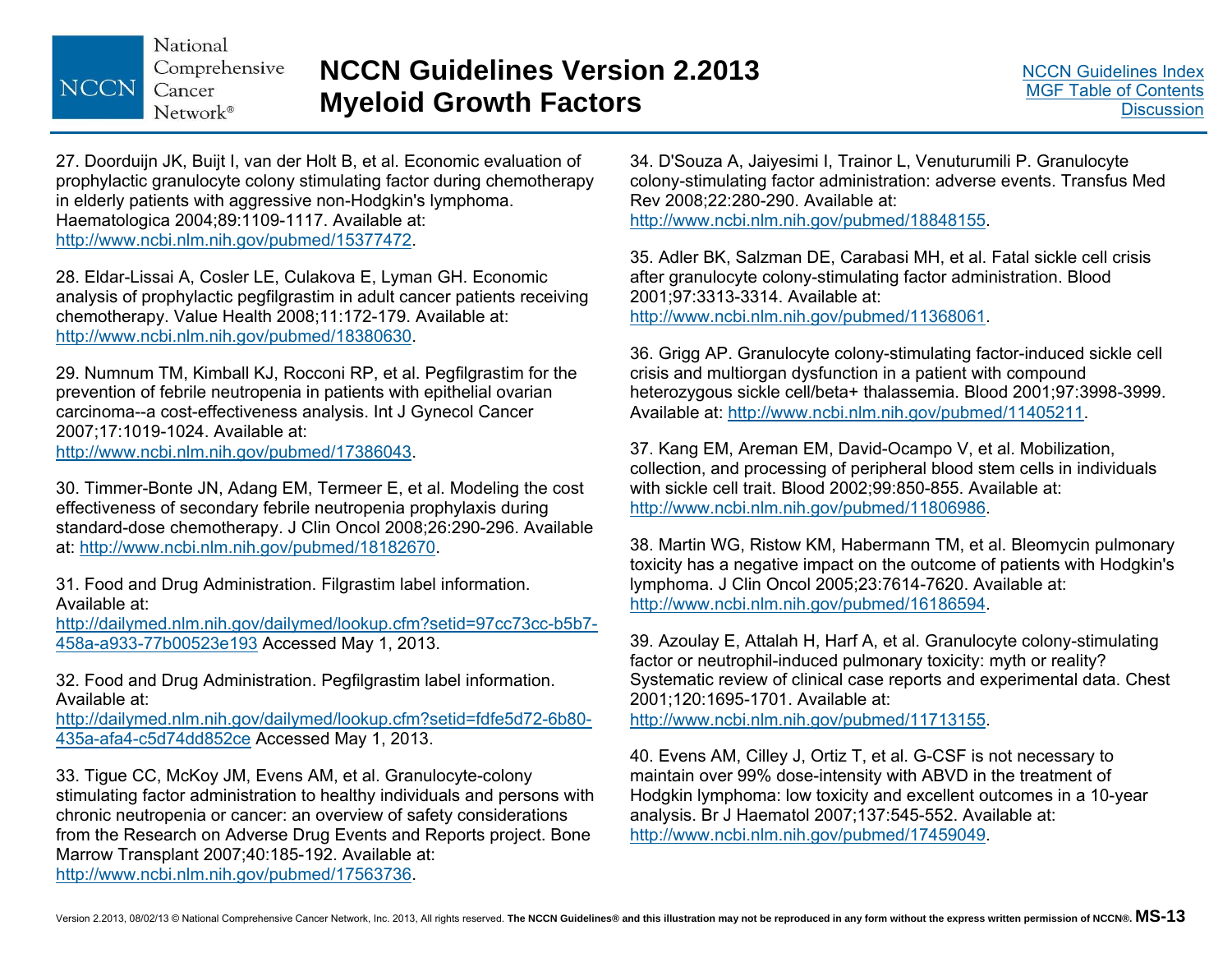### **NCCN Guidelines Version 2.2013 Myeloid Growth Factors**

41. Lyman GH, Lyman CH, Agboola O. Risk models for predicting chemotherapy-induced neutropenia. Oncologist 2005;10:427-437. Available at: http://www.ncbi.nlm.nih.gov/pubmed/15967836.

42. Aslani A, Smith RC, Allen BJ, et al. The predictive value of body protein for chemotherapy-induced toxicity. Cancer 2000;88:796-803. Available at: http://www.ncbi.nlm.nih.gov/pubmed/10679649.

43. Chrischilles E, Delgado DJ, Stolshek BS, et al. Impact of age and colony-stimulating factor use on hospital length of stay for febrile neutropenia in CHOP-treated non-Hodgkin's lymphoma. Cancer Control 2002;9:203-211. Available at:

http://www.ncbi.nlm.nih.gov/pubmed/12060818.

44. Lyman GH, Dale DC, Friedberg J, et al. Incidence and predictors of low chemotherapy dose-intensity in aggressive non-Hodgkin's lymphoma: a nationwide study. J Clin Oncol 2004;22:4302-4311. Available at: http://www.ncbi.nlm.nih.gov/pubmed/15381684.

45. Lyman GH, Delgado DJ. Risk and timing of hospitalization for febrile neutropenia in patients receiving CHOP, CHOP-R, or CNOP chemotherapy for intermediate-grade non-Hodgkin lymphoma. Cancer 2003;98:2402-2409. Available at: http://www.ncbi.nlm.nih.gov/pubmed/14635075.

46. Lyman GH, Morrison VA, Dale DC, et al. Risk of febrile neutropenia among patients with intermediate-grade non-Hodgkin's lymphoma receiving CHOP chemotherapy. Leuk Lymphoma 2003;44:2069-2076. Available at: http://www.ncbi.nlm.nih.gov/pubmed/14959849.

47. Morrison VA, Picozzi V, Scott S, et al. The impact of age on delivered dose intensity and hospitalizations for febrile neutropenia in patients with intermediate-grade non-Hodgkin's lymphoma receiving initial CHOP chemotherapy: a risk factor analysis. Clin Lymphoma 2001;2:47-56. Available at:

http://www.ncbi.nlm.nih.gov/pubmed/11707870.

48. Lyman GH, Kuderer NM, Crawford J, et al. Predicting individual risk of neutropenic complications in patients receiving cancer chemotherapy. Cancer 2011;117:1917-1927. Available at: http://www.ncbi.nlm.nih.gov/pubmed/21509769.

49. Smith TJ, Khatcheressian J, Lyman GH, et al. 2006 update of recommendations for the use of white blood cell growth factors: an evidence-based clinical practice guideline. J Clin Oncol 2006;24:3187- 3205. Available at: http://www.ncbi.nlm.nih.gov/pubmed/16682719.

50. Aapro MS, Bohlius J, Cameron DA, et al. 2010 update of EORTC guidelines for the use of granulocyte-colony stimulating factor to reduce the incidence of chemotherapy-induced febrile neutropenia in adult patients with lymphoproliferative disorders and solid tumours. Eur J Cancer 2011;47:8-32. Available at: http://www.ncbi.nlm.nih.gov/pubmed/21095116.

51. Crawford J, Dale DC, Lyman GH. Chemotherapy-induced neutropenia: risks, consequences, and new directions for its management. Cancer 2004;100:228-237. Available at: http://www.ncbi.nlm.nih.gov/pubmed/14716755.

52. Lyman GH. Risk assessment in oncology clinical practice. From risk factors to risk models. Oncology (Williston Park) 2003;17:8-13. Available at: http://www.ncbi.nlm.nih.gov/pubmed/14682113.

53. Hirsch BR, Lyman GH. Biosimilars: are they ready for primetime in the United States? J Natl Compr Canc Netw 2011;9:934-942; quiz 943. Available at: http://www.ncbi.nlm.nih.gov/pubmed/21900222.

54. Zelenetz AD, Ahmed I, Braud EL, et al. NCCN Biosimilars White Paper: regulatory, scientific, and patient safety perspectives. J Natl Compr Canc Netw 2011;9 Suppl 4:S1-22. Available at: http://www.ncbi.nlm.nih.gov/pubmed/21976013.

55. del Giglio A, Eniu A, Ganea-Motan D, et al. XM02 is superior to placebo and equivalent to Neupogen in reducing the duration of severe neutropenia and the incidence of febrile neutropenia in cycle 1 in breast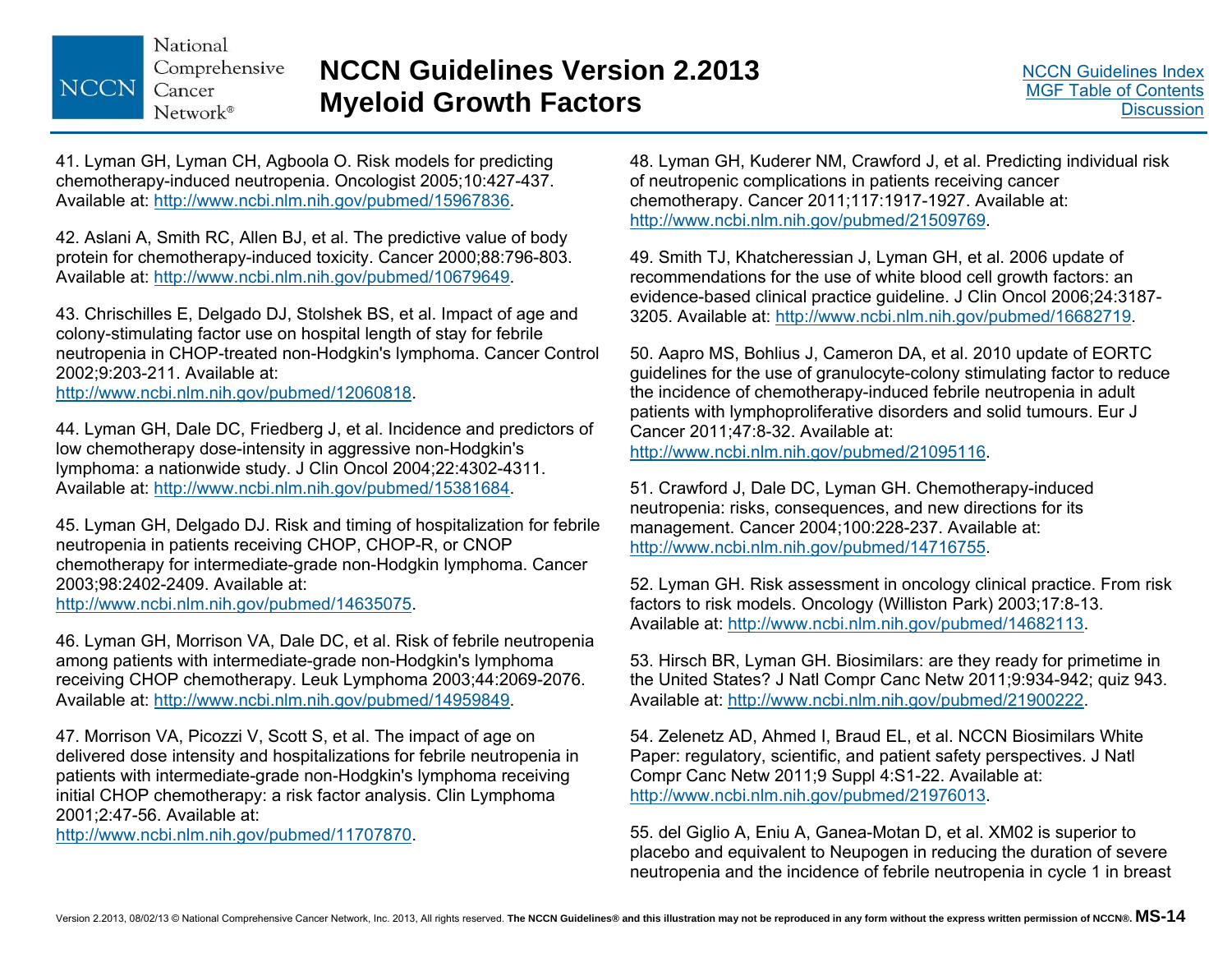### **NCCN Guidelines Version 2.2013 Myeloid Growth Factors**

cancer patients receiving docetaxel/doxorubicin chemotherapy. BMC Cancer 2008;8:332. Available at: http://www.ncbi.nlm.nih.gov/pubmed/19014494.

56. Engert A, Griskevicius L, Zyuzgin Y, et al. XM02, the first granulocyte colony-stimulating factor biosimilar, is safe and effective in reducing the duration of severe neutropenia and incidence of febrile neutropenia in patients with non-Hodgkin lymphoma receiving chemotherapy. Leuk Lymphoma 2009;50:374-379. Available at: http://www.ncbi.nlm.nih.gov/pubmed/19347726.

57. Gatzemeier U, Ciuleanu T, Dediu M, et al. XM02, the first biosimilar G-CSF, is safe and effective in reducing the duration of severe neutropenia and incidence of febrile neutropenia in patients with small cell or non-small cell lung cancer receiving platinum-based chemotherapy. J Thorac Oncol 2009;4:736-740. Available at: http://www.ncbi.nlm.nih.gov/pubmed/19404210.

58. Engert A, del Giglio A, Bias P, et al. Incidence of febrile neutropenia and myelotoxicity of chemotherapy: a meta-analysis of biosimilar G-CSF studies in breast cancer, lung cancer, and non-Hodgkin's lymphoma. Onkologie 2009;32:599-604. Available at: http://www.ncbi.nlm.nih.gov/pubmed/19816079.

59. Lubenau H, Bias P, Maly AK, et al. Pharmacokinetic and pharmacodynamic profile of new biosimilar filgrastim XM02 equivalent to marketed filgrastim Neupogen: single-blind, randomized, crossover trial. BioDrugs 2009;23:43-51. Available at: http://www.ncbi.nlm.nih.gov/pubmed/19344191.

60. Lubenau H, Sveikata A, Gumbrevicius G, et al. Bioequivalence of two recombinant granulocyte colony-stimulating factor products after subcutaneous injection in healthy volunteers. Int J Clin Pharmacol Ther 2009;47:275-282. Available at:

http://www.ncbi.nlm.nih.gov/pubmed/19356394.

61. American Society of Clinical Oncology. Letter to CMS regarding "Neulasta administered same day as chemotherapy". 2012. Available at:

http://www.asco.org/sites/default/files/letter to cms rac audit on neul asta\_110912\_lthd.pdf. Accessed May 1, 2013.

62. Schuman SI, Lambrou N, Robson K, et al. Pegfilgrastim dosing on same day as myelosuppressive chemotherapy for ovarian or primary peritoneal cancer. J Support Oncol 2009;7:225-228. Available at: http://www.ncbi.nlm.nih.gov/pubmed/20380330.

63. Whitworth JM, Matthews KS, Shipman KA, et al. The safety and efficacy of day 1 versus day 2 administration of pegfilgrastim in patients receiving myelosuppressive chemotherapy for gynecologic malignancies. Gynecol Oncol 2009;112:601-604. Available at: http://www.ncbi.nlm.nih.gov/pubmed/19110303.

64. Burris HA, Belani CP, Kaufman PA, et al. Pegfilgrastim on the Same Day Versus Next Day of Chemotherapy in Patients With Breast Cancer, Non-Small-Cell Lung Cancer, Ovarian Cancer, and Non-Hodgkin's Lymphoma: Results of Four Multicenter, Double-Blind, Randomized Phase II Studies. J Oncol Pract 2010;6:133-140. Available at: http://www.ncbi.nlm.nih.gov/pubmed/20808556.

65. Kaufman PA, Paroly W, Rinaldi D. Randomized double blind phase 2 study evaluating same-day vs. next-day administration of pegfilgrastim with docetaxel, doxorubicin and cyclophosphamide (TAC) in women with early stage and advanced breast cancer [abstract]. Presented at the SABCS. Abstract 1054.

66. Saven A, Schwartzberg L, Kaywin P, et al. Randomized, doubleblind, phase 2, study evaluating same-day vs next-day administration of pegfilgrastim with R-CHOP in non-Hodgkin's lymphoma patients [abstract]. J Clin Oncol 2006;24(Suppl 18):Abstract 7570. Available at: http://meeting.ascopubs.org/cgi/content/abstract/24/18\_suppl/7570.

67. Belani CP, Ramalingam S, Al-Janadi A, et al. A randomized doubleblind phase II study to evaluate same-day vs next-day administration of pegfilgrastim with carboplatin and docetaxel in patients with NSCLC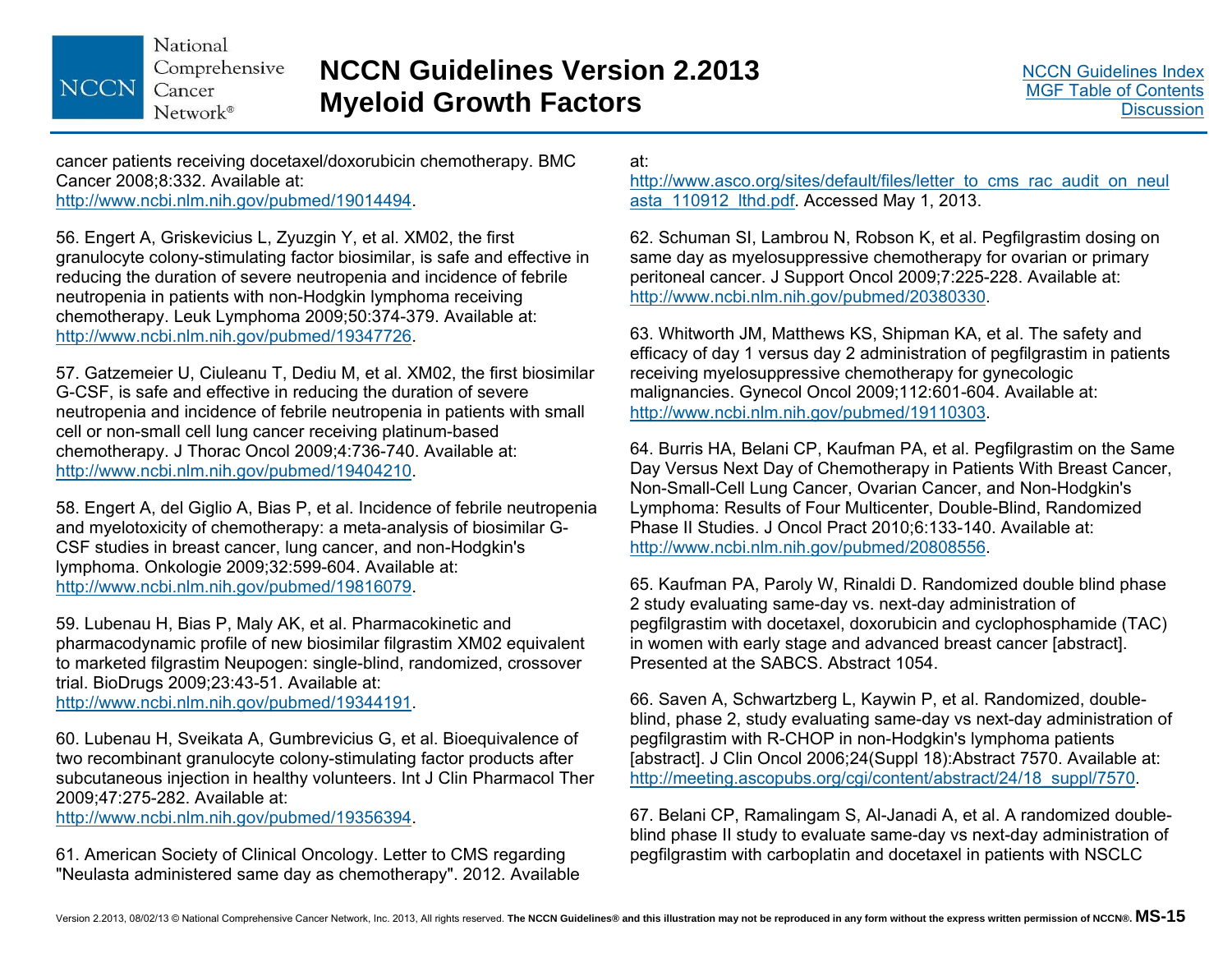### **NCCN Guidelines Version 2.2013 Myeloid Growth Factors**

[abstract]. J Clin Oncol 2006;24(Suppl 18):Abstract 7110. Available at: http://meeting.ascopubs.org/cgi/content/abstract/24/18\_suppl/7110.

68. Green MD, Koelbl H, Baselga J, et al. A randomized double-blind multicenter phase III study of fixed-dose single-administration pegfilgrastim versus daily filgrastim in patients receiving myelosuppressive chemotherapy. Ann Oncol 2003;14:29-35. Available at: http://www.ncbi.nlm.nih.gov/pubmed/12488289.

69. Watanabe T, Tobinai K, Shibata T, et al. Phase II/III study of R-CHOP-21 versus R-CHOP-14 for untreated indolent B-cell non-Hodgkin's lymphoma: JCOG 0203 trial. J Clin Oncol 2011;29:3990- 3998. Available at: http://www.ncbi.nlm.nih.gov/pubmed/21931035.

70. Hecht JR, Pillai M, Gollard R, et al. A randomized, placebocontrolled phase ii study evaluating the reduction of neutropenia and febrile neutropenia in patients with colorectal cancer receiving pegfilgrastim with every-2-week chemotherapy. Clin Colorectal Cancer 2010;9:95-101. Available at:

http://www.ncbi.nlm.nih.gov/pubmed/20378503.

71. Brusamolino E, Rusconi C, Montalbetti L, et al. Dose-dense R-CHOP-14 supported by pegfilgrastim in patients with diffuse large B-cell lymphoma: a phase II study of feasibility and toxicity. Haematologica 2006;91:496-502. Available at:

http://www.ncbi.nlm.nih.gov/pubmed/16537117.

72. Burstein HJ, Parker LM, Keshaviah A, et al. Efficacy of pegfilgrastim and darbepoetin alfa as hematopoietic support for dose-dense every-2 week adjuvant breast cancer chemotherapy. J Clin Oncol 2005;23:8340-8347. Available at: http://www.ncbi.nlm.nih.gov/pubmed/16293865.

73. Jones RL, Walsh G, Ashley S, et al. A randomised pilot Phase II study of doxorubicin and cyclophosphamide (AC) or epirubicin and cyclophosphamide (EC) given 2 weekly with pegfilgrastim (accelerated) vs 3 weekly (standard) for women with early breast cancer. Br J Cancer

2009;100:305-310. Available at: http://www.ncbi.nlm.nih.gov/pubmed/19165198.

74. Pirker R, Ulsperger E, Messner J, et al. Achieving full-dose, onschedule administration of ACE chemotherapy every 14 days for the treatment of patients with extensive small-cell lung cancer. Lung 2006;184:279-285. Available at: http://www.ncbi.nlm.nih.gov/pubmed/17235728.

75. Stull DM, Bilmes R, Kim H, Fichtl R. Comparison of sargramostim and filgrastim in the treatment of chemotherapy-induced neutropenia. Am J Health Syst Pharm 2005;62:83-87. Available at: http://www.ncbi.nlm.nih.gov/pubmed/15658078.

76. Thomas X, Raffoux E, Renneville A, et al. Which AML subsets benefit from leukemic cell priming during chemotherapy? Long-term analysis of the ALFA-9802 GM-CSF study. Cancer 2010;116:1725- 1732. Available at: http://www.ncbi.nlm.nih.gov/pubmed/20143449.

77. Thomas X, Raffoux E, Botton S, et al. Effect of priming with granulocyte-macrophage colony-stimulating factor in younger adults with newly diagnosed acute myeloid leukemia: a trial by the Acute Leukemia French Association (ALFA) Group. Leukemia 2007;21:453- 461. Available at: http://www.ncbi.nlm.nih.gov/pubmed/17252021.

78. Clark OA, Lyman GH, Castro AA, et al. Colony-stimulating factors for chemotherapy-induced febrile neutropenia: a meta-analysis of randomized controlled trials. J Clin Oncol 2005;23:4198-4214. Available at: http://www.ncbi.nlm.nih.gov/pubmed/15961767.

79. Berghmans T, Paesmans M, Lafitte JJ, et al. Therapeutic use of granulocyte and granulocyte-macrophage colony-stimulating factors in febrile neutropenic cancer patients. A systematic review of the literature with meta-analysis. Support Care Cancer 2002;10:181-188. Available at: http://www.ncbi.nlm.nih.gov/pubmed/11904782.

80. Garcia-Carbonero R, Mayordomo JI, Tornamira MV, et al. Granulocyte colony-stimulating factor in the treatment of high-risk febrile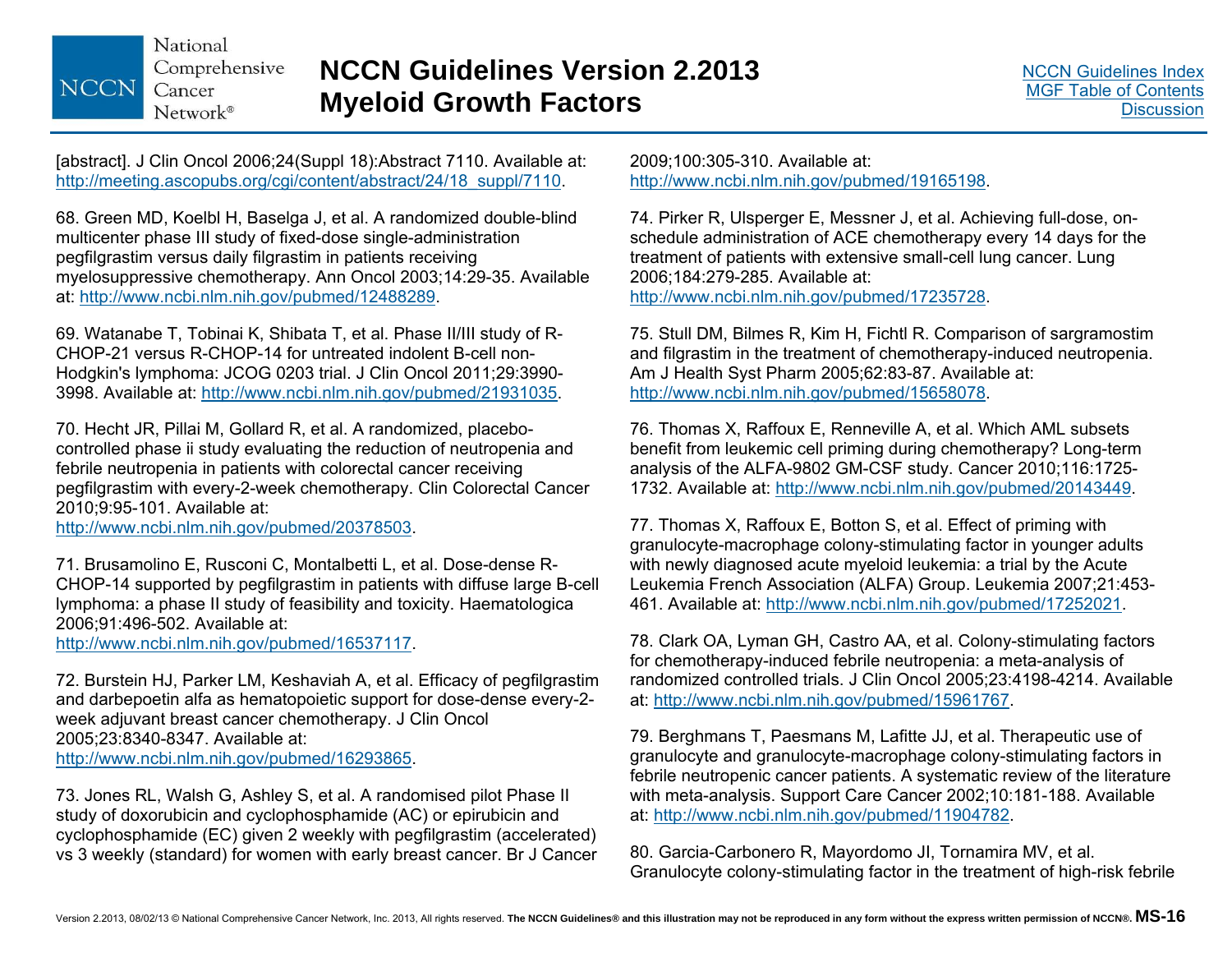National Comprehensive NCCN Cancer Network®

### **NCCN Guidelines Version 2.2013 Myeloid Growth Factors**

neutropenia: a multicenter randomized trial. J Natl Cancer Inst 2001;93:31-38. Available at: http://www.ncbi.nlm.nih.gov/pubmed/11136839.

81. Johnston E, Crawford J, Blackwell S, et al. Randomized, doseescalation study of SD/01 compared with daily filgrastim in patients receiving chemotherapy. J Clin Oncol 2000;18:2522-2528. Available at: http://www.ncbi.nlm.nih.gov/pubmed/10893282.

82. Hosing C. Hematopoietic stem cell mobilization with G-CSF. Methods Mol Biol 2012;904:37-47. Available at: http://www.ncbi.nlm.nih.gov/pubmed/22890920.

83. Kobbe G, Bruns I, Fenk R, et al. Pegfilgrastim for PBSC mobilization and autologous haematopoietic SCT. Bone Marrow Transplant 2009;43:669-677. Available at: http://www.ncbi.nlm.nih.gov/pubmed/19308043.

84. Kroger N, Zeller W, Fehse N, et al. Mobilizing peripheral blood stem cells with high-dose G-CSF alone is as effective as with Dexa-BEAM plus G-CSF in lymphoma patients. Br J Haematol 1998;102:1101-1106. Available at: http://www.ncbi.nlm.nih.gov/pubmed/9734664.

85. Barlogie B, Anaissie E, van Rhee F, et al. Incorporating bortezomib into upfront treatment for multiple myeloma: early results of total therapy 3. Br J Haematol 2007;138:176-185. Available at: http://www.ncbi.nlm.nih.gov/pubmed/17593024.

86. Haynes A, Hunter A, McQuaker G, et al. Engraftment characteristics of peripheral blood stem cells mobilised with cyclophosphamide and the delayed addition of G-CSF. Bone Marrow Transplant 1995;16:359-363. Available at: http://www.ncbi.nlm.nih.gov/pubmed/8535307.

87. Matasar MJ, Czuczman MS, Rodriguez MA, et al. Ofatumumab in combination with ICE or DHAP chemotherapy in relapsed or refractory intermediate grade B-cell lymphoma. Blood 2013. Available at: http://www.ncbi.nlm.nih.gov/pubmed/23692856.

88. Chaudhary L, Awan F, Cumpston A, et al. Peripheral blood stem cell mobilization in multiple myeloma patients treat in the novel therapy-era with plerixafor and G-CSF has superior efficacy but significantly higher costs compared to mobilization with low-dose cyclophosphamide and G-CSF. J Clin Apher 2013. Available at: http://www.ncbi.nlm.nih.gov/pubmed/23765597.

89. Dugan MJ, Maziarz RT, Bensinger WI, et al. Safety and preliminary efficacy of plerixafor (Mozobil) in combination with chemotherapy and G-CSF: an open-label, multicenter, exploratory trial in patients with multiple myeloma and non-Hodgkin's lymphoma undergoing stem cell mobilization. Bone Marrow Transplant 2010;45:39-47. Available at: http://www.ncbi.nlm.nih.gov/pubmed/19483760.

90. Gopal AK, Karami M, Mayor J, et al. The effective use of plerixafor as a real-time rescue strategy for patients poorly mobilizing autologous CD34(+) cells. J Clin Apher 2012;27:81-87. Available at: http://www.ncbi.nlm.nih.gov/pubmed/22298418.

91. Milone G, Tripepi G, Martino M, et al. Early measurement of CD34+ cells in peripheral blood after cyclophosphamide and granulocyte colony-stimulating factor treatment predicts later CD34+ mobilisation failure and is a possible criterion for guiding "on demand" use of plerixafor. Blood Transfus 2013;11:94-101. Available at: http://www.ncbi.nlm.nih.gov/pubmed/23114516.

92. Costa LJ, Kramer C, Hogan KR, et al. Pegfilgrastim- versus filgrastim-based autologous hematopoietic stem cell mobilization in the setting of preemptive use of plerixafor: efficacy and cost analysis. Transfusion 2012;52:2375-2381. Available at: http://www.ncbi.nlm.nih.gov/pubmed/22404694.

93. Bensinger WI, Weaver CH, Appelbaum FR, et al. Transplantation of allogeneic peripheral blood stem cells mobilized by recombinant human granulocyte colony-stimulating factor. Blood 1995;85:1655-1658. Available at: http://www.ncbi.nlm.nih.gov/pubmed/7534140.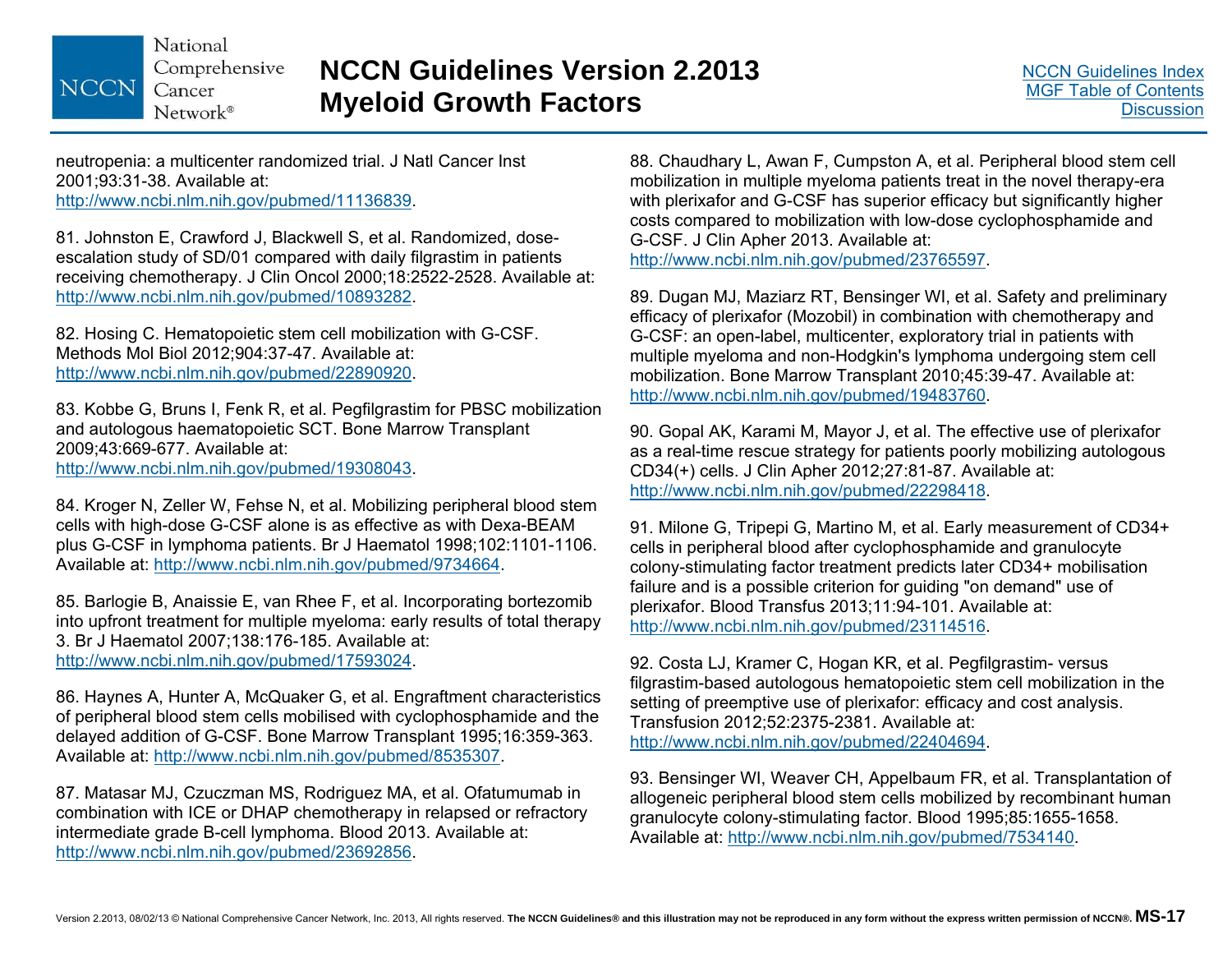National Comprehensive NCCN Cancer  $Network^*$ 

94. Cavallaro AM, Lilleby K, Majolino I, et al. Three to six year follow-up of normal donors who received recombinant human granulocyte colonystimulating factor. Bone Marrow Transplant 2000;25:85-89. Available at: http://www.ncbi.nlm.nih.gov/pubmed/10654020.

95. Rinaldi C, Savignano C, Pasca S, et al. Efficacy and safety of peripheral blood stem cell mobilization and collection: a single-center experience in 190 allogeneic donors. Transfusion 2012;52:2387-2394. Available at: http://www.ncbi.nlm.nih.gov/pubmed/22452363.

96. Lane TA, Ho AD, Bashey A, et al. Mobilization of blood-derived stem and progenitor cells in normal subjects by granulocytemacrophage- and granulocyte-colony-stimulating factors. Transfusion 1999;39:39-47. Available at:

http://www.ncbi.nlm.nih.gov/pubmed/9920165.

97. Lonial S, Akhtari M, Kaufman J, et al. Mobilization of hematopoietic progenitors from normal donors using the combination of granulocytemacrophage colony-stimulating factor and granulocyte colonystimulating factor results in fewer plasmacytoid dendritic cells in the graft and enhanced donor T cell engraftment with Th1 polarization: results from a randomized clinical trial. Biol Blood Marrow Transplant 2013;19:460-467. Available at:

http://www.ncbi.nlm.nih.gov/pubmed/23201472.

98. Sohn SK, Kim JG, Seo KW, et al. GM-CSF-based mobilization effect in normal healthy donors for allogeneic peripheral blood stem cell transplantation. Bone Marrow Transplant 2002;30:81-86. Available at: http://www.ncbi.nlm.nih.gov/pubmed/12132046.

99. Linch DC, Milligan DW, Winfield DA, et al. G-CSF after peripheral blood stem cell transplantation in lymphoma patients significantly accelerated neutrophil recovery and shortened time in hospital: results of a randomized BNLI trial. Br J Haematol 1997;99:933-938. Available at: http://www.ncbi.nlm.nih.gov/pubmed/9432046.

100. Klumpp TR, Mangan KF, Goldberg SL, et al. Granulocyte colonystimulating factor accelerates neutrophil engraftment following

peripheral-blood stem-cell transplantation: a prospective, randomized trial. J Clin Oncol 1995;13:1323-1327. Available at: http://www.ncbi.nlm.nih.gov/pubmed/7538555.

101. Lee SM, Radford JA, Dobson L, et al. Recombinant human granulocyte colony-stimulating factor (filgrastim) following high-dose chemotherapy and peripheral blood progenitor cell rescue in high-grade non-Hodgkin's lymphoma: clinical benefits at no extra cost. Br J Cancer 1998;77:1294-1299. Available at:

http://www.ncbi.nlm.nih.gov/pubmed/9579836.

102. Spitzer G, Adkins DR, Spencer V, et al. Randomized study of growth factors post-peripheral-blood stem-cell transplant: neutrophil recovery is improved with modest clinical benefit. J Clin Oncol 1994;12:661-670. Available at: http://www.ncbi.nlm.nih.gov/pubmed/7512124.

103. Kawano Y, Takaue Y, Mimaya J, et al. Marginal benefit/disadvantage of granulocyte colony-stimulating factor therapy after autologous blood stem cell transplantation in children: results of a prospective randomized trial. The Japanese Cooperative Study Group of PBSCT. Blood 1998;92:4040-4046. Available at: http://www.ncbi.nlm.nih.gov/pubmed/9834207.

104. Castagna L, Bramanti S, Levis A, et al. Pegfilgrastim versus filgrastim after high-dose chemotherapy and autologous peripheral blood stem cell support. Ann Oncol 2010;21:1482-1485. Available at: http://www.ncbi.nlm.nih.gov/pubmed/20007996.

105. Ziakas PD, Kourbeti IS. Pegfilgrastim vs. filgrastim for supportive care after autologous stem cell transplantation: can we decide? Clin Transplant 2012;26:16-22. Available at: http://www.ncbi.nlm.nih.gov/pubmed/22035044.

106. Battiwalla M, McCarthy PL. Filgrastim support in allogeneic HSCT for myeloid malignancies: a review of the role of G-CSF and the implications for current practice. Bone Marrow Transplant 2009;43:351- 356. Available at: http://www.ncbi.nlm.nih.gov/pubmed/19182834.